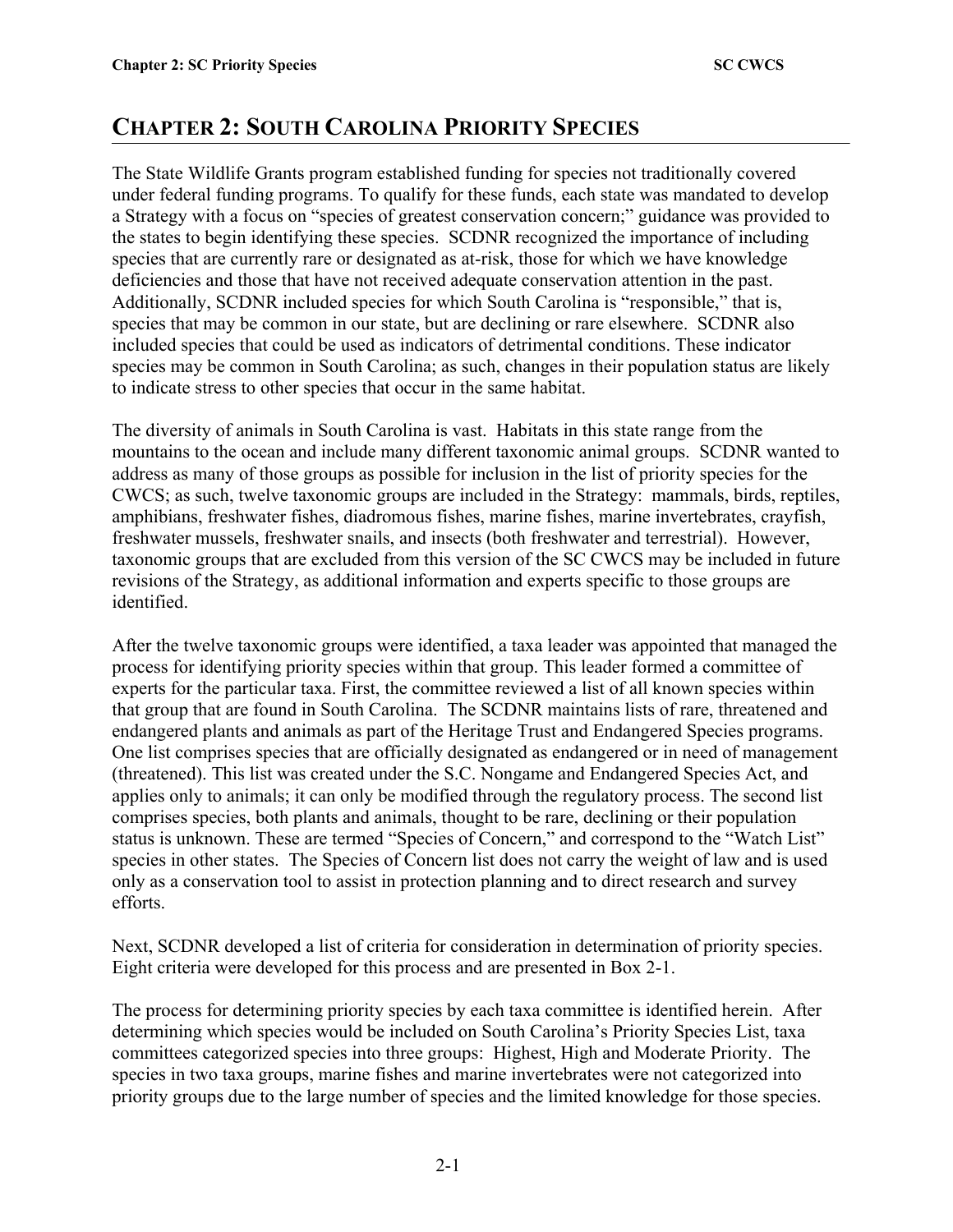Further, the insect taxa committee did not develop a comprehensive list of priority insects in South Carolina. Because even the number of species of insects in this state is not known, the taxa committee completed their work by developing a table indicating the number of species within each insect order in South Carolina. As such, numbers of insect species are not included in the total number of species on South Carolina's Priority Species List, which is presented in its entirety in Appendix 1.

**BOX 2-1: EIGHT CRITERIA USED FOR DETERMINATION OF PRIORITY SPECIES**

- State and federal protection status: endangered, threatened, rare or special concern
- South Carolina Natural Heritage Program state rank: S1 through S5
- Degree of exploitation/harvest: high, medium or low
- Availability of past or current funding to address species challenges
- Feasibility measure: the likelihood that conservation activities in South Carolina can make a difference for this species
- Knowledge of the species' population status: status mostly known, slightly known or unknown
- Knowledge of species' distribution in the state: distribution mostly known, slightly known or unknown
- Knowledge of limiting factors affecting the species: limiting factors mostly known, slightly known or unknown
- Population status (trend): population decreasing, stable or increasing

The total number of species included in South Carolina's CWCS is 1,240. Table 2-1 identifies the number of species included in each taxa group. Additionally, Table 2-2 presents the list of species that were prioritized by taxa committees; this list excludes marine fishes, marine invertebrates and insects. Refer to Appendix 1 for lists of marine fishes and marine invertebrates.

| Taxa                                  | <b>Number of Species</b> |
|---------------------------------------|--------------------------|
| Mammals (Terrestrial and Marine)      | 24                       |
| <b>Birds</b>                          | 111                      |
| Reptiles and Amphibians               | 52                       |
| <b>Freshwater Fishes</b>              | 56                       |
| Diadromous Fishes                     |                          |
| Crayfish (Freshwater and Terrestrial) | 23                       |
| <b>Freshwater Mussels</b>             | 26                       |
| <b>Freshwater Snails</b>              |                          |
| <b>Marine Fishes</b>                  | 163                      |
| Marine Invertebrates                  | 775                      |
| <b>Total Number of Species</b>        | ,240                     |

### **TABLE 2-1: NUMBER OF SOUTH CAROLINA PRIORITY SPECIES**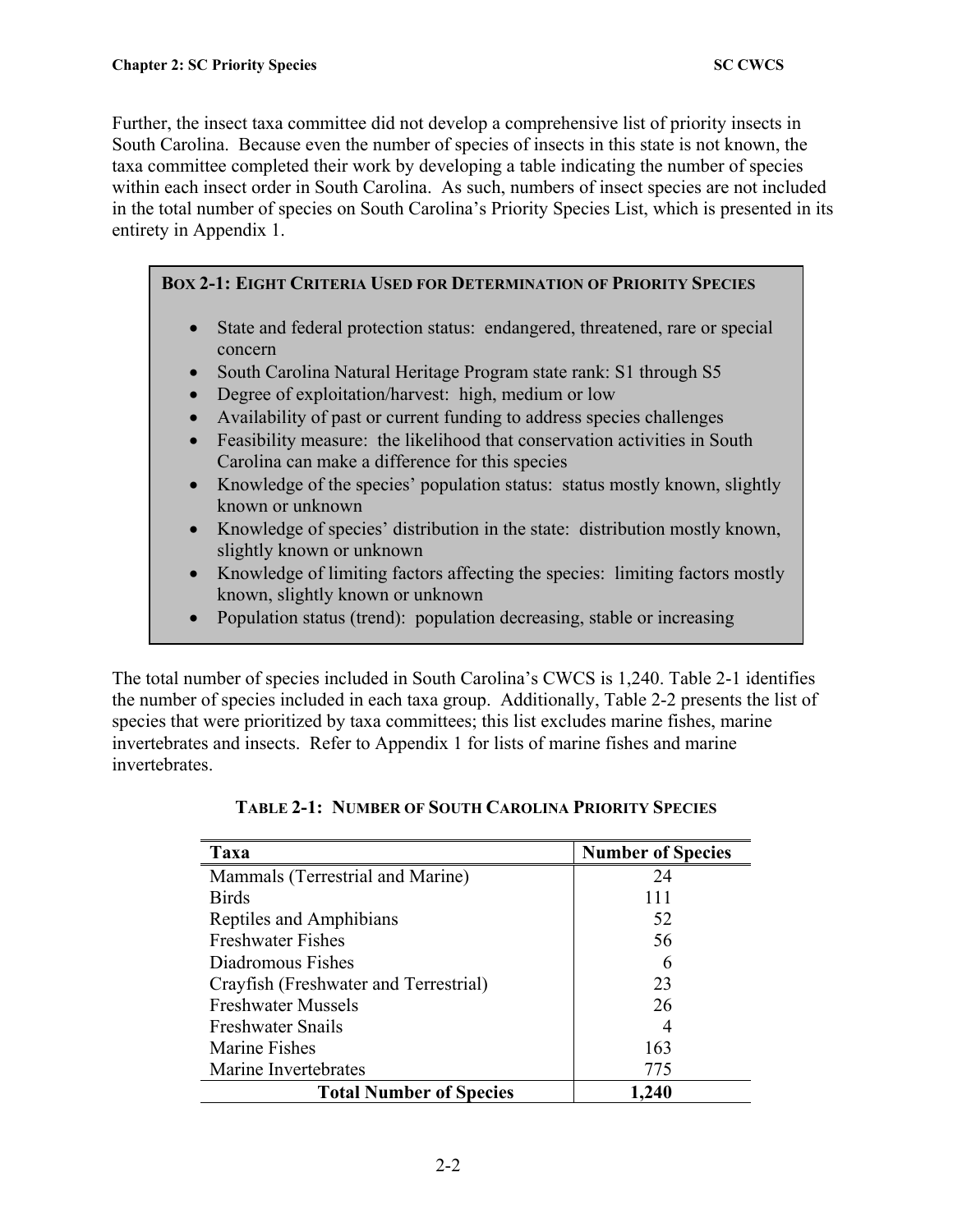| Taxa         | <b>Highest Priority</b>                                                                                                                                                                                                                                                                                                                                                                                                                                                                                                                                                                                                                                                                                                                                                                                                                                                          | <b>High Priority</b>                                                                                                                                                                                                                                                                                                                                | <b>Moderate Priority</b>                                                                                                                                                                                                                                                                                                                                                                                                                                                                                                                     |
|--------------|----------------------------------------------------------------------------------------------------------------------------------------------------------------------------------------------------------------------------------------------------------------------------------------------------------------------------------------------------------------------------------------------------------------------------------------------------------------------------------------------------------------------------------------------------------------------------------------------------------------------------------------------------------------------------------------------------------------------------------------------------------------------------------------------------------------------------------------------------------------------------------|-----------------------------------------------------------------------------------------------------------------------------------------------------------------------------------------------------------------------------------------------------------------------------------------------------------------------------------------------------|----------------------------------------------------------------------------------------------------------------------------------------------------------------------------------------------------------------------------------------------------------------------------------------------------------------------------------------------------------------------------------------------------------------------------------------------------------------------------------------------------------------------------------------------|
| Mammals      | <b>Black Bear</b><br>Florida Manatee<br>Northern Yellow Bat                                                                                                                                                                                                                                                                                                                                                                                                                                                                                                                                                                                                                                                                                                                                                                                                                      | Appalachian Cottontail<br>Atlantic Right Whale<br><b>Bottlenose Dolphin</b><br>Carolina Red-backed Vole<br>Dwarf Sperm Whale<br>Eastern Small-footed Myotis<br>Hairy-tailed Mole<br>Humpback Whale<br>Masked Shrew<br>Meadow Vole<br>Mink<br>Pygmy Sperm Whale<br>Rafinesque's Big-eared Bat<br>Southeastern Bat<br>Star-nosed Mole<br>Swamp Rabbit | Eastern Fox Squirrel<br>Eastern Spotted Skunk<br>Eastern Woodrat<br>Southern Pygmy Shrew<br>Woodland Jumping Mouse                                                                                                                                                                                                                                                                                                                                                                                                                           |
| <b>Birds</b> | American Avocet<br>American Bittern<br>American Coot<br>American Golden Plover<br>American Kestrel<br>American Oystercatcher<br>Bachman's Sparrow<br>Black-crowned Night Heron<br><b>Black Duck</b><br><b>Black Rail</b><br><b>Black Skimmer</b><br><b>Black-throated Green</b><br>Warbler<br>Brown-headed Nuthatch<br><b>Buff-breasted Sandpiper</b><br>Common Ground-dove<br>Common Loon<br>Dunlin<br>Eastern Brown Pelican<br>Eastern Meadowlark<br>Eastern Wood Peewee<br>Field Sparrow<br>Glossy Ibis<br>Grasshopper Sparrow<br>Gull-billed Tern<br>Henslow's Sparrow<br>Kentucky Warbler<br>King Rail<br>Least Bittern<br>Least Sandpiper<br>Least Tern<br>Lesser Scaup<br>Lesser Yellowlegs<br>Little Blue Heron<br>Loggerhead Shrike<br>Long-billed Curlew<br>Mallard<br>Marbled Godwit<br>Northern Bobwhite<br>Northern Pintail<br>Painted Bunting<br>Pied-billed Grebe | Acadian Flycatcher<br><b>Bald Eagle</b><br>Barn Owl<br><b>Black-bellied Plover</b><br><b>Black Scoter</b><br>Black-throated Blue Warbler<br><b>Blue-winged Teal</b><br>Canvasback<br>Forster's Tern<br>Peregrine Falcon<br>Redhead<br>Semipalmated Plover<br>Spotted Sandpiper<br>White-winged Scoter                                               | American Woodcock<br>Bewick's Wren<br>Chestnut-sided Warbler<br>Common Loon<br>Common Raven<br>Dark-eyed Junco<br>Golden-crowned Kinglet<br>Gray Kingbird<br>Great Blue Heron<br>Great Egret<br>Greater Scaup<br><b>Greater Yellowlegs</b><br>Green Heron<br>Horned Grebe<br>Long-billed Dowitcher<br>Louisiana Waterthrush<br><b>Mottled Duck</b><br>Pectoral Sandpiper<br>Purple Sandpiper<br>Red-breasted Nuthatch<br>Red Crossbill<br>Ringneck<br>Ruffed Grouse<br>Scarlet Tanager<br>Tundra Swan<br>White-rumped Sandpiper<br>Wood Duck |

### **TABLE 2-2: CATEGORIZED PRIORITY SPECIES**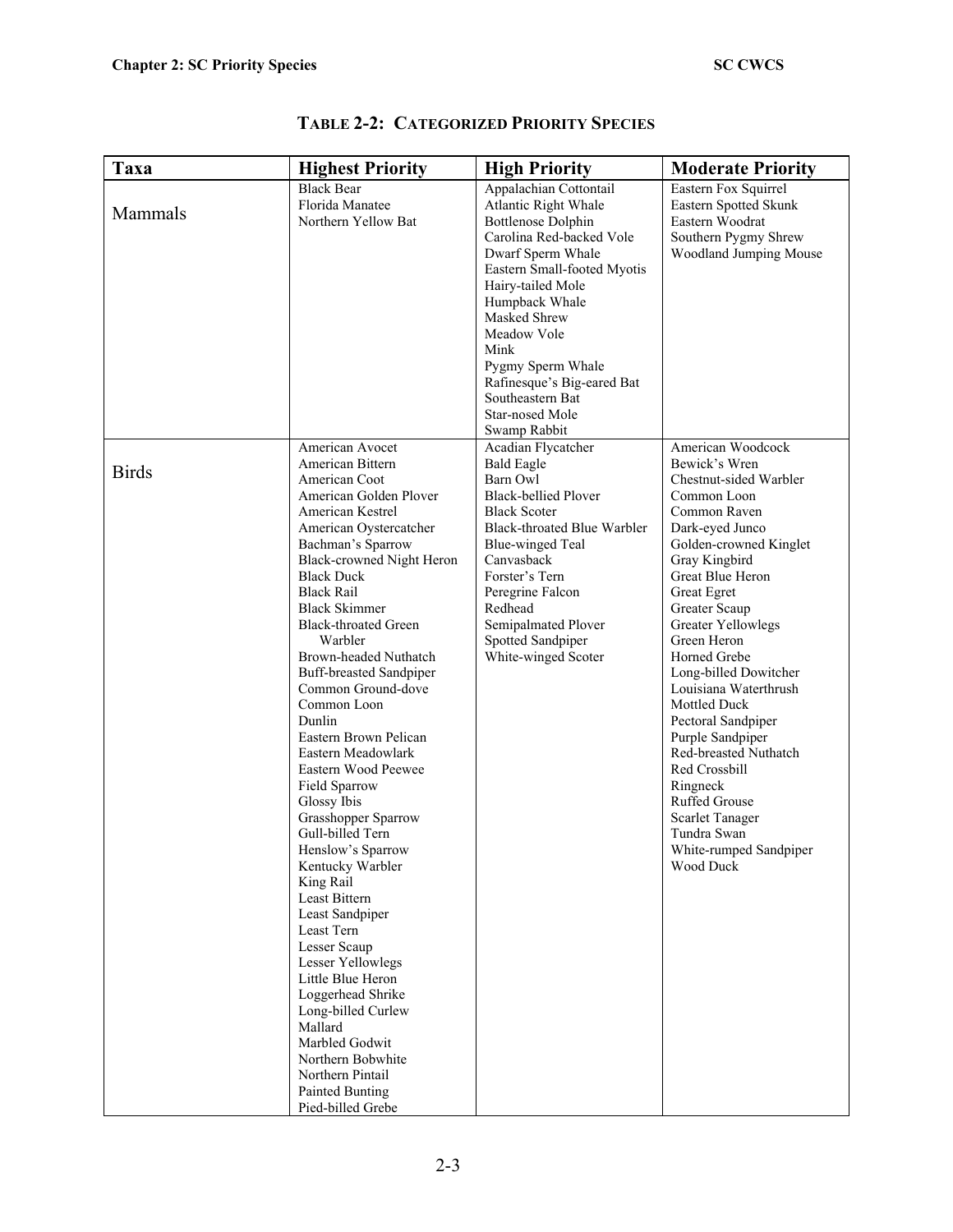| Taxa                                            | <b>Highest Priority</b>                                                                                                                                                                                                                                                                                                                                                                                                                                                                                                                                                                                                                                                                                                                                                                                                                                                                         | <b>High Priority</b>                                                                                                                                                                                                                                                                                                        | <b>Moderate Priority</b>                                                                                                                                                    |
|-------------------------------------------------|-------------------------------------------------------------------------------------------------------------------------------------------------------------------------------------------------------------------------------------------------------------------------------------------------------------------------------------------------------------------------------------------------------------------------------------------------------------------------------------------------------------------------------------------------------------------------------------------------------------------------------------------------------------------------------------------------------------------------------------------------------------------------------------------------------------------------------------------------------------------------------------------------|-----------------------------------------------------------------------------------------------------------------------------------------------------------------------------------------------------------------------------------------------------------------------------------------------------------------------------|-----------------------------------------------------------------------------------------------------------------------------------------------------------------------------|
| Birds (continued)<br>Reptiles and<br>Amphibians | Prairie Warbler<br>Purple Gallinule<br>Red-cockaded Woodpecker<br>Red Knot<br>Royal Tern<br>Rusty Blackbird<br>Sanderling<br>Sandwich Tern<br>Seaside Sparrow<br>Semipalmated Sandpiper<br>Short-billed Dowitcher<br>Snowy Egret<br>Solitary Sandpiper<br>Stilt Sandpiper<br>Swaison's Warbler<br>Swallow-tailed Kite<br><b>Tricolor Heron</b><br>Western Sandpiper<br>Whimbrel<br>White Ibis<br>Willet<br>Wilson's Plover<br>Wilson's Snipe<br>Wood Stork<br>Wood Thrush<br>Worm-eating Warbler<br><b>Upland Sandpiper</b><br>Yellow-crowned Night Heron<br>Yellow Rail<br><b>Bog Turtle</b><br>Broad-striped Dwarf Siren<br>Carolina Gopher Frog<br>Chamberlain's Dwarf<br>Salamander<br>Coal Skink<br>Coral Snake<br>Eastern Milk Snake<br>Flatwoods Salamander<br>Florida Green Watersnake<br>Florida Pine Snake<br>Green Salamander<br>Green Turtle<br>Gopher Tortoise<br>Hawksbill Turtle | <b>Black Swamp Snake</b><br>Canebreak Rattlesnake<br>Chicken Turtle<br>Diamondback Terrapin<br>Eastern Diamondback<br>Rattlesnake<br>Florida Cooter<br>Florida Softshell Turtle<br>Four-toed Salamander<br>Gulf Coast Mud Salamander<br>Hellbender<br>Mimic Glass Lizard<br>Pickerel Frog<br>Pine Snake<br>Pine Woods Snake | American Alligator<br><b>Bird-voiced Treefrog</b><br>Common Snapping Turtle<br>Northern Cricket Frog<br>Slender Glass Lizard<br>Southern Dusky Salamander<br>Spotted Turtle |
|                                                 | Island Glass Lizard<br>Kemp's Ridley Turtle<br>Leatherback Turtle<br>Loggerhead Turtle<br>Pine Barrens Treefrog<br>Shovel-nosed Salamander<br>Southern Hognose Snake<br>Tiger Salamander                                                                                                                                                                                                                                                                                                                                                                                                                                                                                                                                                                                                                                                                                                        | <b>River Cooter</b><br>Seepage Salamander<br>Spiny Softshell Turtle<br>Striped Mud Turtle<br><b>Upland Chorus Frog</b><br>Wood Frog<br>Yellowbelly Turtle                                                                                                                                                                   |                                                                                                                                                                             |
|                                                 | Timber Rattlesnake<br>Webster's Salamander                                                                                                                                                                                                                                                                                                                                                                                                                                                                                                                                                                                                                                                                                                                                                                                                                                                      |                                                                                                                                                                                                                                                                                                                             |                                                                                                                                                                             |
| Freshwater and<br>Diadromous Fishes             | American Eel<br>American Shad<br>Atlantic Sturgeon<br><b>Blueback Herring</b><br>Bluebarred Pygmy Sunfish<br><b>Bridle Shiner</b>                                                                                                                                                                                                                                                                                                                                                                                                                                                                                                                                                                                                                                                                                                                                                               | Bannerfin Shiner<br><b>Blackbanded Sunfish</b><br>Carolina Darter<br>Carolina Fantail Darter<br>"Carolina" Redhorse<br>Greenhead Shiner                                                                                                                                                                                     | <b>Banded Darter</b><br><b>Banded Killifish</b><br><b>Blacknose Dace</b><br>Bluefin Killifish<br>Central Stoneroller<br>Comely Shiner                                       |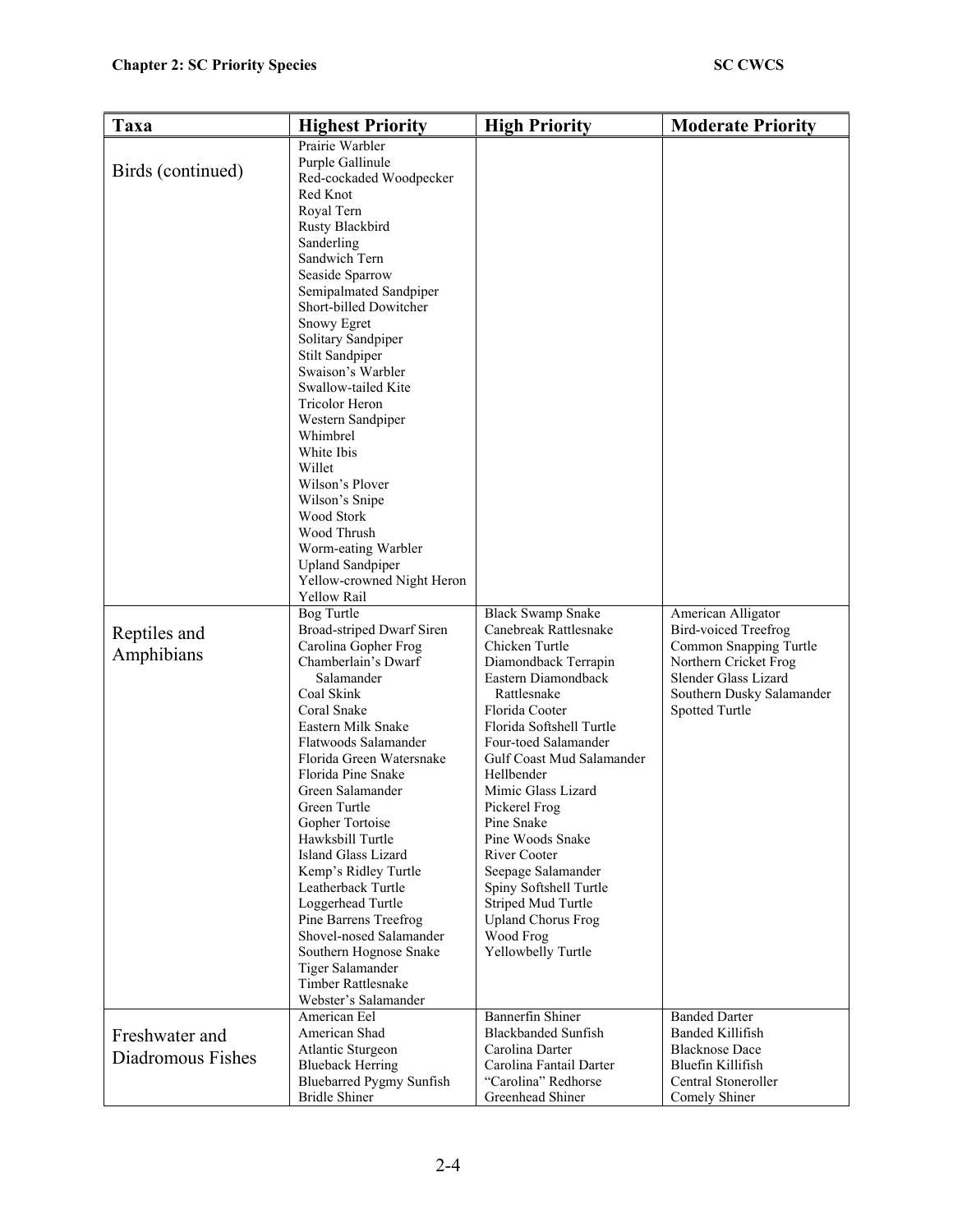| Taxa                                                  | <b>Highest Priority</b>                                                                                                                                                                                                                                                                        | <b>High Priority</b>                                                                                                                                                                             | <b>Moderate Priority</b>                                                                                                                                                                                                                                                                                                                                                                                                                                                                                |
|-------------------------------------------------------|------------------------------------------------------------------------------------------------------------------------------------------------------------------------------------------------------------------------------------------------------------------------------------------------|--------------------------------------------------------------------------------------------------------------------------------------------------------------------------------------------------|---------------------------------------------------------------------------------------------------------------------------------------------------------------------------------------------------------------------------------------------------------------------------------------------------------------------------------------------------------------------------------------------------------------------------------------------------------------------------------------------------------|
| Freshwater and<br>Diadromous Fishes<br>(continued)    | "Broadtail" Madtom<br>Carolina Pygmy Sunfish<br>Christmas Darter<br>Hickory Shad<br>Highfin Carpsucker<br>Redeye Bass<br><b>Robust Redhorse</b><br>Saluda Darter<br>Sandhills Chub<br>Savannah Darter<br>Shortnose Sturgeon<br>"Thinlip" Chub<br>Mimic Crayfish                                | <b>Piedmont Darter</b><br>Pinewoods Darter<br>Ouillback<br>Santee Chub<br>Seagreen Darter<br>Smoky Sculpin<br>Turquoise Darter<br>Broad River Spiny Crayfish                                     | Eastern Brook Trout<br>Fireyblack Shiner<br>Flat Bullhead<br>Florida Gar<br>Greenfin Shiner<br>Highback Chub<br>Longnose Dace<br>Lowland Shiner<br>Mirror Shiner<br>Mud Sunfish<br>Notchlip Redhorse<br><b>Pugnose Minnow</b><br>Redlip Shiner<br>River Chub<br>Rosyface Chub<br>Satinfin Shiner<br>Snail Bullhead<br><b>Striped Bass</b><br>Tennessee Shiner<br>Thicklip Chub<br>V-lip Redhorse<br>Warpaint Shiner<br>White Catfish<br>Whitemouth Shiner<br>Whitetail Shiner<br>Ditch Fencing Crayfish |
| Crayfish                                              | Oconee Stream Crayfish<br>Cambarus reflexus<br>Cambarus sp. "B"<br>Distocambarus hunteri<br>Distocambarus youngineri<br>Procambarus echinatus<br>Red Burrowing Crayfish                                                                                                                        | Distocambarus crockeri<br>Pee Dee Lotic Crayfish<br>Sandhills Crayfish<br>Waccamaw Crayfish                                                                                                      | Edisto Crayfish<br>Procambarus barbatus<br>Procambarus chacei<br>Procambarus enoplosternum<br>Procambarus hirsutus<br>Procambarus lunzi<br>Procambarus pubescens<br>Rocky River Stream Crayfish<br>Santee Crayfish                                                                                                                                                                                                                                                                                      |
| <b>Freshwater Mussels</b><br><b>Freshwater Snails</b> | Atlantic Pigtoe<br><b>Barrel Floater</b><br><b>Brook Floater</b><br><b>Brother Spike</b><br>Carolina Creekshell<br>Carolina Heelsplitter<br>Creeper<br>Notched Rainbow<br>Savannah Lilliput<br>Southern Rainbow<br>Triangle Floater<br>Waccamaw Spike<br>Yellow Lampmussel<br>Somatogyrus spp. | <b>Alewife Floater</b><br>Eastern Pondmussel<br>Northern Lance<br>Pod Lance<br>Rayed Pink Fatmucket/<br>Eastern Lampshell<br>Roanoke Slabshell<br><b>Tidewater Mucket</b><br>Buffalo Pebblesnail | <b>Atlantic Spike</b><br>Carolina Lance<br>Carolina Slabshell<br>Eastern Creekshell<br>Eastern Elliptio<br>Variable Spike<br>Physa sp. nov "A"                                                                                                                                                                                                                                                                                                                                                          |
|                                                       |                                                                                                                                                                                                                                                                                                | Ridged Lioplax                                                                                                                                                                                   |                                                                                                                                                                                                                                                                                                                                                                                                                                                                                                         |

Once the lists were complete, species, group or guild accounts were prepared for each animal on South Carolina's Priority Species List, with the exception of marine animals and insects. Specific accounts were not prepared for every animal on the marine fishes and invertebrate and insect lists due to the large number of species and the limited knowledge for those species. Reports were prepared for marine and insect species with known threats and/or for species that are considered indicators of challenges in a specific habitat.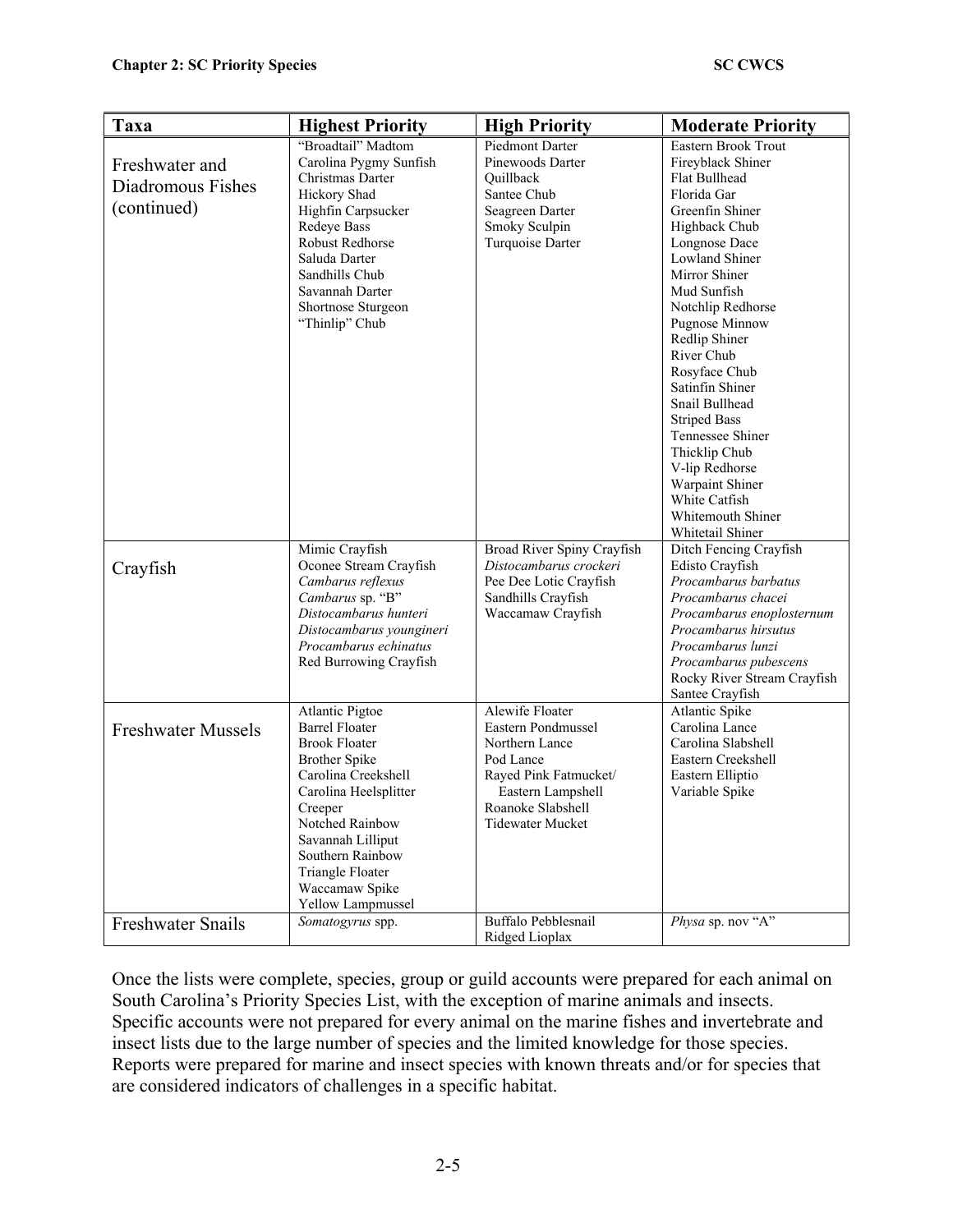In each account, authors described the species, their status, population and abundance, habitat needs, challenges, conservation accomplishments and conservation actions. This approach allows for identification of both general conservation strategies for wildlife and habitats in South Carolina, as well as development of species-based conservation strategies. The latter allows for management of particular species within a given habitat. A separate volume, Supplemental Volume: Species and Habitat Accounts, contains these reports in their entirety.

This chapter contains an introduction to each taxonomic group considered in the Strategy. The species selection process used by each committee is also included. Finally, a summary of the threats for each taxonomic group is listed in this chapter. Lack of knowledge of population size, distribution and life histories was considered a challenge to many of the species in South Carolina's CWCS.

# **Mammals**

State and regional experts periodically review rankings and designations for all mammal species in South Carolina. The last terrestrial mammal review, conducted in 2001, had 39 species listed for discussion. Included among those were four subspecies, an extirpated species, some species never reported in South Carolina but found in neighboring states and all of the mammalian species tracked by the SCDNR's Heritage Trust database. For the purposes of the Strategy, the list was narrowed to 27 mammals and was sent to experts for review in this conservation planning process. Ultimately, 24 mammals were chosen for inclusion on South Carolina's Priority Species List.

### *Species Selection Process*

Many of the experts contacted in this process have previously participated in reviews of mammal rankings and designations for South Carolina; several were involved in conservation prioritization in neighboring states. The information about mammals contained in the Strategy was supplied by the expertise of several biologists who formed our Mammal Taxonomic Committee. The members of that committee invested considerable time to the development of the Strategy and are graciously thanked for their efforts; these individuals are listed in Table 2-3. Other sources of information included published literature and unpublished data from a number of sources.

Because South Carolina started the prioritization process after the same process was well underway in North Carolina and Georgia, we were able to benefit from the information those states had accumulated and shared.

Reviewers were asked to rank each species using the eight criteria for consideration in species prioritization. Species or subspecies were added or dropped from the list if two or more reviewers suggested the addition/deletion. If one reviewer clearly stated we should keep a species on the list and another suggested dropping the species, the species remained on the list. Potential species (those without museum records in South Carolina) were dropped from the list. The intent of the conservation planning process is to periodically revisit the priority list and adjust it as more is learned about each species.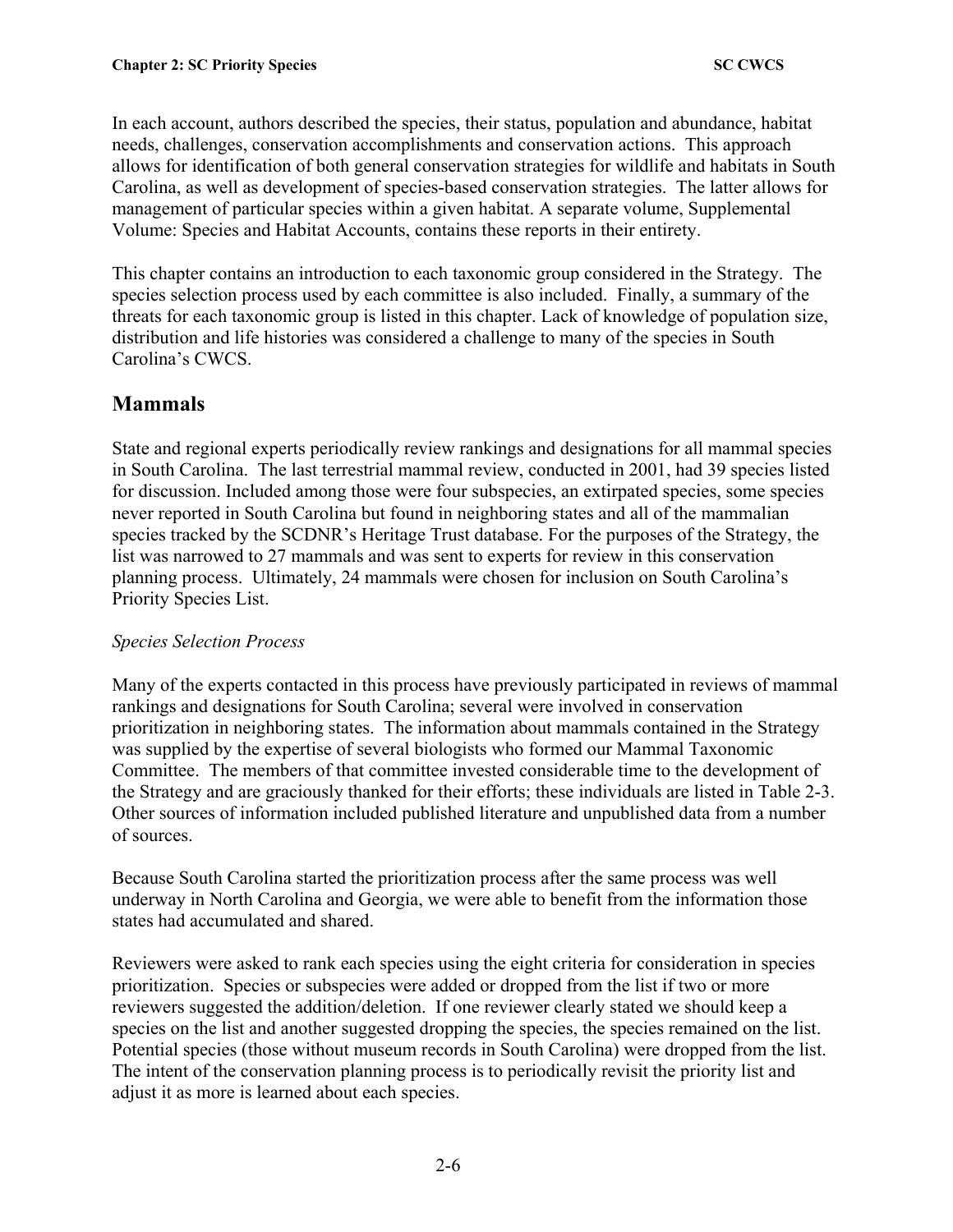| <b>Name</b>           | <b>Affiliation</b>                             |
|-----------------------|------------------------------------------------|
| Craig Allen           | SC Cooperative Fish and Wildlife Res. Unit     |
| Mary Bunch            | South Carolina Department of Natural Resources |
| John Cely             | South Carolina Department of Natural Resources |
| David Cupka           | South Carolina Department of Natural Resources |
| Rudy Mancke           | University of South Carolina                   |
| Alex Menzel           | US Fish and Wildlife Service                   |
| Sally Murphy          | South Carolina Department of Natural Resources |
| Tom Murphy            | South Carolina Department of Natural Resources |
| Jim Ozier             | Georgia Department of Natural Resources        |
| Toni Piaggio          | University of Colorado, Boulder                |
| Perry Shatley         | <b>US Forest Service</b>                       |
| Oscar Stewart         | US Forest Service                              |
| Johnny Stowe          | South Carolina Department of Natural Resources |
| <b>Heather Thomas</b> | Auburn University                              |

#### **TABLE 2-3: MAMMAL TAXONOMIC COMMITTEE**

#### *Challenges*

One of the major challenges to mammals in South Carolina is loss, fragmentation and/or alteration of habitat. As urban development expands in this state, changes to forests and grasslands often lead to loss of foraging, roosting (bats) and denning/nesting habitat. Additionally, habitats are fragmented by development. Roads can limit movement of many species and often result in mortality to individuals. Coastal development can adversely affect marine mammals by increasing exposure to pollutants in stormwater runoff.

Pollutants from a variety of sources can impact mammals. The mink occupies a niche at or near the top of the food chain; therefore, this species is especially vulnerable to environmental contamination, particularly from mercury and PCBs. Contamination in stormwater runoff can pollute feeding grounds for marine mammals. Trash and litter pose challenges to both terrestrial and aquatic mammals. Small mammals can become trapped in bottles and other litter while foraging. Marine mammals can mistake plastic debris for food items; ingestion of this litter can result in death

Two diseases, raccoon roundworm and Sudden Oak Death (SOD) can adversely affect mammals in South Carolina. Raccoon roundworm can infect other mammals, resulting in death. SOD attacks and destroys oak trees; these trees produce mast used as food sources for several mammals on South Carolina's Priority Species List.

Introduced and non-native species can adversely affect South Carolina's mammals. Predation by domestic or feral cats and dogs can reduce population numbers. Feral hogs can destroy habitat for many species, particularly those found in wetland habitats. Gypsy moths, like SOD can eliminate food sources for mammals.

Several species of mammals are regarded by humans as "pests;" this view can lead to persecution of these species.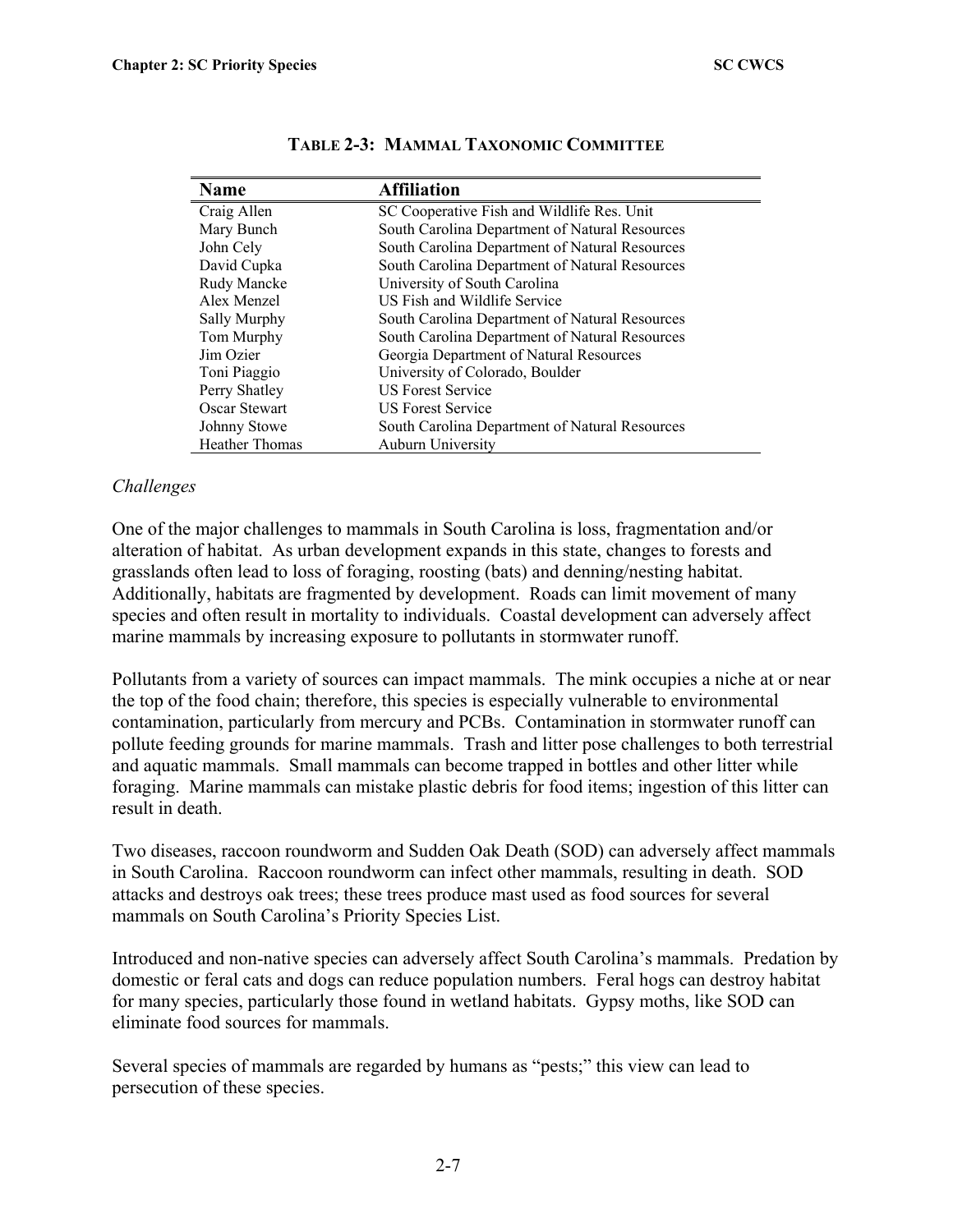One of the greatest challenges to marine mammals and manatees is boat strikes. An additional threat to these animals is entrapment in fishing devices, including hook and line and trawls.

### **Birds**

As of 2001, 390 species of birds have been documented in South Carolina of which 179 are classified as breeders (Cely 2003). This number may be higher due to the lack of coverage of the Breeding Bird Atlas to adequately survey the breeding distribution of colonial nesting wading birds and shorebirds. The total number of species present is comprised of resident and migrant birds with the majority of taxonomic orders of birds found in the United States being represented (Sibley 2000). South Carolina supports a high diversity of birds during breeding, wintering and migration likely due to the state's varied environments and habitats (Cely 2003). Ultimately, 111 bird species were chosen for inclusion on South Carolina's Priority Species List.

Three different bird conservation regions (BCRs) transect South Carolina: southeastern coastal plain, Appalachian Mountains and piedmont. Bird conservation regions are a single application of a scale-flexible hierarchical framework of nested ecological units based upon the Commission for Environmental Cooperation. BCRs were adopted to provide a single map of biological units for all bird initiatives to use to attain a regional-based approach to bird conservation (US NABCI 2000). BCRs can be partitioned into smaller ecological units to facilitate finer scale planning and implementation or aggregated to facilitate greater cooperation and partnerships across political boundaries in order to recognize the migratory nature and vast annual ranges of some species.

The Appalachian Mountain BCR spans the Blue Ridge, the Ridge and Valley Region, the Cumberland Plateau, the Ohio Hills, and the Allegheny Plateau (US NABCI 2000). A portion of the Blue Ridge transects three counties in the northwestern corner of South Carolina; this diverse temperate forest ecosystem supports habitats found nowhere else in the state (Barry 1980). A number of bird species are found in this portion of South Carolina that are not found else where in the state including peregrine falcon, ruffed grouse, common raven, red-breasted nuthatch, golden-crowned kinglet, black-throated blue warbler, yellow warbler, chestnut-sided warbler, red crossbill and dark-eyed junco (Cely 2003). This region also supports some of the highest breeding densities in the state of scarlet tanager, Louisiana waterthrush, worm-eating warbler and black-throated green warbler (Cely 2003). The Appalachian mountain BCR is not as important for waterfowl and shorebirds as coastal regions but it does contain the headwaters of several major river systems (US NABCI 2000).

The Piedmont BCR is geographically part of Southern Appalachia and makes up the transitional area between the mountains and the flat coastal plan spanning from New Jersey to Alabama (US NABCI 2000). Approximately one-third of the state of South Carolina is comprised of this ecological unit (Cely 2003). This area is best characterized by oak-hickory dominated forests with associations of short-leaf and loblolly pine, black gum and sweetgum (Barry 1980). The once fertile and highly productive soils have been reduced due to past mismanagement and the area is now subject to intensified agriculture and forest management practices (Barry 1980). The piedmont is the main breeding area in South Carolina for several grassland and scrub/shrub birds such as killdeer, house wren, American goldfinch, song sparrow, field sparrow and grasshopper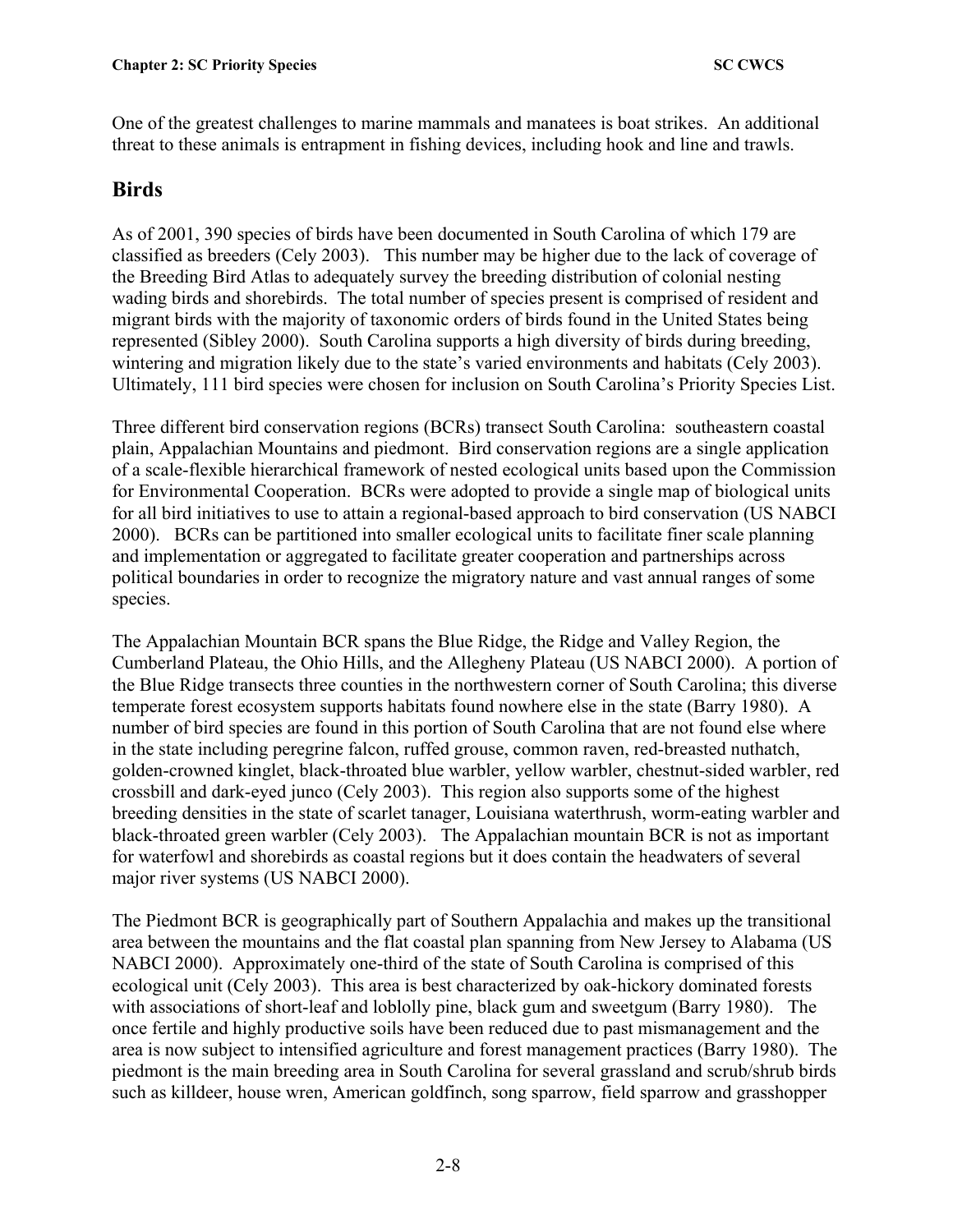sparrow (Cely 2003). Interior wetlands, reservoirs and riverine systems provide migration and wintering habitat for waterfowl and some shorebirds (US NABCI 2000).

The Southeastern Coastal Plain is a huge area comprised of the South Atlantic Coastal Plain and the East Gulf Coastal Plain physiographic areas (Pashley et al. 2000). In South Carolina, the western boundary is at the fall line marking the edge of the hilly piedmont; the eastern boundary is the Atlantic Ocean (Pashley et al. 2000). The major habitat types include longleaf and loblolly pine interspersed with Carolina bays and pocosins, bottomland hardwoods and maritime forests (Barry 1980). Priority species dependent upon pine habitats include red-cockaded woodpecker, Bachman's sparrow, brown-headed nuthatch, Henslow's sparrow and painted bunting (Pashley et al. 2000). Bottomland forests support high breeding densities of many neotropical migrants including Acadian flycatcher, white-eyed vireo, prothonotary warbler, hooded warbler and northern parula (Cely 2003). The coastal intertidal habitats provide critical wintering and breeding areas for American oystercatcher, important wintering and spring migration for short-billed dowitcher and dunlin, and important fall staging areas for red knot (US NABCI 2000). Offshore islands and coastal areas provide important nesting and foraging habitats for brown pelicans, various ducks, terns, herons, egrets, ibis and other species (US NABCI 2000).

### *Species Selection Process*

The information about birds contained in the Strategy was mostly supplied by the expertise of several biologists who formed our Bird Taxonomic Committee. The members of that committee invested considerable time to the development of the Strategy and are graciously thanked for their efforts; these individuals are listed in Table 2-4. Other sources of information included published literature and unpublished data from a variety of sources.

| Name                  | <b>Affiliation</b>                                               |
|-----------------------|------------------------------------------------------------------|
| John Cely             | South Carolina Department of Natural Resources (retired)         |
| Elizabeth Ciuzio      | Kentucky Dept for Natural Resources                              |
| Nathan Dias           | Cape Romain Bird Observatory                                     |
| Dennis Forsythe       | The Citadel                                                      |
| Lex Glover            | South Carolina Department of Natural Resources                   |
| Anna Huckabee Smith   | North Carolina Department of Environmental and Natural Resources |
| Chuck Hunter          | US Fish and Wildlife Service                                     |
| Drew Lanham           | Clemson University                                               |
| Steve Lohr            | <b>US Forest Service</b>                                         |
| Laurel Moore-Barnhill | South Carolina Department of Natural Resources                   |
| Tom Murphy            | South Carolina Department of Natural Resources                   |
| <b>Bob Perry</b>      | South Carolina Department of Natural Resources                   |
| Felicia Sanders       | South Carolina Department of Natural Resources                   |
| Craig Watson          | US Fish and Wildlife Service                                     |

### **TABLE 2-4: BIRD TAXONOMIC COMMITTEE**

Species prioritization for birds relied heavily upon the Partners in Flight prioritization process. Partners in Flight (PIF) was initiated in the early 1990's and drew together many groups and individuals focused on bird conservation, knowledge and people to keep common birds common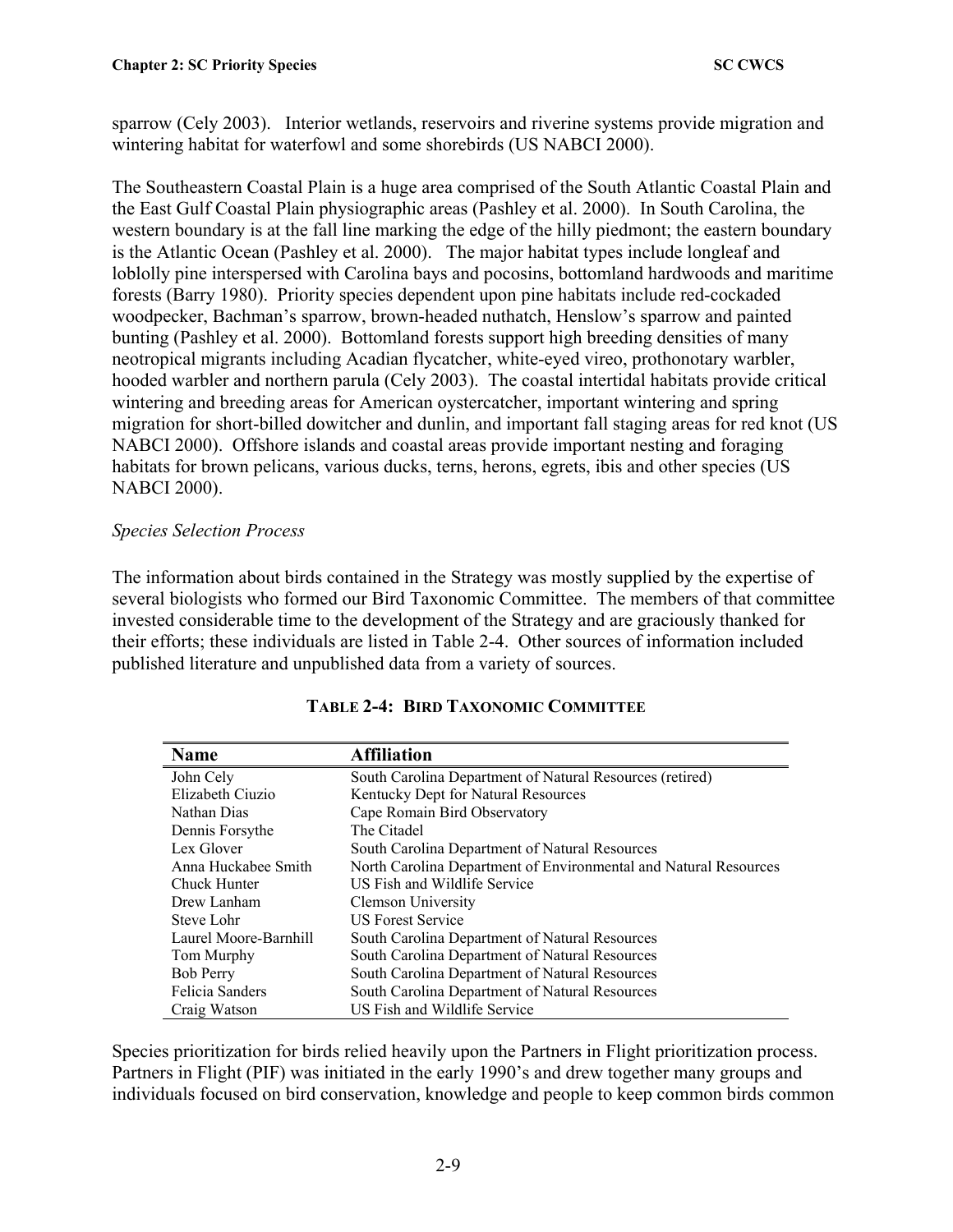(Pashley et al. 2000). The first step in the PIF planning process was to set priorities (Pashley et al. 2000). The conservation assessment process evaluates species vulnerability and was developed based entirely on biological criteria (Hunter et al. 1993; Carter et al. 2000; Panjabi et al. 2001). The prioritization process is based upon six factors that measure aspects of vulnerability and the scores for each factor reflect the degree of each species' risk of significant population decline or range wide extinction at the global level (Rich et al. 2004). In some cases, global assessment scores do not provide accurate prioritization lists at the bird conservation region or smaller ecological unit level. In order to accurately develop smaller scale priority lists; regional scores based on local data are needed (Hunter and Demarest 2005).

The PIF prioritization process allows species to be ranked into conservation tiers based upon combined scores. Species are also assigned a conservation action level that indicates the relative level and immediacy of conservation action based upon the sum of the assessment scores. For the purposes of this plan, the majority of the species selected are Tier I species of high concern and Tier II species needing additional stewardship with a conservation action level of immediate, management or long-term planning and responsibility. Species selected that are in Tier III and IV represent species that are state or federally listed and/or are of local or regional interest. The PIF scores and conservation tiers for South Carolina's priority bird species are summarized in Appendix 3: Bird Prioritization Table.

Waterbird, shorebird and waterfowl conservation priority selections depended heavily on national and international conservation plans. Birds were chosen based on their continental priorities as well as professional review of South Carolina's ecological role in the continued conservation of these birds. Plans consulted include the North American All Bird Conservation Initiative (NABCI), South Atlantic Migratory Bird Initiative (SAMBI), North American Waterfowl Management Plan (NAWMP), North American Waterbird Conservation Plan (NAWCP) and the United States Shorebird Conservation Plan (USSCP). Thirty-year continental population trend data for waterfowl species was also obtained from the USFWS and professionally reviewed by committee to establish conservation priorities for migratory waterfowl. More detailed justifications for selections are included in species accounts for individuals and guilds of birds.

### *Challenges*

One of the major challenges to birds in South Carolina is loss, fragmentation and/or alteration of habitat. Birds in this state depend upon varied habitats from the mountains to the coast; changes to habitats can result in loss of feeding, breeding or nesting habitat for these species. Wetland habitats, which are important to many members of this taxa have been destroyed by draining and filling throughout the state. Even small alterations to wetlands can make the habitat unsuitable for use by these species. Conversion of habitat for birds to agricultural purposes poses another challenge to birds. For example, longleaf pine habitat has been greatly reduced both in extent and in quality; vast acreages of longleaf pine have been converted to agriculture and/or loblolly pine plantation in South Carolina. The loss, or degradation of longleaf pine habitat results in the loss of key components necessary for success of the animals that live in that habitat. Habitat can also be lost or fragmented as a result of urban development.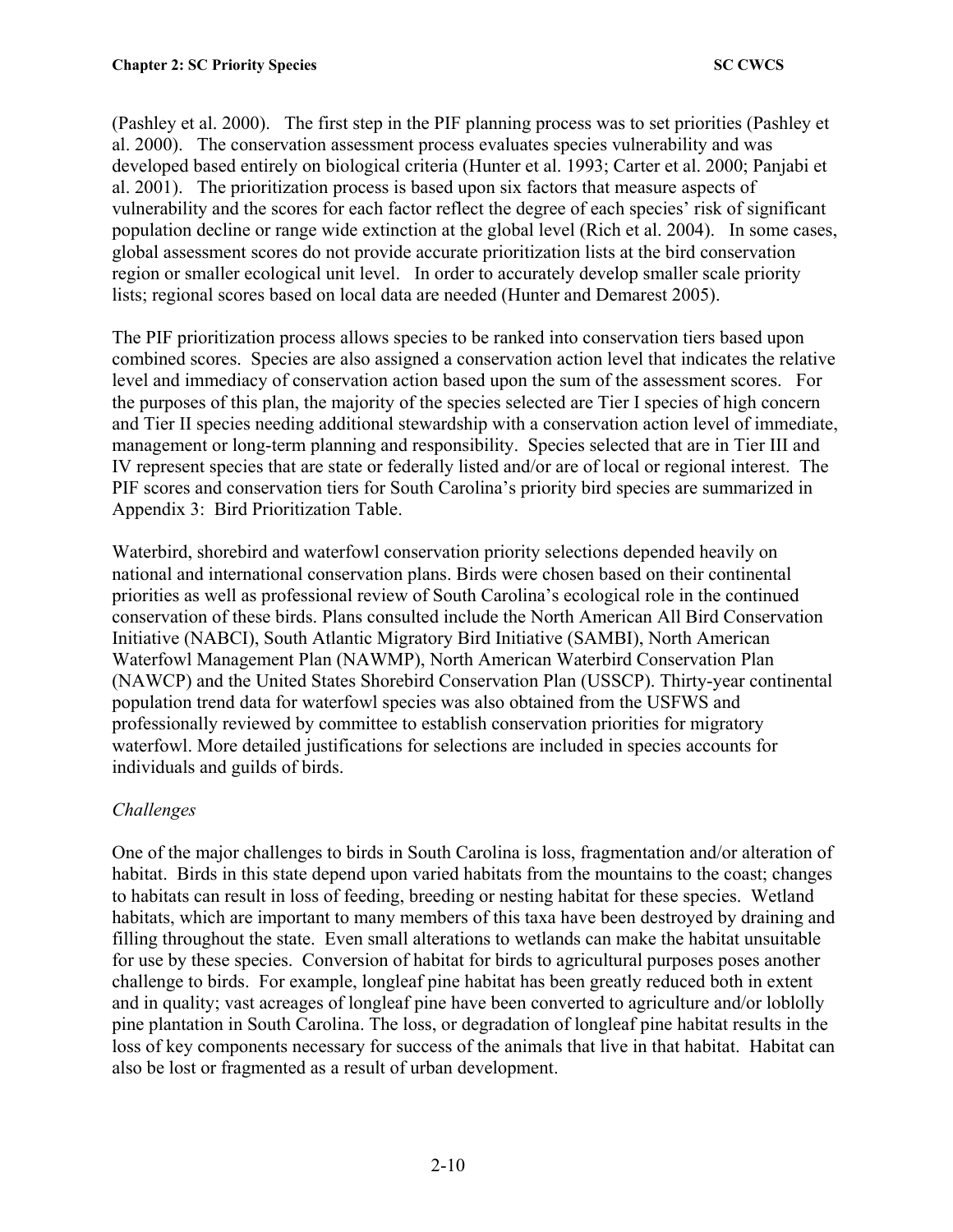Fire suppression contributes to habitat loss for bird species that require an understory with a diverse herbaceous plant layer that is maintained by routine burning. However, in recent years, use of adequate fire management has decreased in the state, which has resulted in successional changes that render the habitat unsuitable for some animal species.

Human disturbance represents a significant challenge to birds in South Carolina. Nesting success of many birds can decrease when people frequent breeding bird congregation areas. Further, wakes from boats can destroy nests and interrupt feeding for many shorebirds.

Chemical contamination threatens many carnivorous birds, particularly those that consume fish. Persistent organo-chlorine pesticides, such as DDT and heavy metals, such as lead and mercury can result in poisoning.

Several diseases and parasites can affect bird populations and/or food sources for birds. These include West Nile virus, Avian Vacuolar Myelinopathy, cholera, botulism, soft tick infestation and hemlock wooly adelgid infestations.

Non-native predators can also decimate bird populations; predation by domestic and feral cats is particularly problematic for songbirds.

## **Amphibians and Reptiles**

Currently, 142 species of amphibians and reptiles are known to occur in South Carolina. Continued controversy over the taxonomic status of certain species or species complexes results in a lack of certainty in a fixed number of species for the state. New species have been recently discovered or described, which results in a dynamic species list.

To emphasize the way in which the species list can change, consider the following recent additions. Just in the past 30 years, the striped mud turtle, bog turtle and seepage salamander have been verified as occurring in South Carolina. In addition, two newly described species, the mimic glass lizard and Chamberlain's dwarf salamander have been added to the state's list of native herpetofauna.

More changes may be in store for South Carolina's lists of amphibians and reptiles. Several taxonomic issues involving herpetofauna in South Carolina are currently unresolved, including the slimy salamander complex, the southern Appalachian salamander and the milk snake**/**scarlet kingsnake relationship. An unidentified species of the genera *Desmognathus* has been found in Jasper County, within the range of *Desmognathus auriculatus,* that more closely resemble either *Desmognathus apalachicolae* or *Desmognathus fuscus conanti*, neither of which has been documented for coastal South Carolina.

Ultimately, 52 reptile and amphibian species were chosen for inclusion on South Carolina's Priority Species List.

South Carolina's rich herpetofaunal diversity is likely due to the diversity of habitat in our state. Though small in land area, South Carolina comprises portions of three major physiographic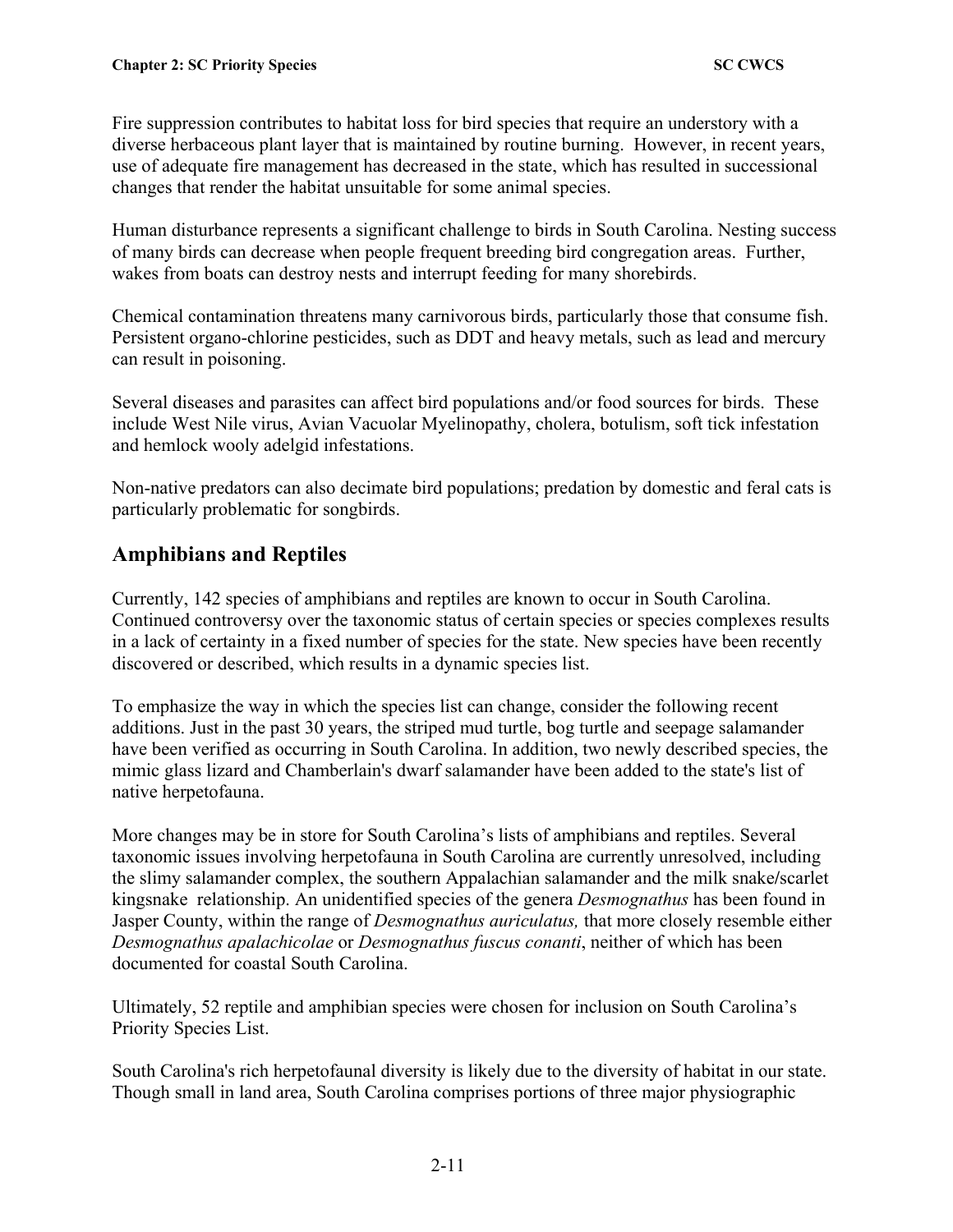provinces, the Blue Ridge, piedmont and coastal plain. Within each of these provinces numerous sub-provinces, or distinct ecological regions occur. A variety of unusual or rare habitats are found within these regions, and many support populations of unusual or rare amphibians and reptiles.

South Carolina is particularly important with regards to amphibian diversity. Salamander diversity in our state is very high in the Blue Ridge and coastal plain provinces. One area of South Carolina's southern coastal plain supports more frog species (25) than any other place in North America (Duellman 1999).



**FIGURE 2-1:** Species density of snakes and lizards in ecological regions of South Carolina

The Blue Ridge, upper piedmont (referred to colloquially as the foothills) and coastal plain are collectively rich in herpetofauna. Rock outcrops in the Blue Ridge and upper piedmont provide habitat for the green salamander and the timber rattlesnake. Bogs in this same region may provide habitat for the bog turtle**.**  Several species of amphibians and reptiles found in South Carolina's Blue Ridge are peripheral to our state as the core of their geographic range is farther north.

The piedmont of South Carolina is not as rich in herpetofauna as the other physiographic provinces, but there are areas of this province that are important. The

Savannah River Valley, for instance, is home to the Webster's salamander, a rare species endemic to this region, at least in South Carolina. Numerous species that are found primarily in the coastal plain intrude into the piedmont along the Savannah River.

The coastal plain is a very important region overall for herpetofauna in South Carolina, with high species diversity, habitat diversity and several rare, threatened and endangered species. Of the 142 species of amphibians and reptiles found in the state, 113 occur in the coastal plain and 50 of these are endemic to this province, at least in South Carolina.

The diversity of reptiles in South Carolina is significantly higher in the coastal plain than in other areas of the state. Within this province, longleaf pine habitat plays a vital role in the life history of many species, including such rarities as the pine snake, southern hognose snake and the gopher tortoise.



FIGURE 2-2: Species density of turtles in ecological regions of South Carolina

Isolated, temporary wetlands such as Carolina bays, flatwoods ponds and limesinks provide breeding habitat for numerous amphibians, including the flatwoods salamander, tiger salamander and gopher frog. Seeps and shrub bogs, embedded in xeric longleaf pine habitat in the fall line sand hills, are home to the pine barrens treefrog.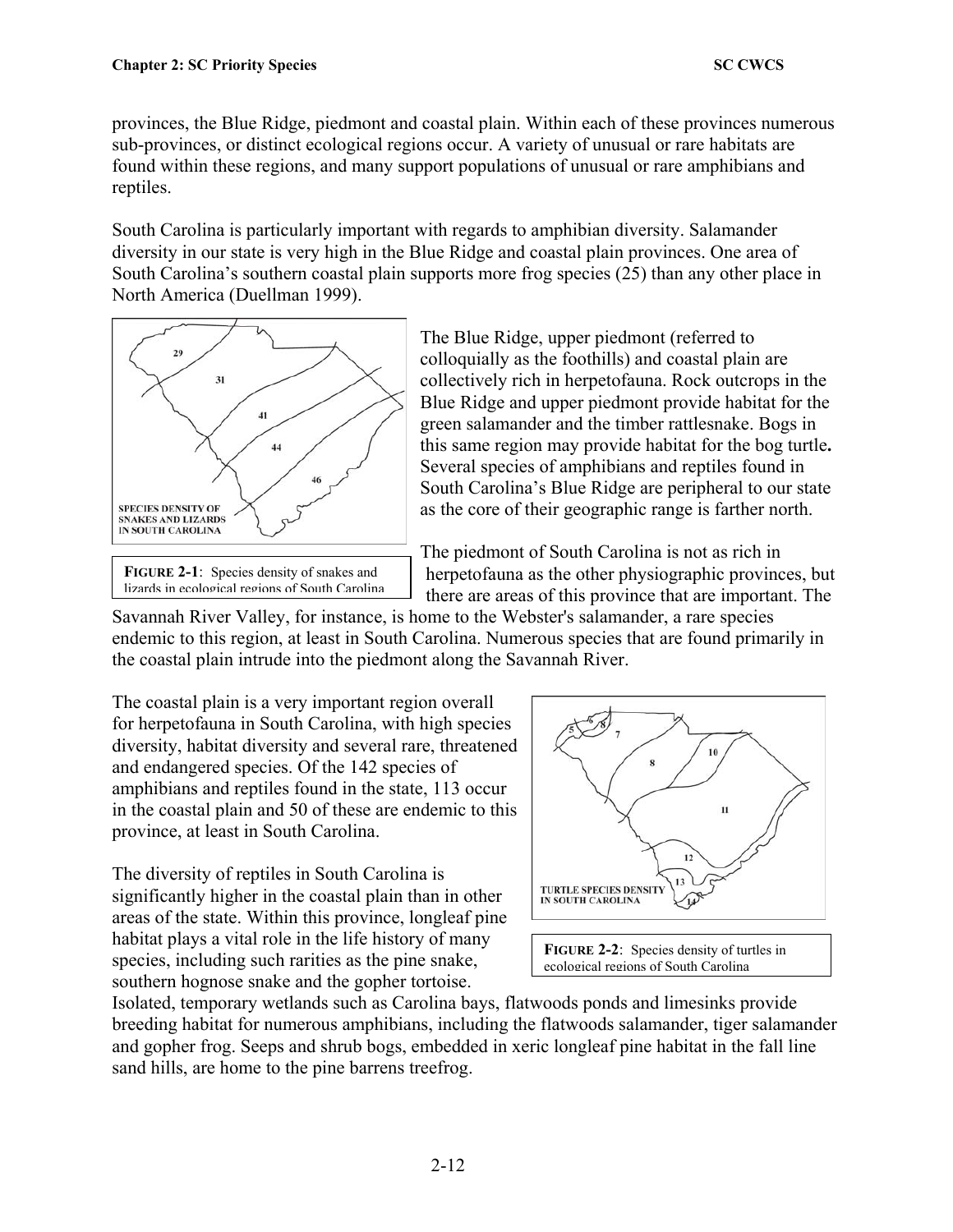#### *Species Selection Process*

The amphibian and reptile portion of the Strategy has been written in a manner that incorporates a regional as well as a species specific and/or guild specific approach. These priority species were identified by herpetological experts in the state. The members of that committee invested considerable time to the development of the Strategy and are graciously thanked for their efforts; these individuals are listed in Table 2-5.

| Name                     | <b>Affiliation</b>                             |
|--------------------------|------------------------------------------------|
| C.L. Abercrombie         | Wofford College                                |
| <b>Steve Bennett</b>     | South Carolina Department of Natural Resources |
| Eric Billings            |                                                |
| Denise Billings          |                                                |
| Kurt Buhlmann            | South Carolina Department of Natural Resources |
| Jeffrey Camper           | <b>Francis Marion University</b>               |
| Heyward Clamp            | <b>Edisto Island Serpentarium</b>              |
| John Fauth               | Central Florida University                     |
| Dr. J.W. Gibbons         | Savannah River Ecology Laboratory              |
| Judy Greene              | Savannah River Ecology Laboratory              |
| Julian R. Harrison       | College of Charleston (ret.)                   |
| Joey Holmes              |                                                |
| Jeff Humphries           | <b>Clemson University</b>                      |
| Kevin Messenger          | North Carolina State University                |
| <b>Brian Metts</b>       | Savannah River Ecology Laboratory              |
| <b>Tony Mills</b>        | Savannah River Ecology Laboratory              |
| Richard Montanucci       | Clemson University (ret.)                      |
| Zach Orr                 |                                                |
| Gene Ott                 |                                                |
| Corey Roelke             |                                                |
| David Scott              | Savannah River Ecology Laboratory              |
| Keith Taylor             |                                                |
| <b>Tracey Tuberville</b> | Savannah River Ecology Laboratory              |
| Jayme Waldron            | <b>Clemson University</b>                      |
| John D. Willson          | Savannah River Ecology Laboratory              |
| Chris Winne              | Savannah River Ecology Laboratory              |

#### **TABLE 2-5: AMPHIBIAN AND REPTILE TAXONOMIC COMMITTEE**

These experts grouped many of the species into guilds (functional groupings) to indicate common habitat requirements, management needs, life history traits, threats and/or other characteristics. Many of these groups align with habitat regions of the state. A number of species did not fit easily into a functional group and are addressed individually in the CWCS. All species, whether addressed individually or in a functional group are related to a specific habitat type or several habitat types.

The initial list of amphibians and reptiles designated as endangered, threatened or species of concern was developed at the First South Carolina Endangered Species Symposium, held in 1976. As a result of this symposium 16 species of amphibians and 20 species of reptiles were proposed for listing under an appropriate category. Species recommended for endangered or threatened statuses were incorporated into the official list promulgated under South Carolina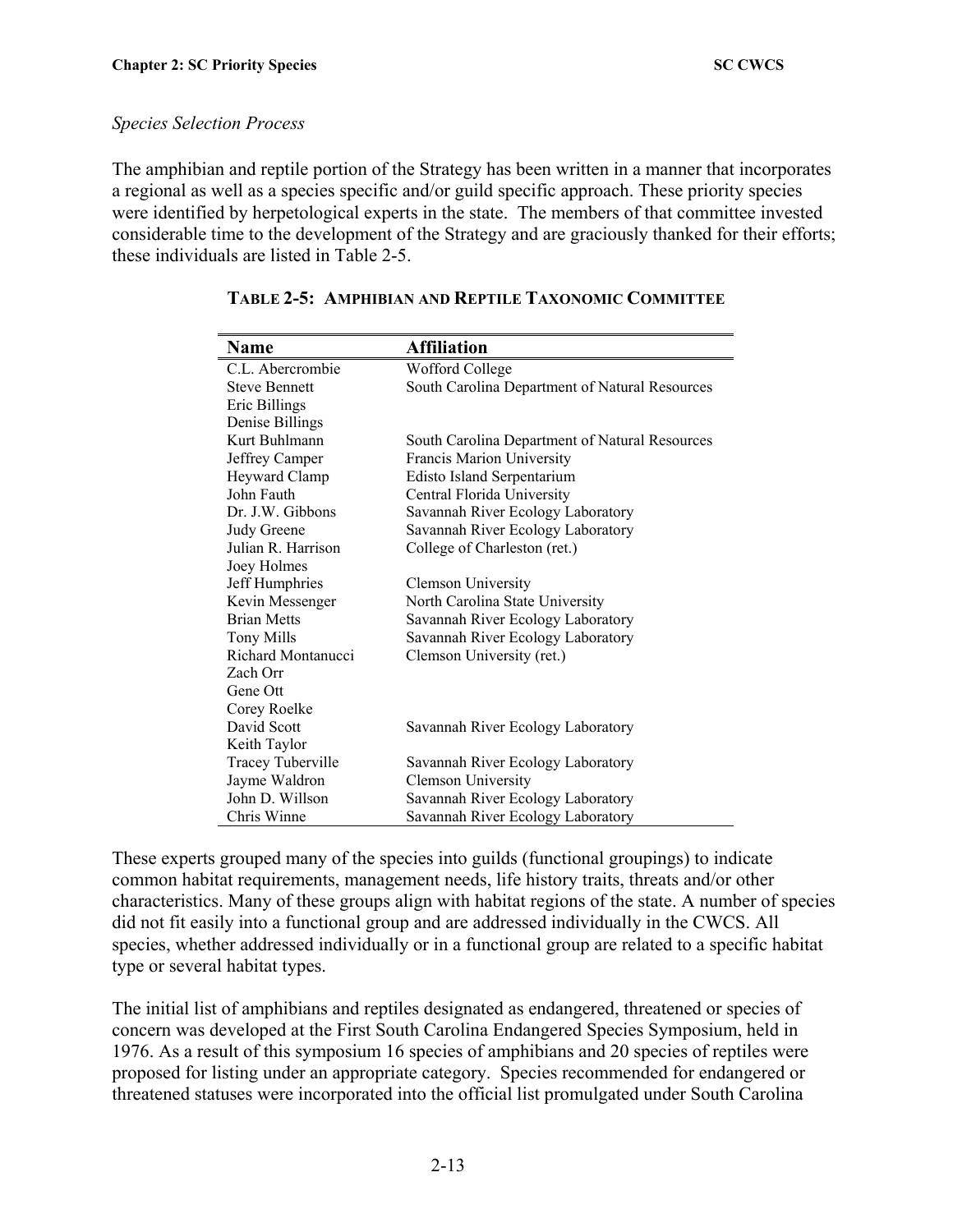Regulation. The designation Threatened was changed to Species in Need of Management under the Act. A justification for listing was given for each species in the symposium volume.

The list of amphibian and reptile species that resulted from the 1976 symposium was also used to develop a list of "elements of concern" for the SCDNR's Heritage Trust Program. Listed species are "tracked" by this program through a computer database, developed initially by The Nature Conservancy. Occurrence records for these species are stored in this database. Archived data is very similar to that of a museum collection record and includes location, date, collector/observer, as well as other pertinent data.

The Heritage Trust Program, as part of its routine operation, established taxa review committees to periodically review the species lists and make recommendations for changes. The Amphibian and Reptile Taxa Review Committee met initially in 1983. Subsequent meetings of this group occurred in 1987, 1996, and most recently in 2004. A number of additions have been made to the original list as a result of these meetings and several changes in nomenclature or taxonomy have occurred since the initial list was developed.

On January 30, 2004 the Department and Riverbanks Zoo sponsored the first annual South Carolina Herpetology Conference. The conference was open to both professional and amateur herpetologists with approximately 130 attendees. One presentation at the conference concerned the CWCS as it pertained to amphibians and reptiles. At the close of the meeting, SCDNR personnel distributed a packet of questionnaires concerning the status of amphibians and reptiles in South Carolina that was based on the matrix developed for the CWCS. Attendees who volunteered to fill out the questionnaires were asked to evaluate all of the amphibian and reptile species currently listed as either endangered, in need of management, or species of concern. In addition they were asked to evaluate 16 additional species that were selected based on suggestions from knowledgeable individuals, unknown status, or because the species were representative of habitats that are believed to be rare, uncommon or potentially threatened.

A total of 52 species of amphibians and reptiles in South Carolina have been identified as priority species, representing 37 percent of the state's species. While these 52 species have been identified as requiring immediate conservation attention, this is by no means an indication that the remaining species are stable and secure. All inventory projects originating as the result of this plan must take the full spectrum of South Carolina's amphibian and reptile fauna into account, documenting occurrences for all species. There are a number of amphibian and reptiles species in South Carolina for which adequate data on their status is lacking, but there is no immediate indication that they are threatened. Species such as the many-lined salamander, southern Appalachian salamander, mole kingsnake and glossy crayfish snake are examples of species that are not well known in the state and that may be of future conservation concern.

The species reports detail the amphibian and reptile priority species and provide information on their life history, status, threats they are facing and detailed recommendations for conservation actions. Priority species are associated with key habitats, as well as specific descriptions of those habitats. The conservation needs of the species or functional groups are identified for the regions of the state and habitats in which the actions need to take place.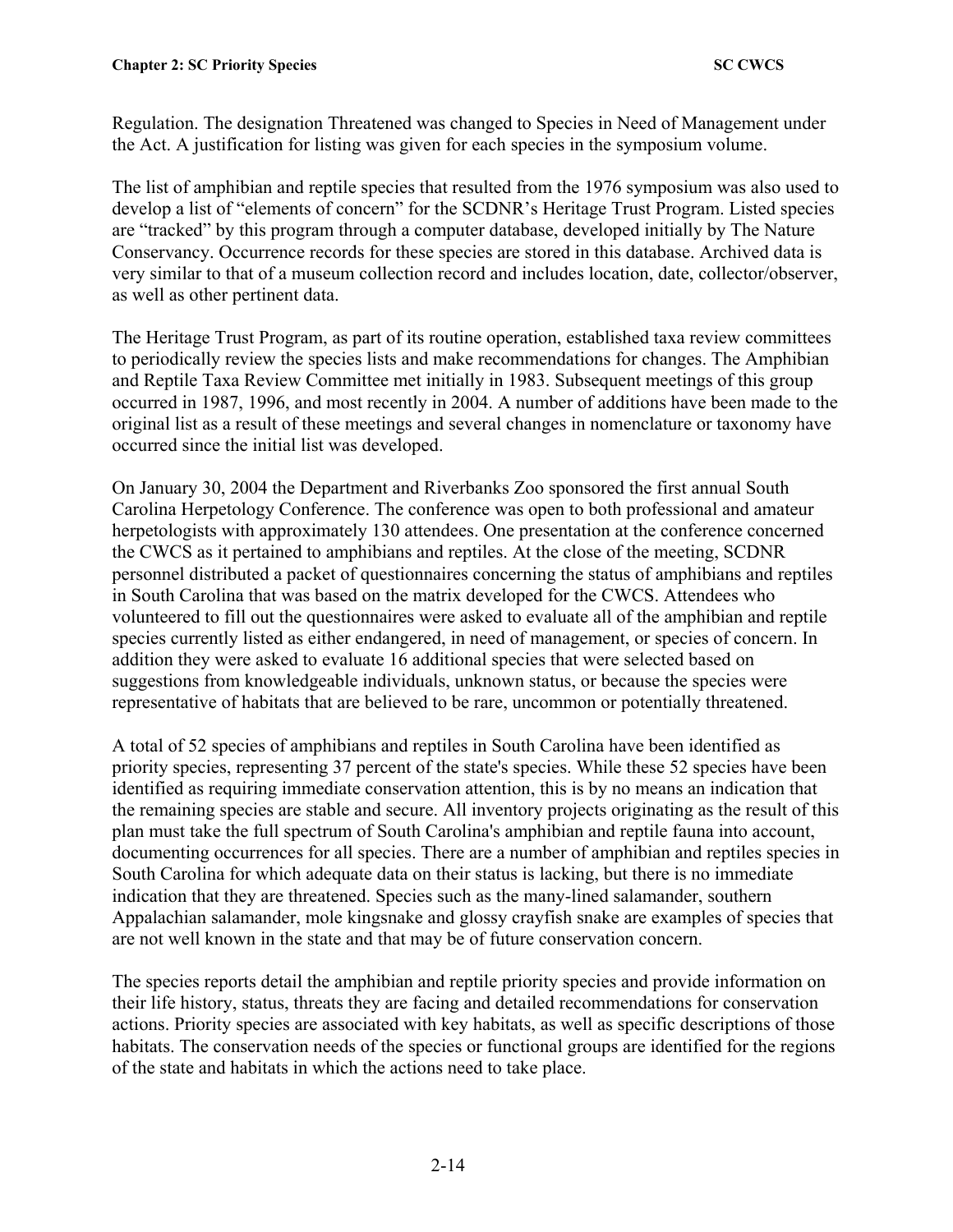### *Challenges*

One of the major challenges to amphibians and reptiles in South Carolina is loss of habitat. Wetland habitats, which are important to many members of this taxa have been destroyed by draining and filling throughout the state. Even small alterations to wetlands can make the habitat inhospitable for reptiles and amphibians. Pond breeding amphibians are known to require adequate upland habitat around breeding ponds. Populations of amphibians may be extirpated by the elimination of adequate upland habitat despite the protection of the breeding pond. Conversely, the drainage or alteration of ponds in an otherwise unaltered forest may result in the extirpation of local amphibian populations. Many wetlands that still exist are now unsuitable for breeding because they have been left isolated in the landscape as a result of farming or timber operations.

Conversion of habitat for these species to agricultural purposes represents a significant challenge to reptiles and amphibians. For example, longleaf pine habitat has been greatly reduced both in extent and in quality subsequent to European settlement of the southeast (Noss 1989). Vast acreages of longleaf pine have been converted to agriculture and/or loblolly pine plantation in South Carolina. The loss, or degradation of longleaf pine habitat results in the loss of key components necessary for success of the animals that live in that habitat.

Habitat can also be lost to urban development. Nesting habitat for marine turtles is lost as coastal development expands. Even if a suitable sandy beach is available, nesting can be aborted because of beach furniture and equipment blocking access to nest sites. Further, lighting in coastal area can disorient turtles and result in nesting failure. Road mortality is also a significant threat; urban development requires that additional roads be constructed. These roads are frequently constructed through amphibian and reptile habitat; mortality occurs as animals attempt to migrate across roadways.

Fire suppression contributes to habitat loss for many amphibian and reptile species. Many species in this taxa group require an understory that contains a diverse herbaceous plant layer that is maintained by routine burning. However, in recent years, use of adequate fire management has decreased in the state, which has resulted in successional changes that render the habitat unsuitable for some animal species.

Another significant challenge to amphibians and reptiles is unregulated harvest. Currently, collection and/or harvest are regulated for only a few reptiles and amphibians in South Carolina. Collection of salamanders for the bait industry is a threat to some salamander species; collectors do not discriminate among species. Further, the salamander bait trade is unregulated. Generally, all salamander species collected are lumped together and referred to as "spring lizards." Several species of snakes in the state are collected for the pet trade; such collection is also unregulated.

Freshwater turtles can be adversely affected by many factors including habitat destruction and poor water quality. An additional challenge to these animals comes from unregulated harvest. Continuing unregulated harvest in South Carolina could result in drastic population declines for these turtles, which are currently common to abundant.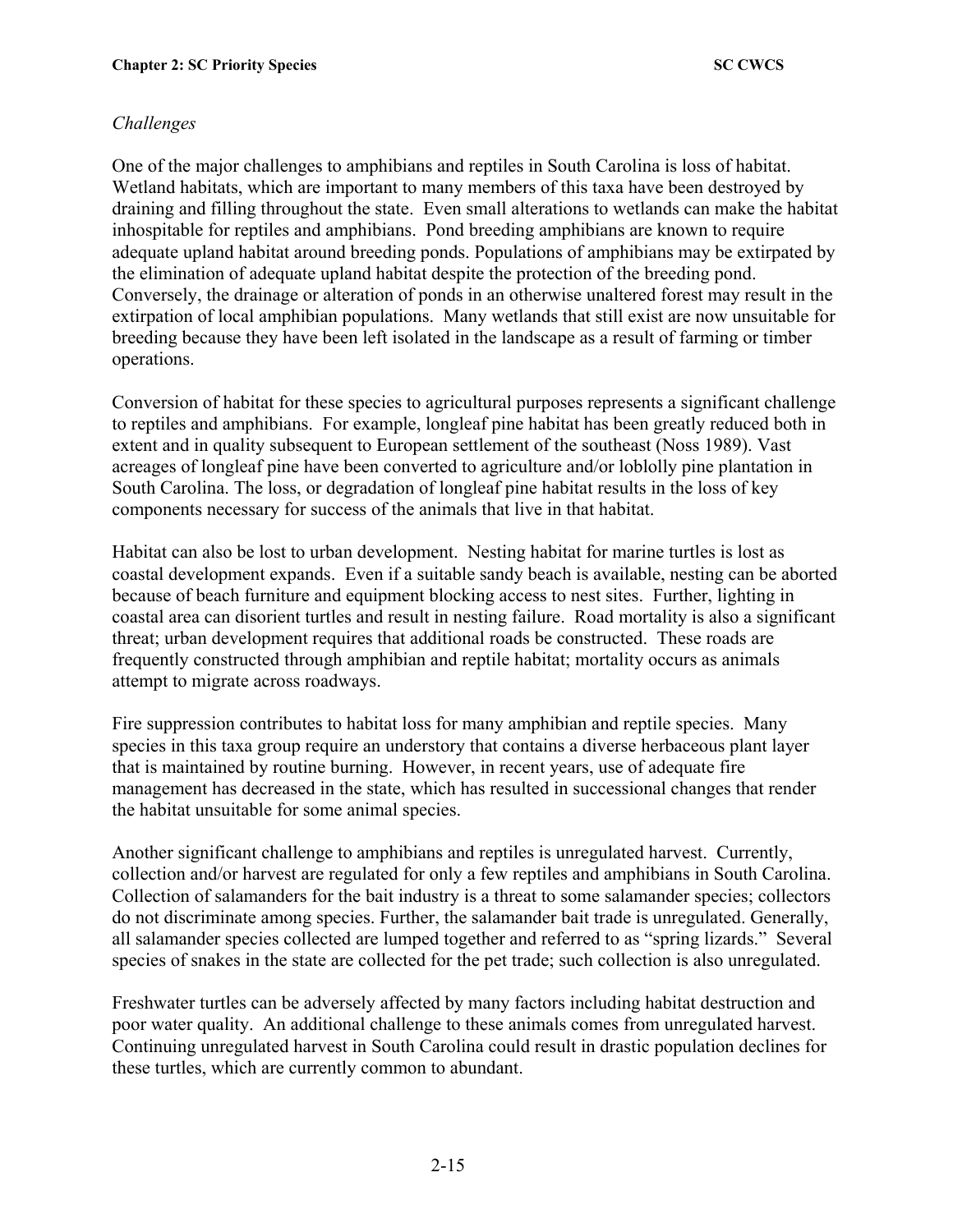Introduced species, both plant and animal, can adversely affect South Carolina's reptiles. Beach vitex, an exotic introduced plant has recently taken over areas in northern Georgetown and Horry Counties. Its aggressive growth and impenetrable roots quickly cover the dunes, making them unsuitable for turtle nesting (R. Westbrooks pers. com.).

The presence of nonnative fire ants throughout the southeastern United States has been implicated as a potential reason for the apparent decline of the southern hognose snake (Tuberville and Jensen, in press). Fire ants may also be adversely affecting populations of other fossorial and egg-laying snakes. Further, fire ants are suspected to affect the probability of turtle hatchling survival.

Red-eared sliders (*Trachemys scripta elegans*) impact the population stability of yellowbelly turtles through hybridization. This nonnative species has been released in South Carolina resulting in concerns about the genetic integrity of the yellowbelly turtle as established red-eared sliders interbreed with this species, shifting the genetics of local populations.

Entrapment in fishing devices, including hook and line, trawls and crab pots represents a significant challenge to turtle species throughout the state. Florida softshell and spiny softshell turtles are often captured incidentally on hook and line and are either killed to retrieve the tackle, or later die due to complications from the ingested hook. Major challenges to the diamondback terrapin in the marine environment include recreational, commercial and abandoned/ghost crab pots. Incidental take of loggerhead turtles from commercial fishing operations also constitutes a major challenge to this species. In a 1990 study, the National Academy of Sciences estimated that between 5,000 and 50,000 loggerheads were killed annually by the shrimping fleet in the southeastern Atlantic and Gulf of Mexico (National Research Council 1990). The shark longline fishery, which operates all year long off the south Atlantic, may impact loggerheads in the neritic environment (Lewison et al. 2004).

# **Freshwater Fishes**

South Carolina has an abundant and diverse aquatic community. There are 146 fish species that are known to inhabit the freshwaters of South Carolina or are seasonally dependent on freshwater habitats to complete their life cycle, such as shad and sturgeons. Several other fish taxa have not been scientifically described, but may warrant species status review and would increase the number of species native to South Carolina. South Carolina's diverse fish fauna is largely due to the myriad of aquatic habitats that can be found throughout the state. Small high gradient Blue Ridge streams, large fertile piedmont rivers and the "blackwater" streams and bays of the coastal plain are just a few of the aquatic habitats that contain numerous and diverse fish communities. South Carolina's freshwater fish fauna also boasts a relatively high degree of endemism with the distributions of approximately 22 species, including the Carolina darter and the Sandhills chub, that are restricted to South Carolina or more often restricted to a few drainages that South Carolina shares with one or more of its neighboring states.

The southeastern US is rich in aquatic fauna diversity, but some species are increasingly at risk of extinction. More than two decades ago a fish assessment of the southeastern US identified 85 fishes in jeopardy of imperilment (Deacon et al. 1979). A decade later, Williams et al. (1989)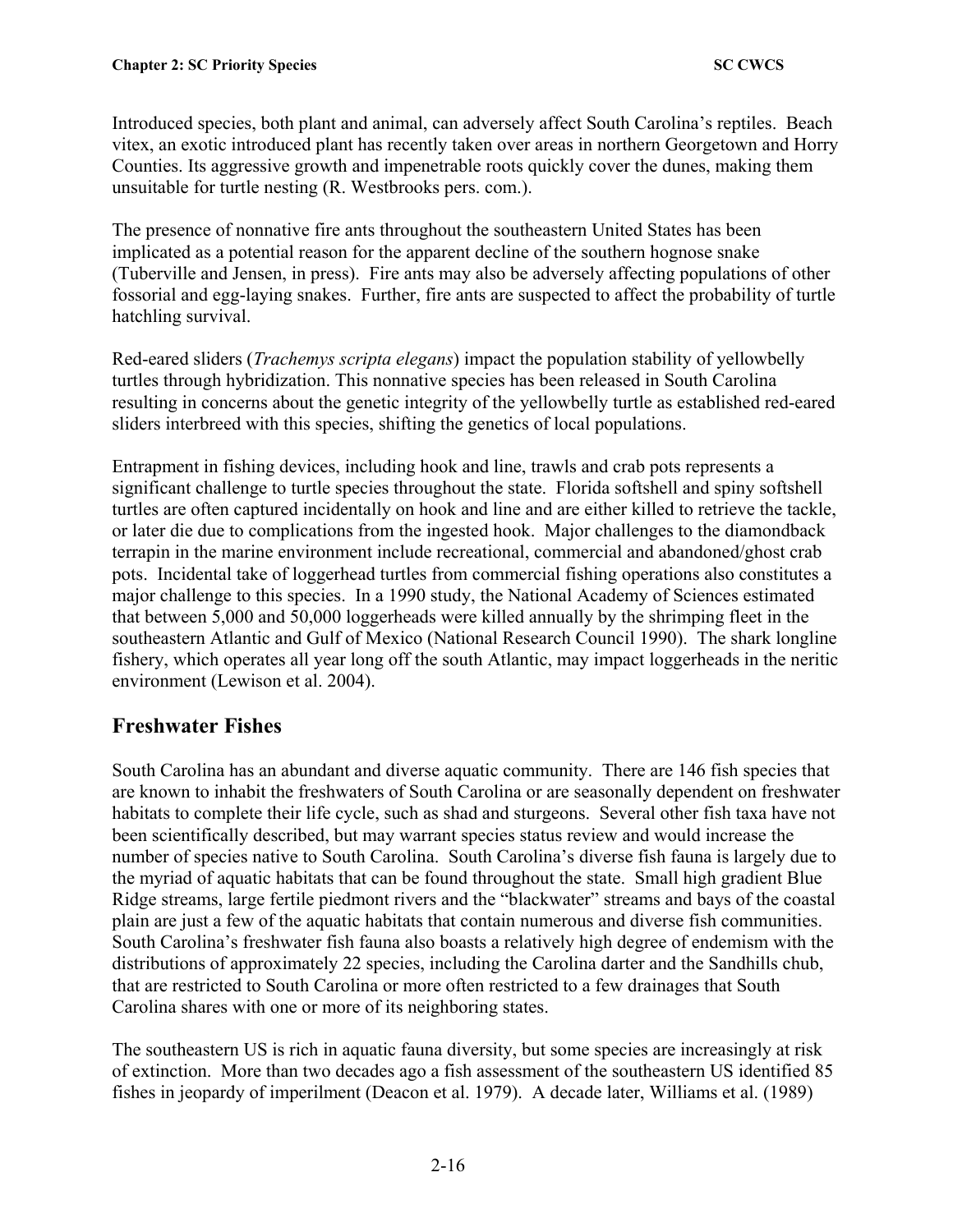recognized 109 southeastern fishes as in jeopardy. The most recent assessment of southeastern fishes (Warren et al. 2000) identified 187 taxa as extinct, endangered, threatened or vulnerable, which represents a 125 percent increase in imperiled fish taxa in only 21 years. Eighteen fish species that inhabit South Carolina were identified as endangered, threatened or vulnerable to imperilment in the latest assessment of southeastern fishes (Warren et al. 2000). An additional 38 fish species were determined to be of conservation concern in South Carolina; a total of 56 freshwater fishes are included on South Carolina's Priority Species List. Although many of those species may not be in jeopardy globally, they warrant conservation concern if the goal is to maintain South Carolina's rich and diverse fish fauna.

#### *Species Selection Process*

The information about freshwater fishes contained in the Strategy was supplied by the expertise of the biologists who formed our Freshwater Fish Technical Team (FFTT). The members of that team invested considerable time to the development of the Strategy and are graciously thanked for their efforts; these individuals are listed in Table 2-6. Other sources of information included published literature and unpublished SCDNR and Clemson University data.

| <b>Name</b>          | <b>Affiliation</b>                              |
|----------------------|-------------------------------------------------|
| Ron Ahle             | South Carolina Department of Natural Resources  |
| Jason Bettinger      | South Carolina Department of Natural Resources  |
| Jeff Foltz           | <b>Clemson University</b>                       |
| Eric Krueger         | The Nature Conservancy                          |
| Doug Martin          | Savannah River National Laboratory              |
| Joe Ouattro          | University of South Carolina                    |
| Fritz Rohde          | North Carolina Division of Marine Fisheries     |
| Jeannie Riley        | <b>United States Forest Service</b>             |
| Mark Scott           | South Carolina Department of Natural Resources  |
| <b>Wayne Starnes</b> | North Carolina State Museum of Natural Sciences |
| Lora Zimmerman       | United States Fish and Wildlife Service         |

### **TABLE 2-6: FRESHWATER FISHES TECHNICAL TEAM**

During December 2003, twelve biologists were asked to review a list of South Carolina fish species and comment on the conservation status, conservation needs and knowledge deficiencies of each species. Each reviewer was given an Excel data sheet with 18 questions accompanied by a set of criteria and instructions for conducting their review. Nine of the questions were multiple-choice and nine were designed for comments. There were two categories of multiplechoice questions: those dealing with the current knowledge of a given species and those dealing with the species conservation status.

The responses from all reviewers were then summarized to develop a preliminary list of species having the greatest conservation need in South Carolina. The summarization process was as follows. Initial trimming of the list was facilitated by asking reviewers to eliminate species that did not warrant special conservation status in South Carolina or were not primarily restricted to freshwater. A species was eliminated from the list when at least two reviewers suggested elimination and none of the other reviewers provided information for that species. All letter responses (multiple-choice questions) were assigned a numerical value (1 to 3). Within the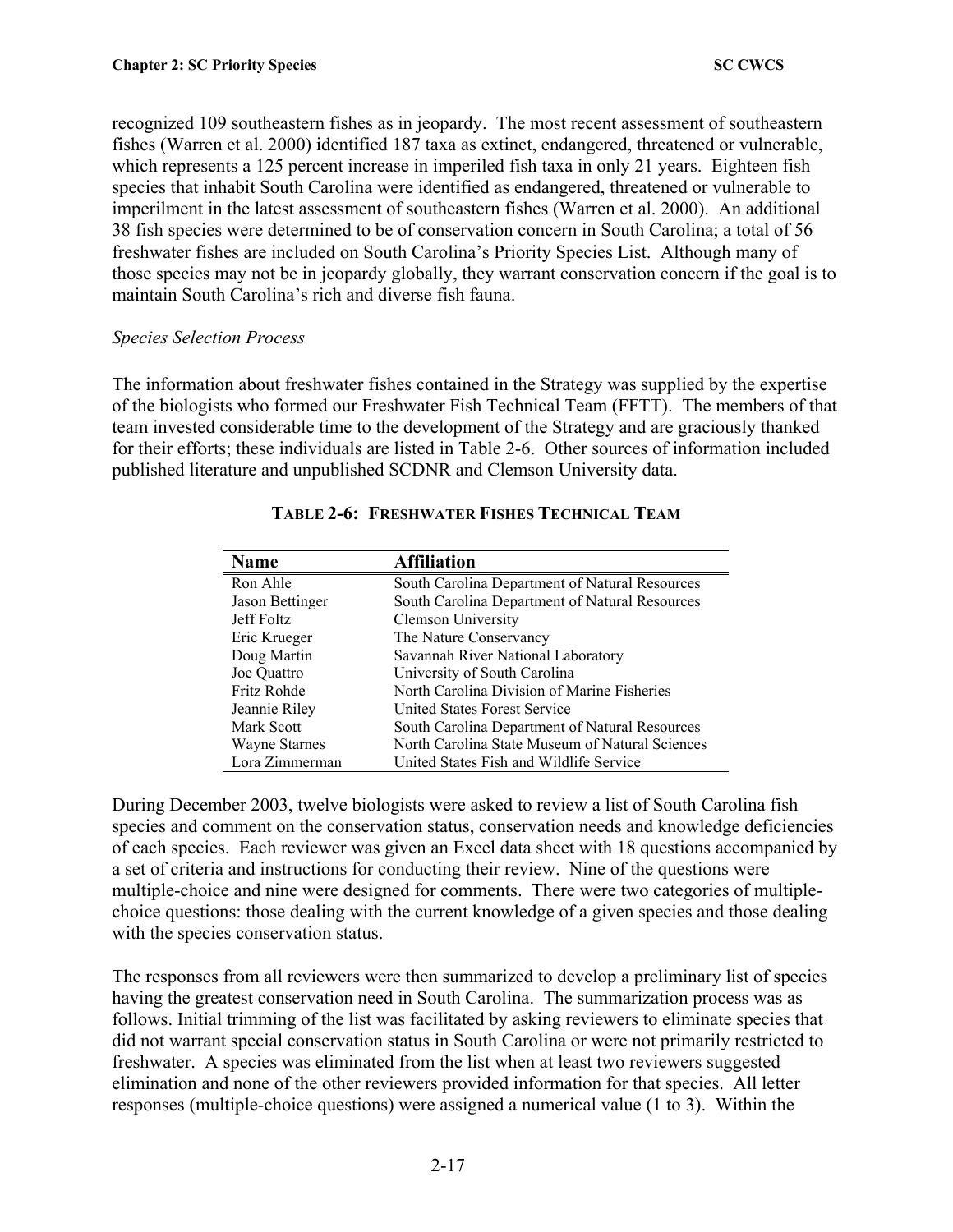knowledge category, higher numbers were assigned to species with the least amount of knowledge (Knowledge of species population status; high  $(H) = 1$ , Medium  $(M) = 2$ , and Low  $(L) = 3$ ). Within the conservation category, higher numbers were assigned to the species in greater conservation need (Population status; Increasing  $(I) = 1$ , Stable  $(S) = 2$ , and Decreasing  $(D) = 3$ ). Among individual reviewers, the responses were averaged by species for the knowledge category and status category questions. The mean scores in both categories were then ranked by species for each reviewer. Mean ranks were then calculated for each category of questions by species when at least two reviewers provided input for that species.

The initial review by the FFTT resulted in a list of 68 freshwater fish species that warranted further discussion as to their conservation needs and status. FFTT members met on August 11, 2004 in Columbia, South Carolina to review the revised species list, make changes (species additions and deletions) and categorize the conservation needs of each fish species. The FFTT members, by consensus, ultimately identified 56 freshwater fish species of conservation concern in South Carolina and categorized them into three different levels of conservation need (highest, high, and moderate). The 56 species represent roughly 38 percent of the freshwater fishes in the state. While the fish species addressed here are thought to be the most imperiled or likely to become imperiled fish species in the state, it is not an indication that the other species that inhabit the state are stable and secure.

### *Challenges*

One of the major challenges to freshwater fishes in South Carolina is degradation and loss of habitat. As development and urbanization occurs, waterbodies are altered in ways that change both the topography and hydrology of streams, rivers, wetlands, lakes and ponds. Removing riparian vegetation can result in siltation, increases in nutrient and pollutant loading, increases in velocity of flow both into and within the waterbody and temperature increases.

Erosion from agriculture and silviculture (logging) can significantly lower water quality and cause drastic adverse reactions in aquatic life (Butler 1968). Runoff carries silt, chemicals and nutrients into wetlands that, acting alone or in combination, can be lethal to aquatic life, and particularly to larval forms (Matthews et al. 1980; Aust et al. 1997). Runoff can cause sedimentation and nutrients can encourage algal blooms, both leading to eutrophication and possible dissolved oxygen (DO) depletion (Matthews et al. 1980; Lockaby et al. 1997). Siltation can also cause increased water temperature (Aust and Lea 1991; Perison et al. 1993). Forestry BMPs for bottomland forests are recommendations to landowners in order to conserve site productivity, primarily for silviculture, and are voluntary (South Carolina Forestry Commission 1998). When BMPs are not used, braided streams may be obstructed by plant material and disturbed soils, excessive ruts may channel eroded sediments into streams, partially stagnated waters may become nutrient-rich and promote algal growth that can die under extended periods of cloud-cover (J.W. McCord, SCDNR, pers. obs.). These factors contribute to increased water temperature and reduced DO.

Rapid development in some parts of South Carolina also contributes to siltation in many ways. Impervious surfaces such as roads, buildings and parking lots increase erosion in adjacent areas and contribute to flooding. Clearing riparian vegetation also destabilizes stream and riverbanks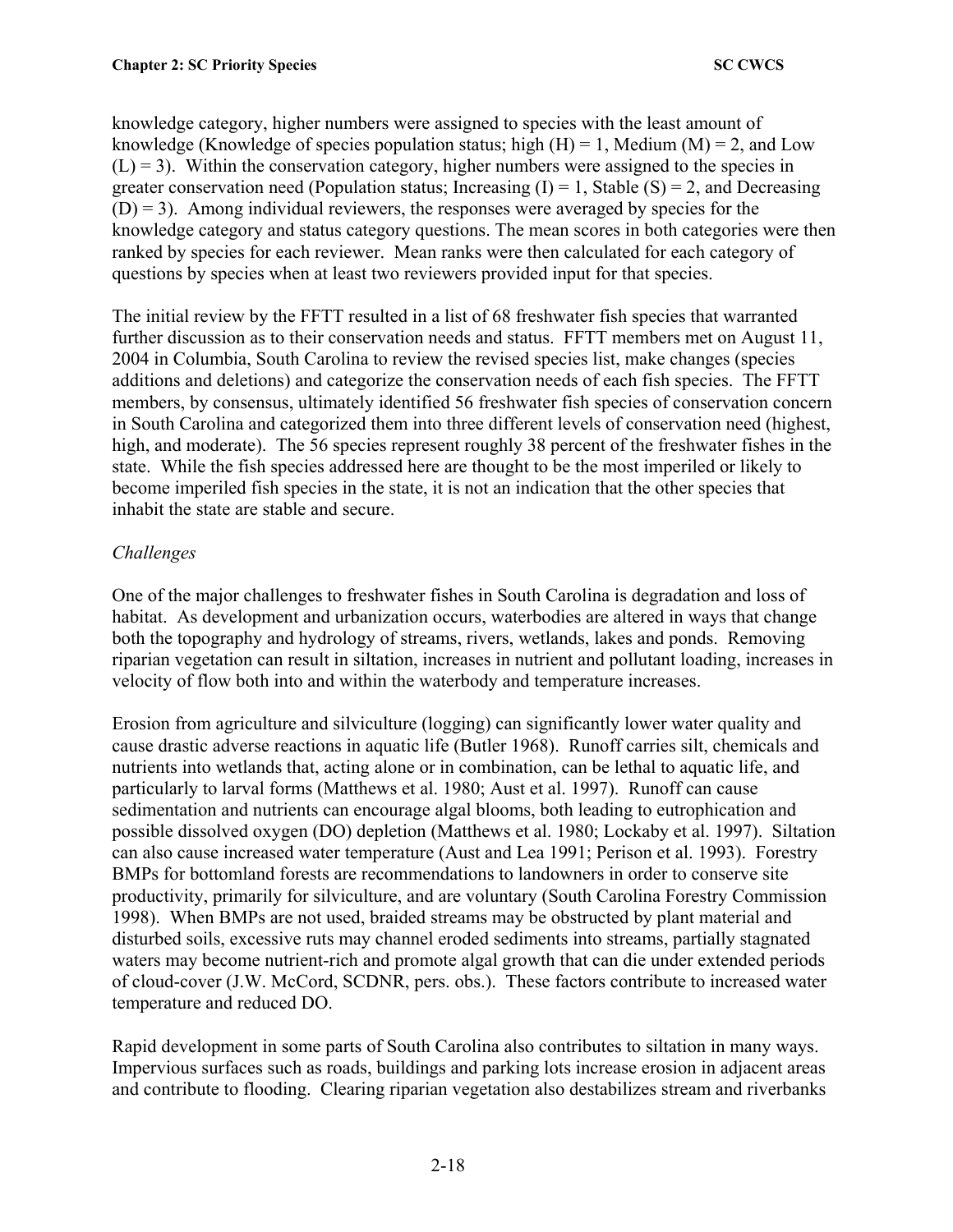allowing excessive siltation. Clear cutting in a substantial part of a watershed can also contribute to siltation even if a riparian buffer is maintained. In a study of several watersheds in the Georgia piedmont, streams in urban and agricultural watersheds had much higher nutrient and suspended sediment concentrations than watersheds that remained mostly forested. Suburban watersheds had intermediate levels of nutrients and suspended sediments when compared with watersheds dominated by forested or urban and agricultural land use (Meyer and Couch 1999). The use of motor vehicles in streams and along banks can also degrade the stability of banks, stir up benthic sediments and increase siltation. Factors that contribute to siltation can also change the topography of the stream or river, by changing the slope of the bank and eliminating heterogeneity in the channel.

Siltation from agricultural, silvicultural and other land use practices can also reduce spawning success by causing mortality of eggs or by coating substrates needed for attachment of adhesive eggs (NMFS 1998). Pollution, runoff and siltation input contaminants and pollutants into sturgeon habitat that can cause lowered pH or lowered DO, which can reduce survival of eggs, larvae or juveniles (Rogers and Weber 1995; NMFS 1998; USFWS 1998). Bioaccumulation of contaminants may reduce productivity or increase susceptibility to diseases or stress (Cooper 1989; Sindermann 1994; Varanasi 1992; NMFS 1998).

Hydrologic alterations to waterbodies can be detrimental to freshwater fishes. Dams prevent upstream migration fish (ASMFC 1990; NMFS 1998; USFWS 2001). Dams can block spawning migrations and severely restrict the availability of spawning and nursery habitat. In the event of a catastrophic event along a stream section, such as the diesel spill on a portion of the Reedy River in 1996, dams can make it very difficult for fishes and other aquatic animals to recolonize areas devastated by the catastrophe. Dewatering streams and rivers for anthropogenic purposes can result in reduced flows, elimination of critical habitats and reduced water quality by concentrating nonpoint source pollution and increasing water temperature.

Nonnative fish species, particularly, the nonnative flathead catfish (*Pylodictis olivaris*) and the blue catfish (*Ictalurus furcatus*), can severely impact native fish populations through competition for resources and predation. Flathead catfish are voracious predators that have decimated ictalurid and other fish populations throughout the southeastern United States (Guire et al. 1984; Jenkins and Burkhead 1994; Bart et al. 1994).

# **Diadromous Fishes**

Diadromous fishes are species with complicated life histories, including partial growth and development in fresh and brackish and/or marine waters. These species are dependent on access to a wide diversity of habitats, particularly relative to water salinity or salt content, to most successfully complete their life cycle (McDowall 1988). There are several basic life history patterns within this group.

Anadromous fishes spawn in freshwater, but typically spend much of their developmental life in marine waters (McDowall 1988). In the southeast, the classic anadromous life history is exemplified in the three alosine herrings or alosines (all members of the genus *Alosa* and the family Clupeidae): American shad, hickory shad and blueback herring. The alosines are highly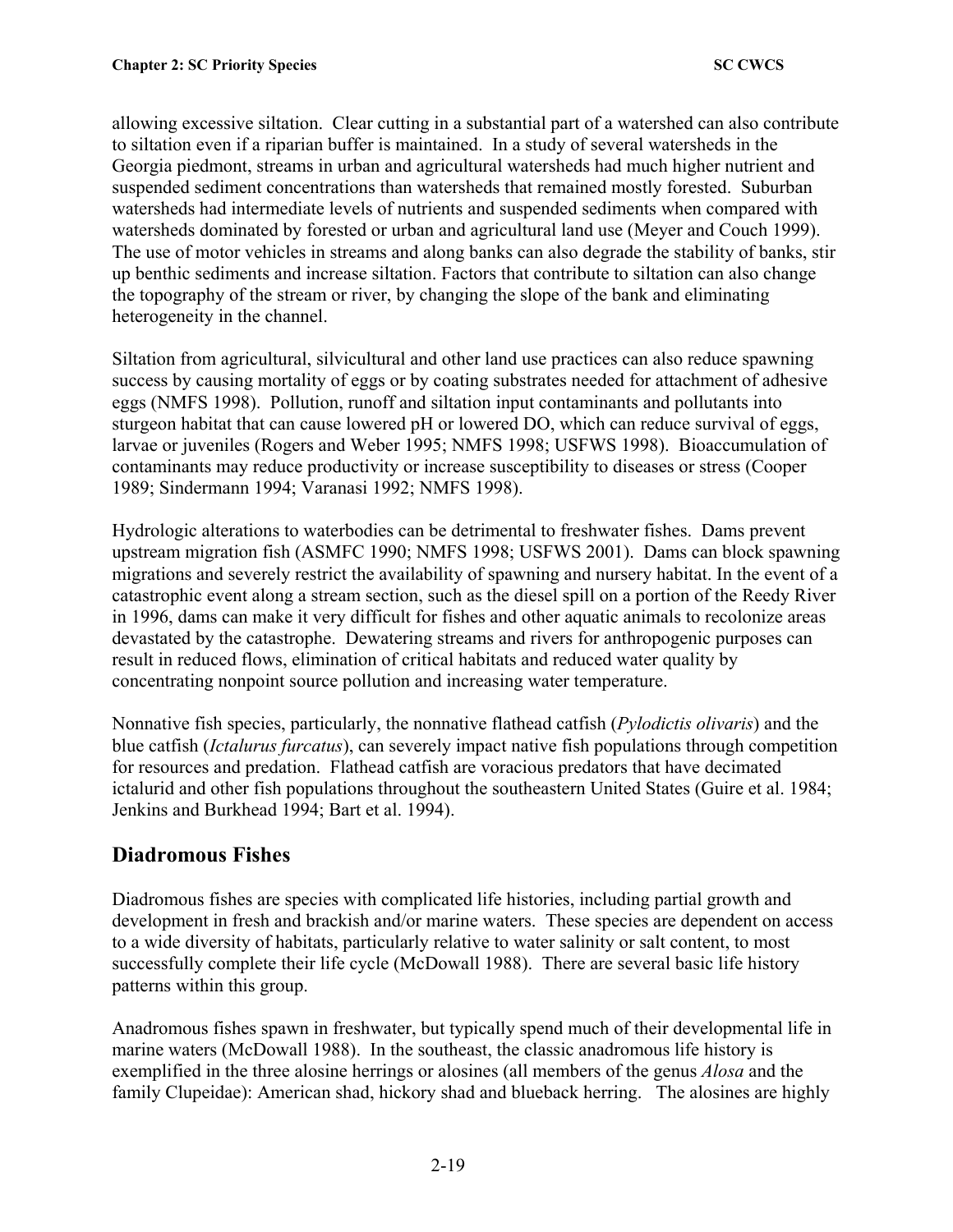migratory species that occur along much of the Atlantic coast of North America and spawn in freshwater during late winter and spring. Genetically distinct populations occur in most coastal, freshwater drainage basins throughout the range of these species, including in South Carolina (ASMFC 1985; ASMFC 1999). Because of similarities in life history, the alosines face similar threats and are often included in single comprehensive management plans. These species will be addressed in a guilded approach.

Atlantic sturgeon is the largest species of fish found in freshwaters of eastern North America (Robins and Ray 1986). The Atlantic sturgeon is also anadromous, but both juveniles and nonsexually-mature adults may move between fresh, brackish and marine habitats during much of their lifespan (ASMFC 1990; McCord 2003). Atlantic sturgeon may not occur in genetically segregated stocks to the extent as do alosines, but sturgeon are genetically dissimilar by Atlantic coastal region (North Atlantic, Mid-Atlantic and South Atlantic) (Wirgin et al. 2000). The extent of genetic mixing between drainage basin-specific populations or stocks is unknown.

The shortnose sturgeon displays a variant anadromous life cycle in southern populations (Dudley et al. 1977; Kynard 1997; McDowall 1988; NMFS 1998). Shortnose sturgeons move into Atlantic Ocean coastal waters, though with much less frequency than do Atlantic sturgeons (NMFS 1998). Both species generally move between waters over a broad salinity range within particular drainage basins and occasionally move into high salinity estuarine or nearshore marine waters (McDowall 1988; NMFS 1998). This semi-anadromous life cycle has been termed "freshwater amphidromous" (Kynard 1977; NMFS 1998). Such species typically occur in relatively unique genetic populations or population segments since there is limited opportunity for mixing between riverine populations (NMFS 1998). Genetic mixing between populations is likely rather limited. A potentially dam-locked population of shortnose sturgeon occurs in the Santee-Cooper lakes (Collins et al. 2003). Evidence to date indicates that this population is stressed, possibly because of lack of access to habitats with more appropriate food resources (Collins et al. 2003).

The striped bass is anadromous in basins along the north Atlantic and most of the mid-Atlantic coast, but is marginally anadromous, or freshwater amphidromous, in much of the southeast (Dudley et al. 1977).

Catadromous fishes have a life history opposite that of anadromous fishes (McDowall 1988). This unusual life history strategy occurs in American eel (McDowall 1988; ASMFC 2000). The American eel is distributed along much of the Atlantic Coast from Canada to South America in a single population (ASMFC 2000). Adults spawn in the Sargasso Sea, a region of the central North Atlantic, south of Bermuda and east of the Bahamas. Adults die after spawning; juveniles migrate across the Atlantic continental shelf and populate many estuarine and freshwater habitats, where they remain until sexually mature (ASMFC 2000).

Ultimately, all seven diadromous fish species described here are included on South Carolina's Priority Species List. However, the striped bass is included on the list of freshwater fishes because the populations for which there is concern are located inland.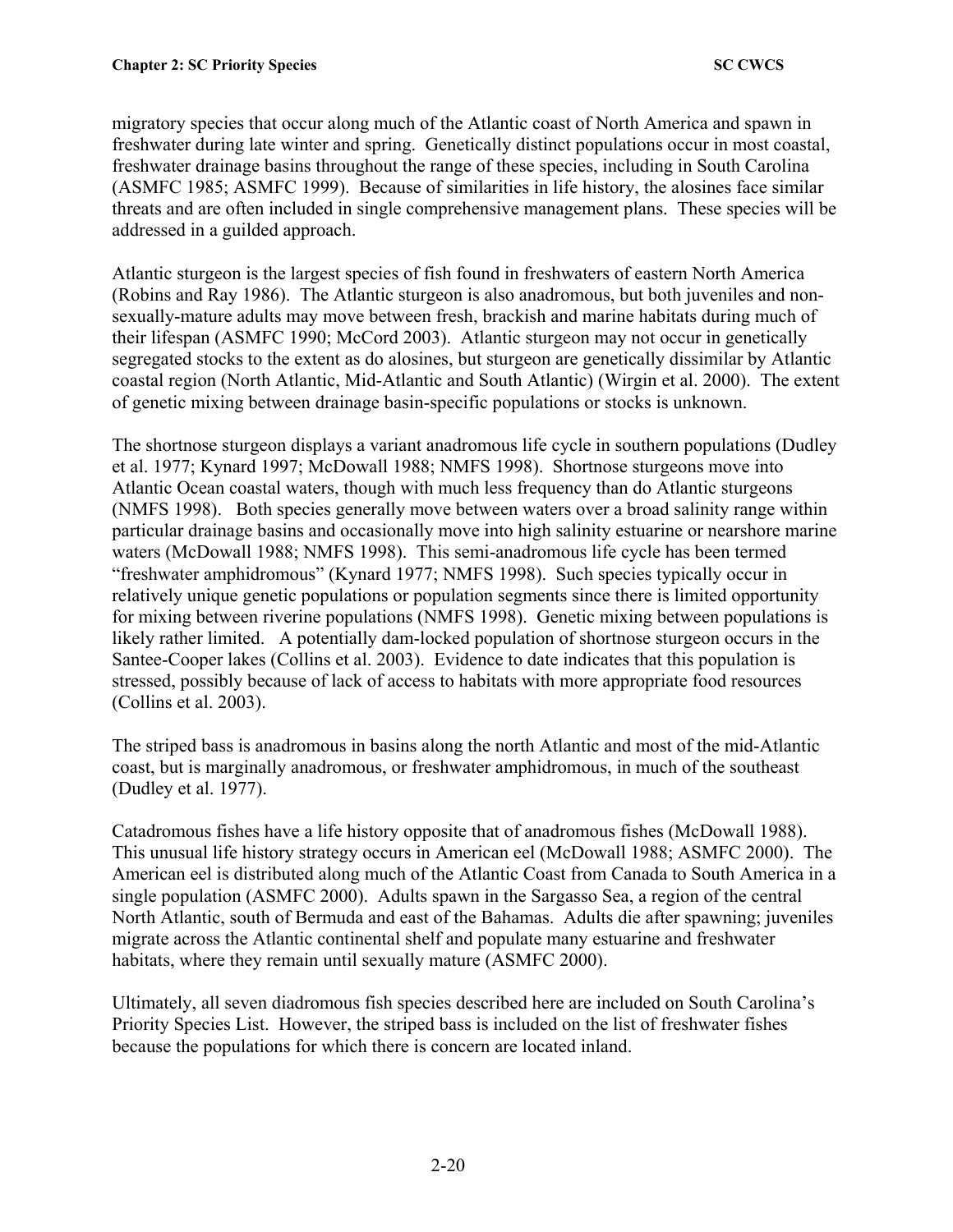Since most diadromous species are highly migratory and use, or even require, a vast diversity of habitats, management of such species is much more problematic than for more habitat-specific species. Management is particularly complicated for species such as alosines and sturgeons that occur as individual populations (genetic races) by river basin, or even by major tributary within a basin (as has been indicated for American shad). Most diadromous species are potentially impacted by threats both within and outside of a particular state's jurisdiction; for example, American shad from South Carolina rivers occur in coastal bays of Canada during part of each year (Neves and Depres 1979). All portions of the life cycle are equally important for long-term sustainability of stocks. Accordingly, diadromous species generally require management through interstate or interjurisdictional plans.

#### *Species Selection Process*

The information about diadromous fishes contained in the Strategy was supplied by the expertise of biologists who formed our Diadromous Fishes Taxonomic Committee. The members of that committee invested considerable time to the development of the Strategy and are graciously thanked for their efforts; these individuals are listed in Table 2-7. Other sources of information included published literature and unpublished SCDNR data.

| Name                | <b>Affiliation</b>                             |
|---------------------|------------------------------------------------|
| Mel Bell            | South Carolina Department of Natural Resources |
| Jason Bettinger     | South Carolina Department of Natural Resources |
| Mark Collins        | South Carolina Department of Natural Resources |
| Doug Cooke          | South Carolina Department of Natural Resources |
| <b>Billy McCord</b> | South Carolina Department of Natural Resources |
| <b>Bill Post</b>    | South Carolina Department of Natural Resources |
| David Whitaker      | South Carolina Department of Natural Resources |

### **TABLE 2-7: DIADROMOUS FISHES TAXONOMIC COMMITTEE**

The six diadromous species (American shad, hickory shad, blueback herring, Atlantic sturgeon, shortnose sturgeon, and American eel) for which species reports are written are considered to be high priority species. All perform integral roles in the diverse habitats and ecosystems in which they reside during all portions of their complicated life cycles and all have faced impacts that have caused stock declines, sometimes dramatic, in at least some river basins, both in South Carolina and across their broader ranges (ASMFC 1985; ASMFC 1990; ASMFC 1999; ASMFC 2000; NMFS 1998). The ecological functions of these species are described in detail within the species profiles. These species are all currently covered by dynamic management plans developed through the ASMFC or the NMFS. Such management plans are primarily guidance documents that require action and cooperation by individual states. Several plans include mandates to the states that require specific monitoring or management actions. Unfortunately, funding associated with such plans and mandates has been insufficient to support actions necessary to collect information essential to assess and protect most basin-specific populations.

The shortnose sturgeon is a federally endangered species under the ESA. However, individual basin-specific stocks of other anadromous species may be more imperiled than are many shortnose sturgeon stocks. All of the state's priority diadromous species are currently, or have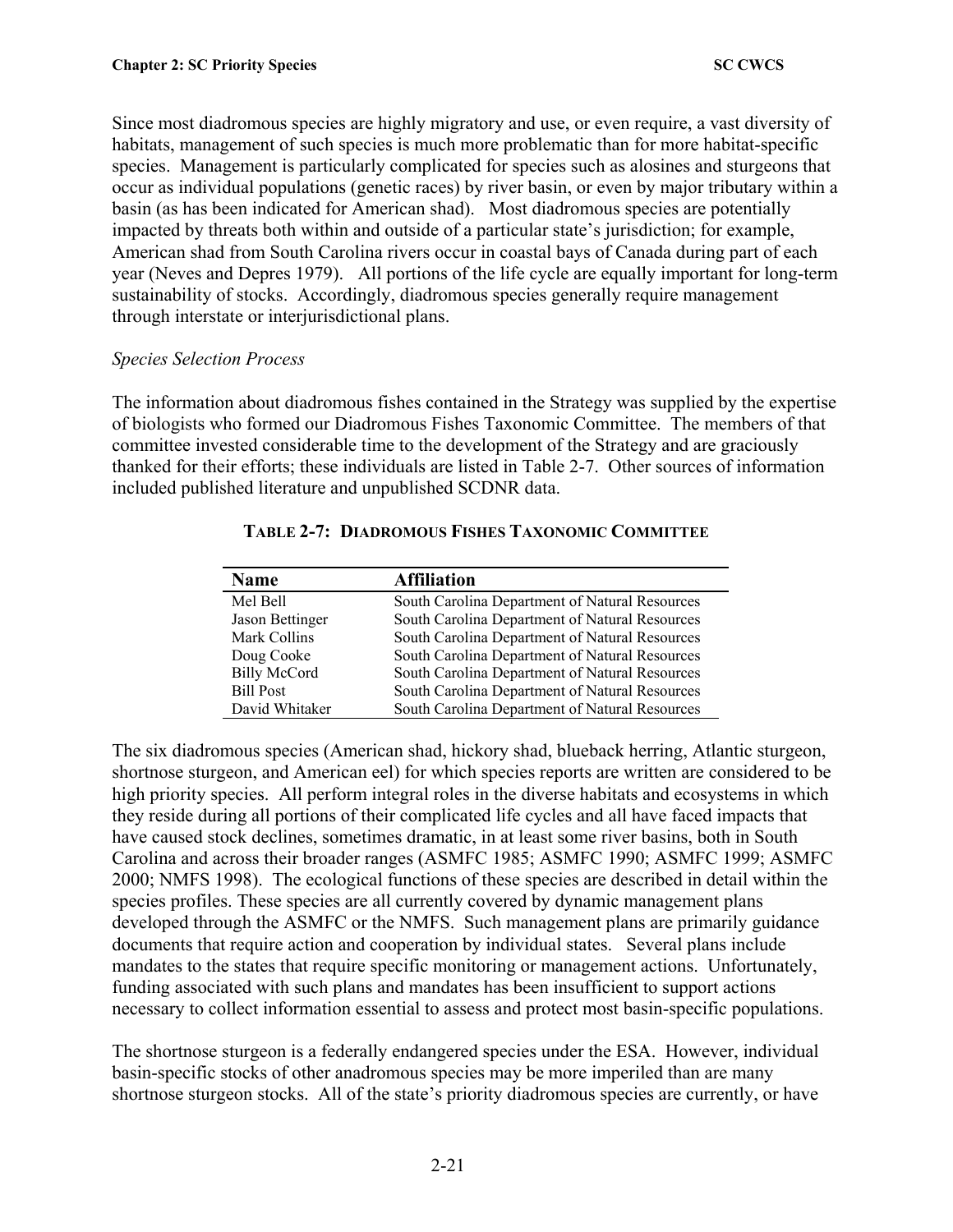been, targeted by commercial and/or recreational fisheries. Management of these species has generally been limited to control of fisheries, oftentimes based on limited data, perceived population levels and regulatory actions presumed to produce desired positive effects. Currently, all take of shortnose sturgeon is prohibited because of its endangered status. The Atlantic sturgeon is also under a fishery moratorium that began in 1985 and is to remain in effect for an undetermined period based on the ASMFC plan. State law has closed commercial gear fisheries for alosines in several rivers and has limited such fisheries, as well as recreational creel limits, in other areas within the past decade. Prudent, effective, and responsive management of all of these species is dependent upon surveys and monitoring that can establish current distribution and stock status for all six priority diadromous species.

### *Challenges*

There is a paucity of information on all species, particularly in regard to current population trends or distribution. For most of the priority diadromous species, information concerning presence or absence of these fishes is lacking for many state river basins. Also, the known or perceived status of individual populations for which there are data is variable, ranging from secure to apparently depleted.

Dams that block or limit access of migratory fishes to historical habitats and prevent free movement both up- and downstream, have been indicated as major contributors to stock declines for all diadromous species (ASMFC 1985; ASMFC 1990; ASMFC 1999; ASMFC 2000; NMFS 1998). Information on current distribution and stock status of all six high priority species is highly applicable to FERC-relicensing considerations for dams and other water diversion facilities. Many dams on drainage basins within South Carolina are currently, or soon will be, undergoing the FERC-relicensing process. Both the NMFS and the USFWS have primary authority over fish passage and diadromous fish restoration issues related to FERC-relicensing (ASMFC 1985; ASMFC 1990; ASMFC 1999; ASMFC 2000; NMFS 1998). However, state natural resource agencies generally participate in such activities as well.

Because of the broad diversity of life history characteristics and habitat utilization displayed by diadromous species, and because of their complicated life cycles, survey and monitoring techniques must be diverse and performed for a decade or more to establish meaningful trends indicative of stock status. Most survey and monitoring to gather information on stock status of diadromous species in South Carolina over the past two decade or more has been funded by various federal grants and has been primarily performed in response to mandates in ASMFC management plans. Funds have not been sufficient to allow for either comprehensive studies of all populations in South Carolina or for the accumulation of sufficiently long-term data to provide for conclusive indications of stock status for even any single population. Furthermore, mandated data collection is most extensive for American shad, and such data collection is not required for all populations since participants in the ASMFC management plan development process understood (and currently understand) funding limitations. Generally, small rivers are not covered by mandates within the ASMFC plan for alosines (ASMFC 1999; ASMFC 2002). ASMFC management plans for the Atlantic sturgeon and the American eel include few mandates, but like all ASMFC plans, the NMFS recovery plan for shortnose sturgeon (NMFS 1998) and other management plans, make numerous recommendations for data collection needs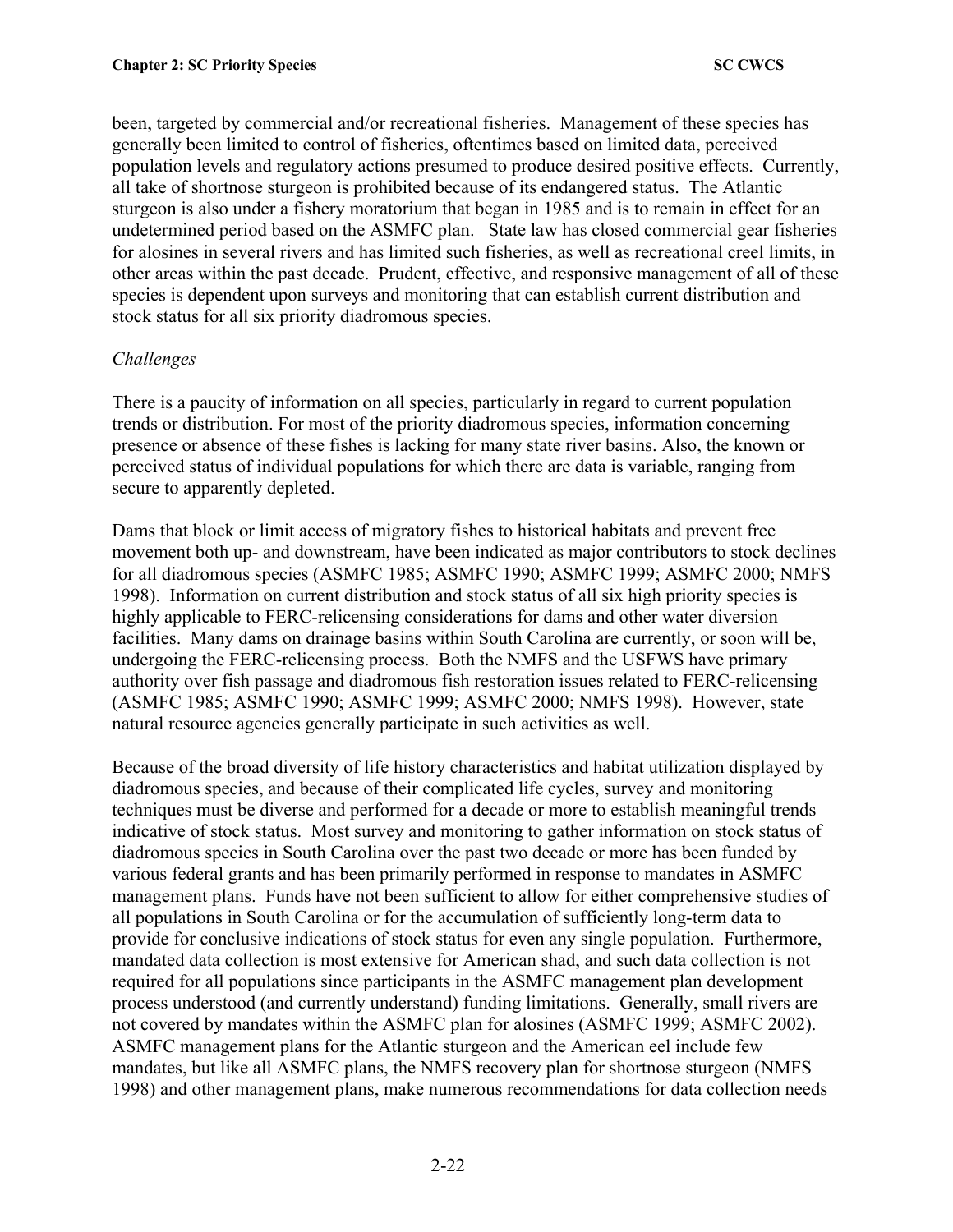to establish population status and conservation actions needed to restore or enhance individual populations or population segments.

In many South Carolina river basins, basic surveys must be conducted to determine either presence or absence of these species. Population surveys in some rivers may be useful as indicators of probable stock trends in similar basins. Perhaps among the highest priorities should be the continuation or expansion of existing surveys (i.e., a survey of sturgeons in the Edisto River initiated in 1996) for sufficient duration to allow for characterization of stock status.

Other important issues in diadromous fish management include the determination of the extent of genetic isolation of populations or population segments using tributaries within larger drainage basins. For example, detailed and expensive genetics studies may be required to determine the relationships of alosines spawning within various tributaries of the greater Waccamaw-Pee Dee Basin. Similar relationships may exist for alosines in the ACE Basin rivers. Genetic relationships and the extent of genetic isolation of Atlantic sturgeon in riverine spawning populations are also poorly understood. Genetic implications are also very important with regard to the development of some fish passage and fish restoration programs when the integrity of genetically distinct populations may be negatively affected. For effective management of the Atlantic Coast American eel population, it is of utmost importance to better understand the contribution of various riverine or regional sub-populations or population segments to the current and long-term productivity of the entire continental population.

# **Marine Fishes and Invertebrates**

Most marine fishes and invertebrate species have rather broad geographical distributions that extend outside of South Carolina's jurisdictional boundaries to the north or south and/or offshore, outside of the 3-mile state territorial limit. Many species, particularly marine and diadromous fishes, are highly migratory and some occur in state marine waters only during portions of the calendar-year or during portions of their life cycle. Efficient and effective management of migratory species and species with complicated life cycles is dependent upon management plans that have coverage outside of any individual state's jurisdiction.

Many marine fish species and some invertebrate species, particularly those of recreational and commercial fishery importance, are currently addressed by state and/or federal or regional plans, laws and/or regulations. However, the population status of most species remains poorly understood. For most species, the genetic relationships of stocks or sub-populations throughout their distribution are also poorly understood. Understanding such relationships is of utmost importance in the identification of individual management units. In general, existing management does not identify individual management units, but attempts to establish a framework for managing commercial and recreational harvest as a surrogate to population management to prevent excessive directed fishing mortality over a broad geographic range. Many management plans identify potential threats and conservation actions to mitigate such threats, but plans do not include sufficient links to funding needed to provide comprehensive population-based management by specific stocks or management units.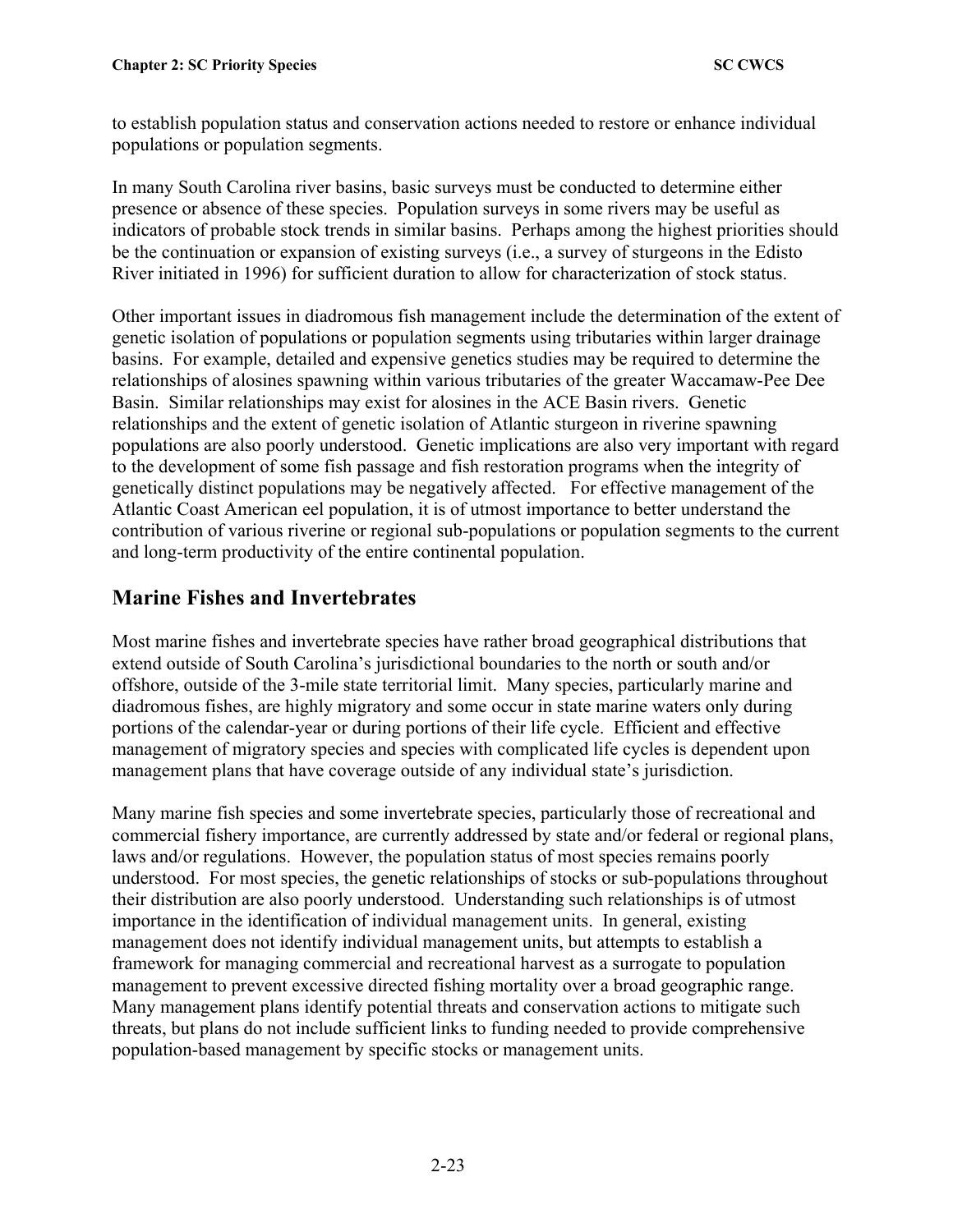The numbers of marine species, both fishes and invertebrates that can be found in the boundaries and/or jurisdiction of South Carolina is vast. Prior to the beginning the process of preparing South Carolina's Strategy, lists for these taxonomic groups did not exist. Development of completed species lists for these taxa represent a major accomplishment for the SCDNR.

#### *Species Selection Process*

Initial species selected for review included all marine fishes and invertebrates identified on computer code species lists that are maintained by SCDNR's Marine Resources Division (MRD). A total of 1,059 species were included in the initial list: 256 fishes and 803 invertebrates. The first step was to remove species that had not been recorded in cumulative surveys conducted within South Carolina's marine waters from tidal, brackish river reaches to the 3-mile territorial jurisdictional limit of the Atlantic continental shelf.

The information about marine and brackish fishes and marine invertebrates contained in the Strategy was supplied by the expertise of biologists who formed the Marine Taxonomic Committees. The members of these committees invested considerable time to the development of the Strategy and are graciously thanked for their efforts; these individuals are listed in Table 2-8 and Table 2-9. Other sources of information included published literature, and unpublished data from various sources.

| <b>Name</b>         | <b>Affiliation</b>                              |
|---------------------|-------------------------------------------------|
| William Anderson    | College of Charleston                           |
| Mel Bell            | South Carolina Department of Natural Resources  |
| Jason Bettinger     | South Carolina Department of Natural Resources  |
| Mark Collins        | South Carolina Department of Natural Resources  |
| Don Hammond         | South Carolina Department of Natural Resources  |
| Phil Maier          | South Carolina Department of Natural Resources  |
| <b>Bob Martore</b>  | South Carolina Department of Natural Resources  |
| <b>Billy McCord</b> | South Carolina Department of Natural Resources  |
| John McGovern       | National Oceanic and Atmospheric Administration |
| Charles Moore       | South Carolina Department of Natural Resources  |
| Fred Rohde          | NC Division of Marine Fisheries                 |
| Bill Roumillat      | South Carolina Department of Natural Resources  |
| George Sedberry     | South Carolina Department of Natural Resources  |
| Dustin Smith        | Native fish enthusiast                          |
| Glenn Ulrich        | South Carolina Department of Natural Resources  |
| Pearse Webster      | South Carolina Department of Natural Resources  |
| David Whitaker      | South Carolina Department of Natural Resources  |

**TABLE 2-8: MARINE FISHES TAXONOMIC COMMITTEE** 

It was clear early in this process that data and knowledge available for most marine species in South Carolina were largely qualitative or of limited scope. MRD staff suggested that most reviewers would have difficulty supplying input related to stock or population status for most species of fish and certainly for most invertebrates. Regardless, all identified experts were to be contacted for their input via an Excel data sheet or matrix with 18 questions. Nine of the questions were multiple-choice and nine questions were designed for comments. There were two categories of multiple-choice questions: questions dealing with knowledge of a given species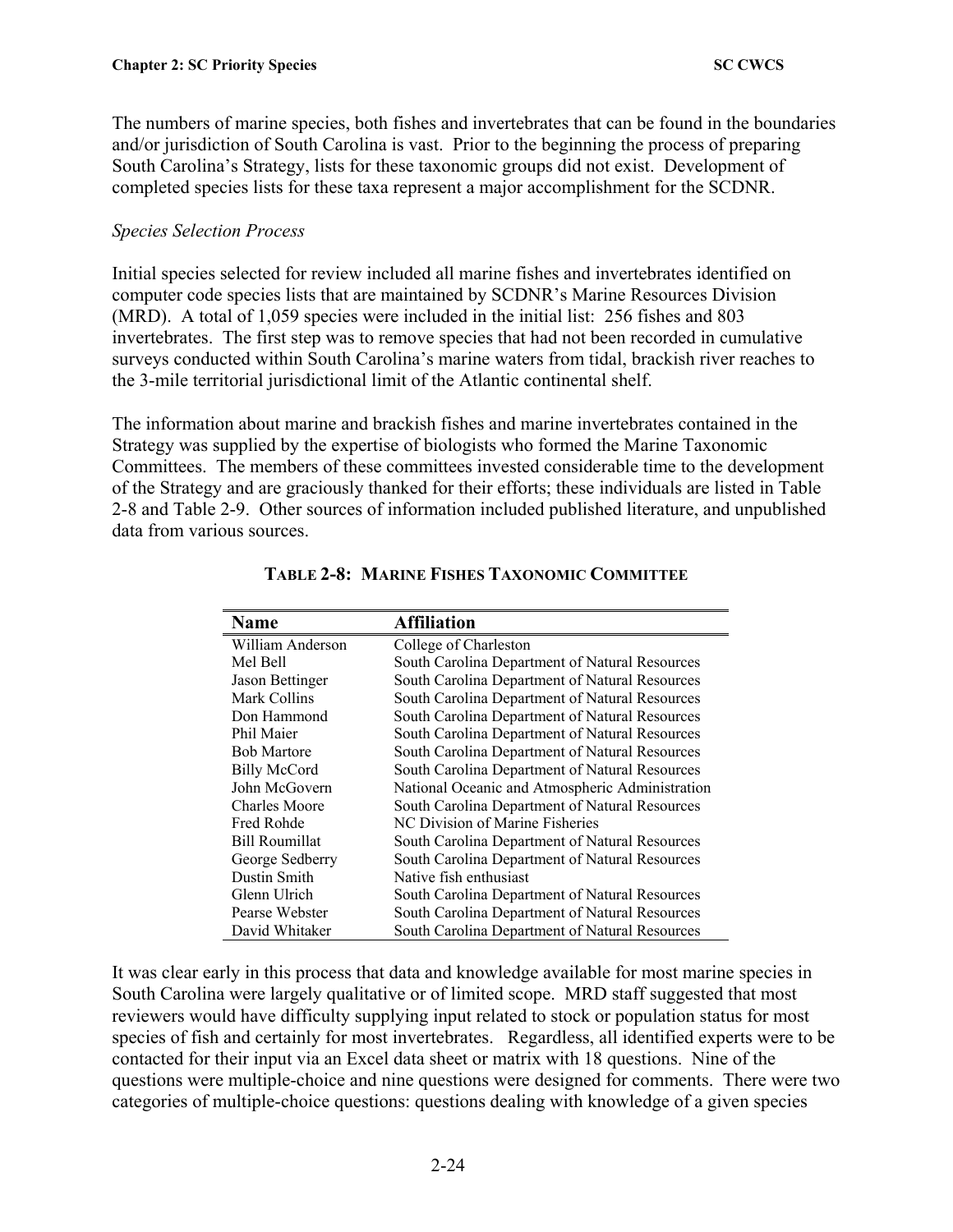and questions dealing with the species conservation status. Initial trimming of the lists would be facilitated by asking reviewers to eliminate species that did not warrant special conservation concern in South Carolina. A species was to be eliminated from the list if at least two of the reviewers suggested elimination and none of the other reviewers provided information for that species.

| <b>Name</b>          | <b>Affiliation</b>                              |
|----------------------|-------------------------------------------------|
| Dennis Allen         | University of South Carolina - Baurch Institute |
| Bill Anderson        | South Carolina Department of Natural Resources  |
| Loren Coen           | South Carolina Department of Natural Resources  |
| <b>Stacie Crowe</b>  | South Carolina Department of Natural Resources  |
| Larry Delancey       | South Carolina Department of Natural Resources  |
| Arnie Eversole       | Clemson University                              |
| Pam Jutte            | South Carolina Department of Natural Resources  |
| David Knott          | South Carolina Department of Natural Resources  |
| Marty Levisen        | South Carolina Department of Natural Resources  |
| <b>Billy McCord</b>  | South Carolina Department of Natural Resources  |
| Jennifer Price       | South Carolina Department of Natural Resources  |
| <b>Steve Stancyk</b> | University of South Carolina                    |
| <b>Betty Wenner</b>  | South Carolina Department of Natural Resources  |
| David Whitaker       | South Carolina Department of Natural Resources  |
| Bob Van Dolah        | South Carolina Department of Natural Resources  |

|  |  | <b>TABLE 2-9: MARINE INVERTEBRATES TAXONOMIC COMMITTEE</b> |  |  |
|--|--|------------------------------------------------------------|--|--|
|--|--|------------------------------------------------------------|--|--|

All identified experts were contacted for their input via an Excel data sheet or matrix with 18 questions. Nine of the questions were multiple-choice and nine questions were designed for comments. There were two categories of multiple-choice questions: questions dealing with knowledge of a given species and questions dealing with the species conservation status. Initially, reviewers were asked to eliminate species that did not warrant special conservation concern in South Carolina. A species was to be eliminated from the list if at least two of the reviewers suggested elimination and none of the other reviewers provided information for that species.

Experts suggested that marine fishes would be best protected by managing essential habitats for species or species groupings as the marine fishes group was a poor fit for the matrix treatment. Accordingly, all core (non-peripheral) marine fish species found in South Carolina marine and brackish water were retained on South Carolina's Priority Species List. Many of these species may be monitored as indicators of habitat health or changes or as indicators of population health for other species associated with similar habitats. The final list of marine and brackish fishes includes 163 species.

The marine invertebrate grouping was more problematic, as there is generally very limited information available relative to population status of practically all species in South Carolina. The invertebrate list was revised by MRD staff using similar methodologies as were used for developing a marine fish 'list of concern.' Input was solicited via email from several identified marine invertebrate experts. The final list of marine and brackish invertebrates includes 775 species, or better, types. The classification of some "species" remains in question.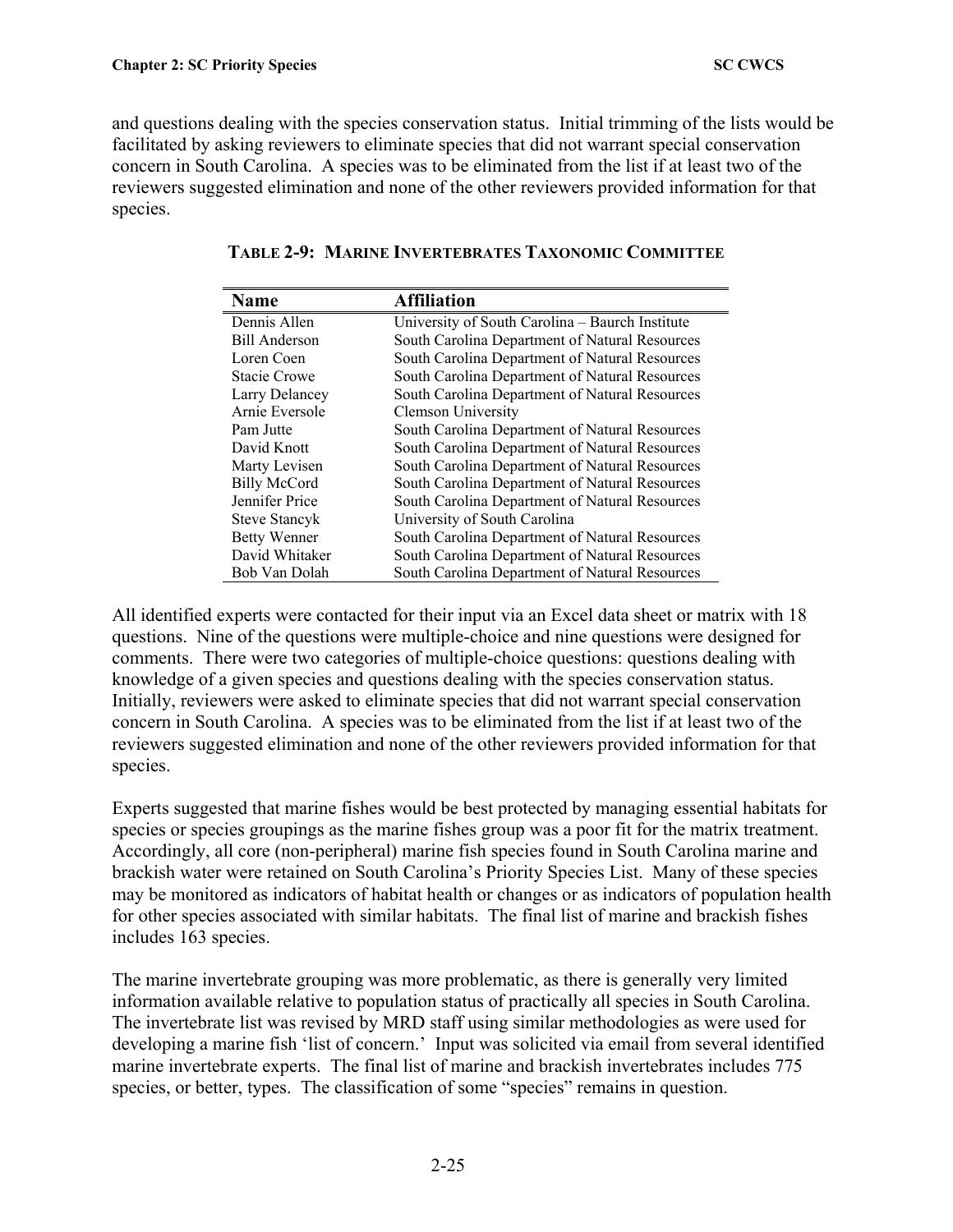### *Challenges*

There are a number of potential challenges to marine fishes and invertebrates. However, it is difficult to assess the degree to which each species is vulnerable until habitat associations, population trends and distributions are better understood for each species.

One of the major challenges to marine organisms in South Carolina is degeneration and loss of habitat. As development and urbanization occurs along the coast, beaches and waterbodies are altered in ways that change both topography and hydrology of coastal systems. Removing riparian vegetation can result in siltation and increases in nutrient and pollutant loading.

Habitat loss can affect all life stages of marine organisms. Salt marsh is an extremely productive habitat and is often used by larval forms of both fishes and invertebrates. Degradation of this habitat would be especially detrimental to marine organisms. Coastal development continues to encroach upon salt marshes in South Carolina.

Habitat alterations in marine waters also include damage resulting from trawling, dredging and dredge disposal. These types of habitat alterations are particularly detrimental to benthic fishes and invertebrates.

All marine organisms are affected to some degree by water quality. Stormwater runoff from developed areas contains sediment, nutrients and contaminants. These substances can substantially degrade water quality. As coastal areas are developed, more contaminants are carried in stormwater. Sedimentation can impair the ability of many marine organisms to feed. Nutrification can result in harmful algal blooms that substantially reduce dissolved oxygen in the water. Chemical pollution can be detrimental to all species; but can be particularly detrimental to benthic species, even in small amounts. Some species, such as fiddler crabs have been shown to bioaccumulate contaminants; bioaccumulation can result in contamination being passed up the food chain.

Several marine fishes may be adversely affected by fishing pressure. Many marine fishes are not managed as either commercial or recreational species, but are targeted by recreational fishermen. If unchecked, such fishing pressure can reduce populations. Also, many species, both fish and invertebrate, are harvested as by-catch in commercial fishing operations. Even if alive when discovered and released, many animals can die due to damage sustained during harvest or stress related to harvest.

Unregulated harvest threatens some marine species. For example, South Carolina does not currently regulate a commercial cannonball jellyfish fishery. However, this fishery does exist in other portions of the cannonball's range. Asian countries are developing fisheries management plans to conserve jellyfish because populations are unstable or declining due to pollution, overfishing or climate change. Consequently, dealers are looking for new sources of jellyfish (Hsieh et al. 2001). Interest in cannonball jellyfish from the United States increased recently because of high consumer demand in Asia (Hsieh et al. 2001). Rising demand in Japan and Southeast Asia may create an international market for cannonball jellyfish from South Carolina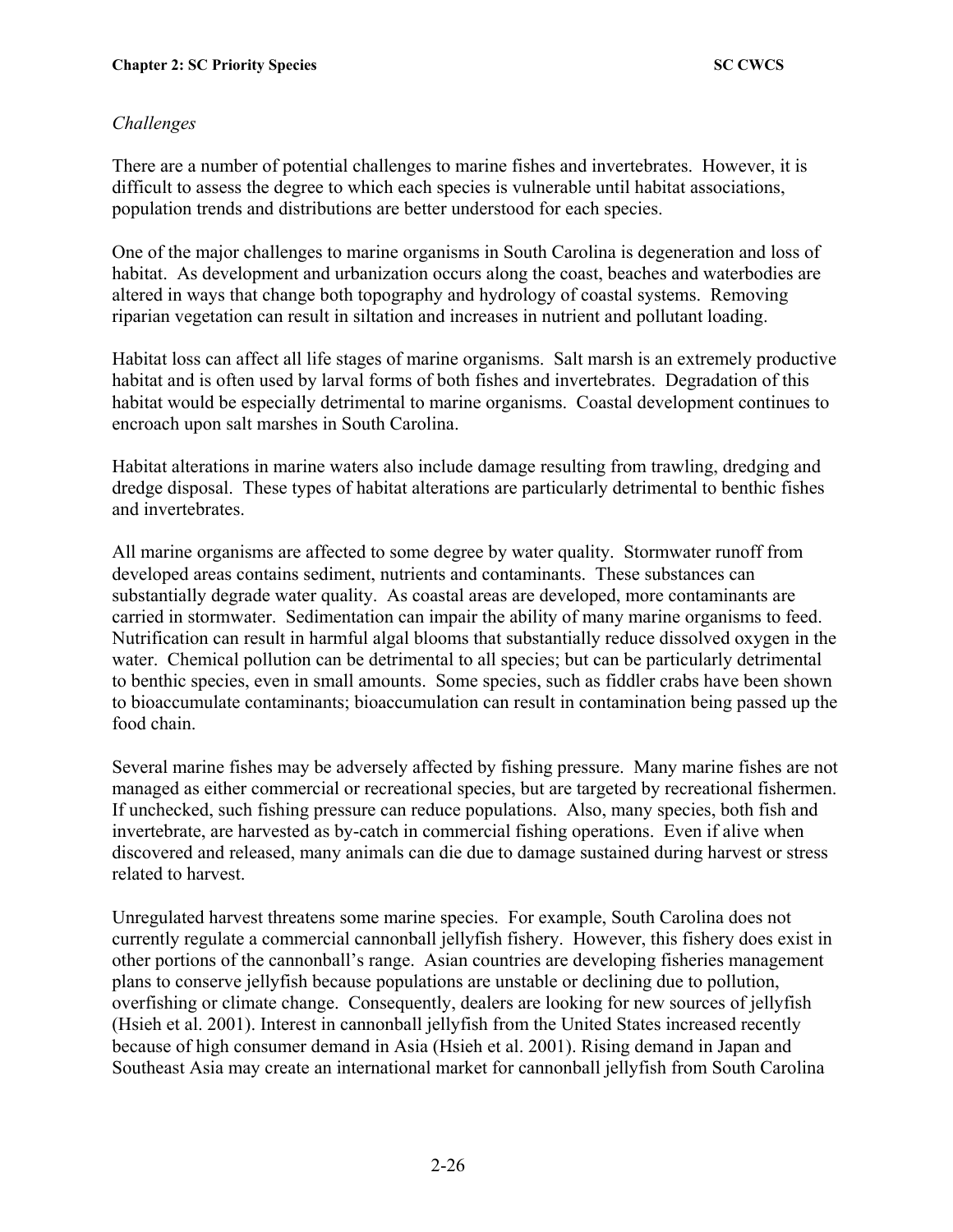coastal waters. Likewise, some marine species are collected for the aquarium trade; many of these collections are also unregulated.

# **Crayfish**

Crayfish are freshwater decapod crustaceans of the superfamily Astacoidea. Representatives of two of the three families, Astacidae and Cambaridae are found in North America. About 75 percent of the total known species of crayfish are endemic to North America (Lodge et al. 2000a). The southeastern United States exhibits by far the greatest species diversity of any region (Taylor et al. 1996). South Carolina is the home to a diverse crayfish fauna of at least 36 native species. Nine of the known species appear to be endemic to the state; many others are found only in South Carolina and an adjacent state. Of the five species of the burrowing genus *Distocambarus*, four are South Carolina endemics.

Crayfish play several important ecological roles in aquatic habitats. These animals make up a large portion of the invertebrate biomass and the diet of several game fish species in some water bodies (Probst et al. 1984; Rabeni 1992; Roell and Orth 1993). Some South Carolina snakes also rely heavily on crayfish for food. Crayfish also have a drastic effect upon the biomass and species composition of aquatic macrophytes and snails (Lodge et al. 1994). Despite their abundance and importance in many North American freshwater habitats, both the taxonomy and natural history of many species of crayfish are poorly understood. New species are frequently being discovered and existing species are often reclassified. In fact, two of the species on our list are in the process of being described.

Commonly thought to inhabit strictly aquatic environments, crayfish can utilize a variety of aquatic, semiaquatic and terrestrial habitats. All species rely on water for reproduction, but many burrowers are terrestrial and either access the water table by digging deep enough or by constructing the burrow with compact soil around the walls, allowing it to retain moisture from rainfall and runoff. Some crayfish are obligate burrowers and rely on habitat such as farm fields, prairies and forests. Others inhabit streams, small lakes or temporary ponds but may dig terrestrial burrows during dry periods. Still other species are restricted to aquatic habitats. The habitat requirements of many species, particularly primary burrowers, are not well understood.

Hobbs (1981) distinguished freshwater crayfish as primary, secondary and tertiary burrowers. Primary burrowers spend almost their entire lives in the burrow. Secondary burrowers spend much of their lives in a burrow, but may move to open waters during rainy periods. Tertiary burrowers live primarily in open water but may move into a burrow to escape frost or drought and when brooding eggs.

The conservation of American crayfishes has received little attention by regulatory agencies. The American Fisheries Society considered 65 species (19.2 percent) of North American crayfish as endangered, 45 (13.3 percent) as threatened and 50 (14.8 percent) as special concern (Taylor et al. 1996). Listing with the American Fisheries Society does not give species any protection. The US Fish and Wildlife service only lists four species as federally endangered, none of which are in South Carolina. No crayfish species are currently listed as threatened by the US Fish and Wildlife Service.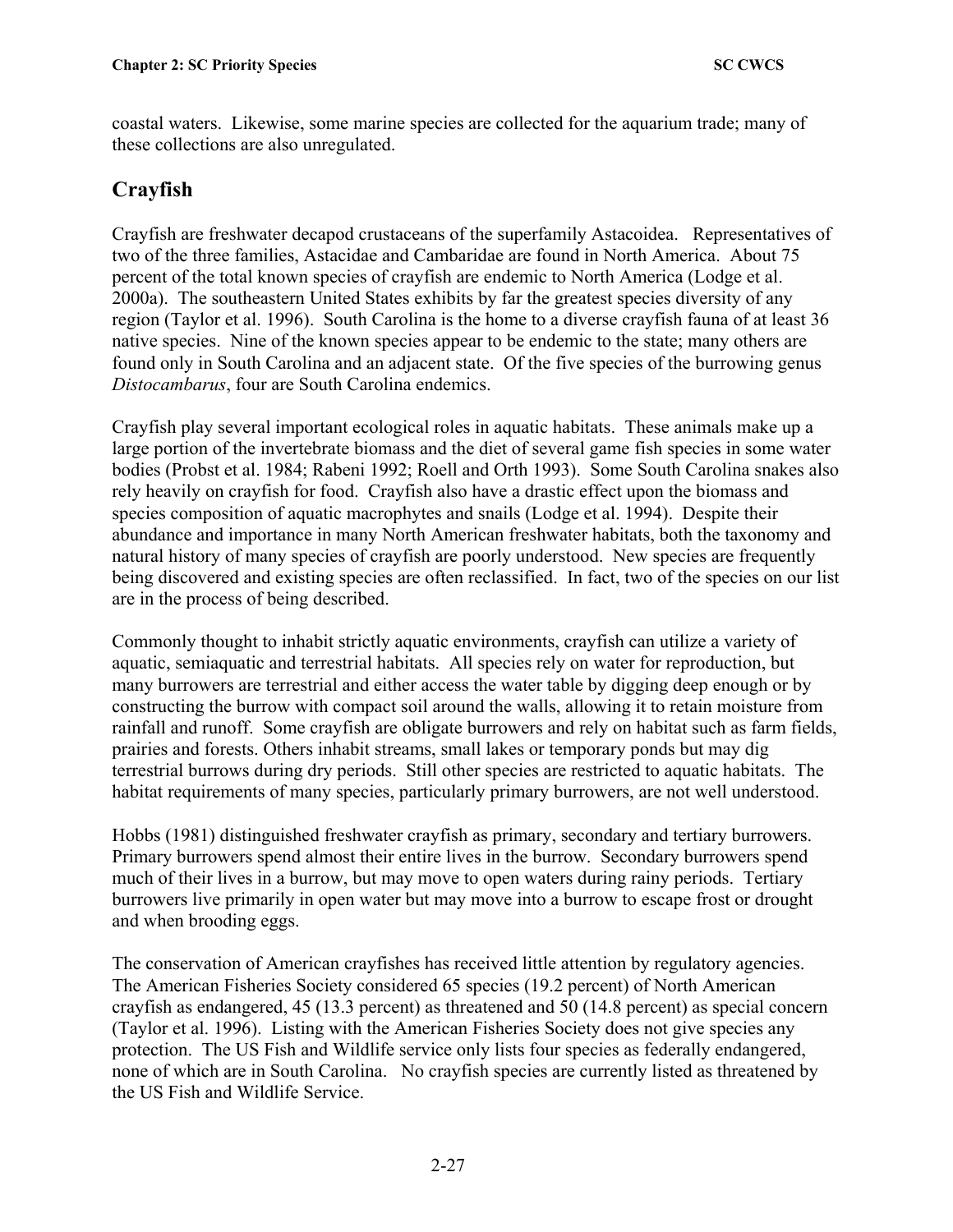#### *Species Selection Process*

The information about aquatic and terrestrial crayfish contained in the Strategy was supplied by the expertise of five biologists. These people invested considerable time to the development of the Strategy and are graciously thanked for their efforts; these individuals are listed in Table 2- 10. Other sources of information included published literature and museum records.

| <b>Name</b>     | <b>Affiliation</b>                             |
|-----------------|------------------------------------------------|
| John Cooper     | NC Museum of Natural Sciences                  |
| Arnold Eversole | <b>Clemson University</b>                      |
| Daniel Jones    | Clemson University                             |
| Jennifer Price  | South Carolina Department of Natural Resources |
| Shane Welch     | Clemson University                             |

| <b>TABLE 2-10: CRAYFISH TAXONOMIC COMMITTEE</b> |  |
|-------------------------------------------------|--|
|-------------------------------------------------|--|

During December 2003, biologists were asked to review a list of 42 crayfish species and comment on the conservation status, conservation needs and knowledge deficiencies of each species. Each reviewer was given an Excel data sheet with 18 questions accompanied by a set of criteria and instructions for conducting their review. Nine of the questions were multiple-choice and nine were designed for comments. There were two categories of multiple-choice questions: those dealing with the current knowledge of a given species and those dealing with the species conservation status. There were several species for which no one could provide any information. These species were retained on the conservation concern list due to lack of status information; data on these species was provided through museum records and publications. Ultimately, 23 crayfish species were included on South Carolina's Priority Species List.

In South Carolina's CWCS, crayfish are addressed in two groups. One is entitled "Primarily Aquatic Species Group;" in this group, all aquatic species are treated together, including secondary and tertiary burrowers, based upon our best knowledge. The second group is entitled "Terrestrial Burrowing Crayfish Group;" primary burrowers are addressed in this group as the challenges these species face may be somewhat different than those to species inhabiting open water.

### *Challenges*

There are a number of potential challenges to crayfish. However, it is difficult to assess the degree to which each species is vulnerable to particular threats until the habitat associations, population trends and distributions are better understood for each species. Genetic and taxonomic work is also very important where there are questions regarding classification because misidentification or the lumping of species complexes may obscure the presence of rare species in need of conservation. The case of *Cambarus* species "B," which was mistaken for an introduced species, is an excellent example.

The arrival of introduced species is probably the greatest challenge to crayfish (Lodge et al. 2000 a,b). The ranges and abundances of many native crayfish may have been reduced by invasive crayfish, both in the United States and in Europe (Lodge et al. 2000a; Hobbs et al. 1989). In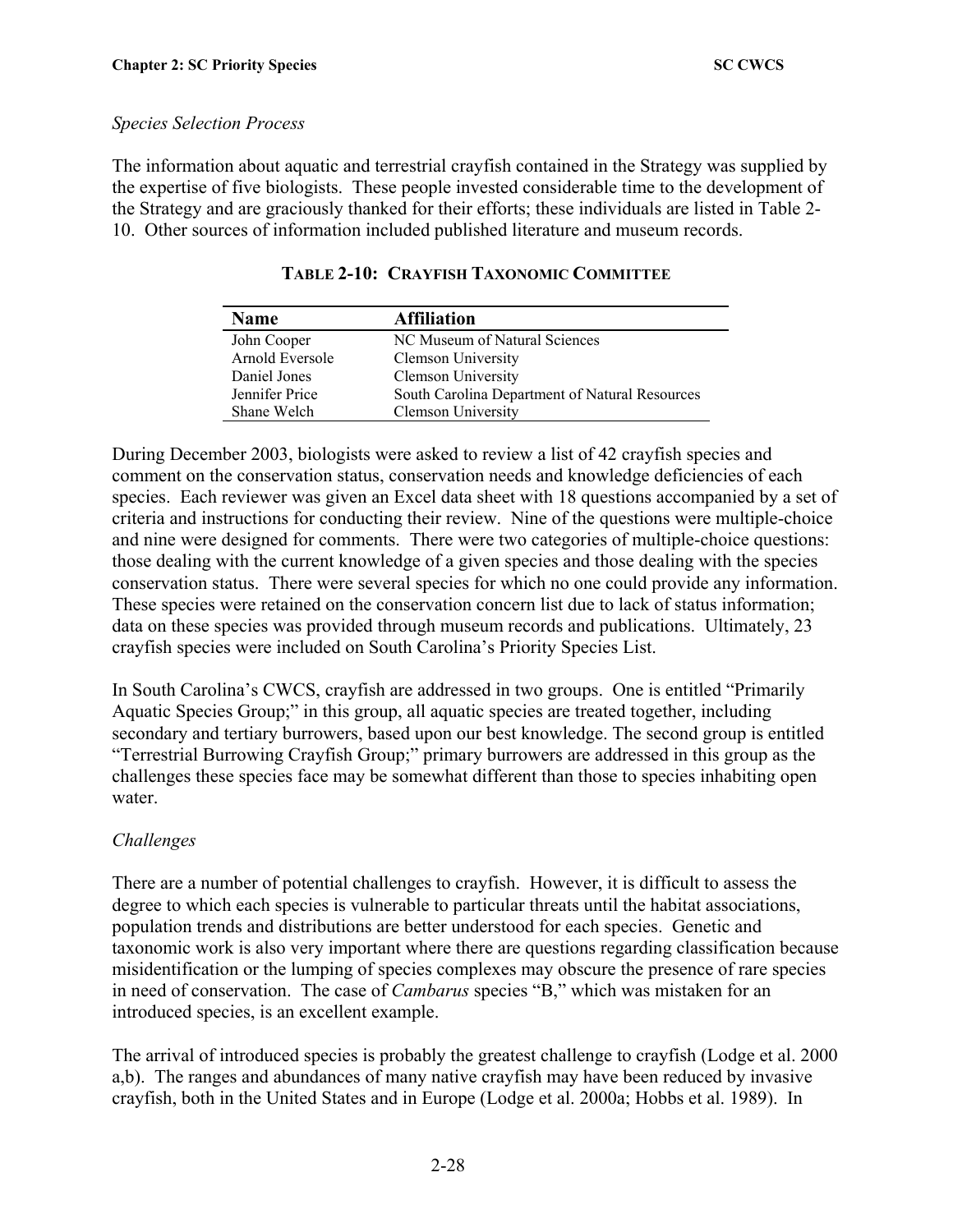Europe, crayfish introduced from North America appear to be responsible for the spread of diseases to native species (Lodge et al. 2000a). Other potential mechanisms for the deleterious effects of invasive crayfish include predation upon natives, competition and genetic hybridization with native species (Lodge et al. 2000a).

The red swamp crawfish, *Procambarus clarkii*, has been introduced from the Mississippi drainage into South Carolina (Hobbs et al. 1989). While few studies have documented the effects of the red swamp crawfish on native species, potential negative effects of its introduction include the spread of fungal diseases to other crayfish and the spread of human helminth parasites, for which this species is an intermediate host (Hobbs et al. 1989). Prevention of future introductions is most likely the only effective way to deal with the challenges caused by nonnative crayfish. No methods for eliminating invasive species without also harming native species are currently available. Even if effective biological control methods are developed, preventing introductions will still be much easier than eradicating an established species. Lodge et al. (2000b) proposed federal legislation that, if enacted and enforced, would drastically reduce the risk of future introductions. They include banning the use of live crayfishes as bait, and adopting a "white list" approach for the sale of all crayfish in the aquarium, garden pond and educational trade.

Additionally, the "white list" approach should govern the species allowed for use in aquaculture. This approach restricts the sale of crayfish to only those species that have been extensively researched and demonstrated to pose minimal risk as potential invaders. We may not always be able to predict whether a species is likely to become invasive; even those thought to pose minimal risks should not be released.

Physical alteration of habitat also represents a challenge to the survival of crayfish. Some aquatic crayfishes are quite adaptable and can live in ponds, impoundments and roadside ditches, while others are more sensitive to habitat alteration. Some crayfishes are oxygen regulators and are able to increase ventilation rates in response to reduced oxygen conditions, while others, the oxygen conformers, are unable to do this (Hobbs 1991). Therefore, some species are better equipped to survive when the flow of water slows and oxygen levels decline. Some species, such as *Cambarus* species "B" have been eliminated from parts of their range as a result of damming activities associated with reservoir construction. Channelization and dredging can also be very detrimental to aquatic crayfish that require rocks, crevices or tree roots along undercut banks as hiding places (Hobbs and Hall 1994). In general, crayfish are not as sensitive to siltation as some aquatic invertebrates such as mussels, but severe siltation has caused declines in or the extirpation of many populations of crayfish (Hobbs and Hall 1974).

The most serious known challenge to terrestrial burrowing crayfish is the alteration of soil hydrology. These species appear to be able to coexist with some agriculture and timber harvest practices, although they may not survive frequent tilling of soil. In some areas, fire suppression or the lack of fire management may be a threat, since some species appear to prefer piedmont prairies, savannahs and other open canopy habitats to densely wooded areas.

Crayfish are fairly sensitive to pH (Hobbs and Hall 1974; Hobbs 1991). It appears that stream dwelling species tend to have a lower tolerance for low pH than those from shallow lentic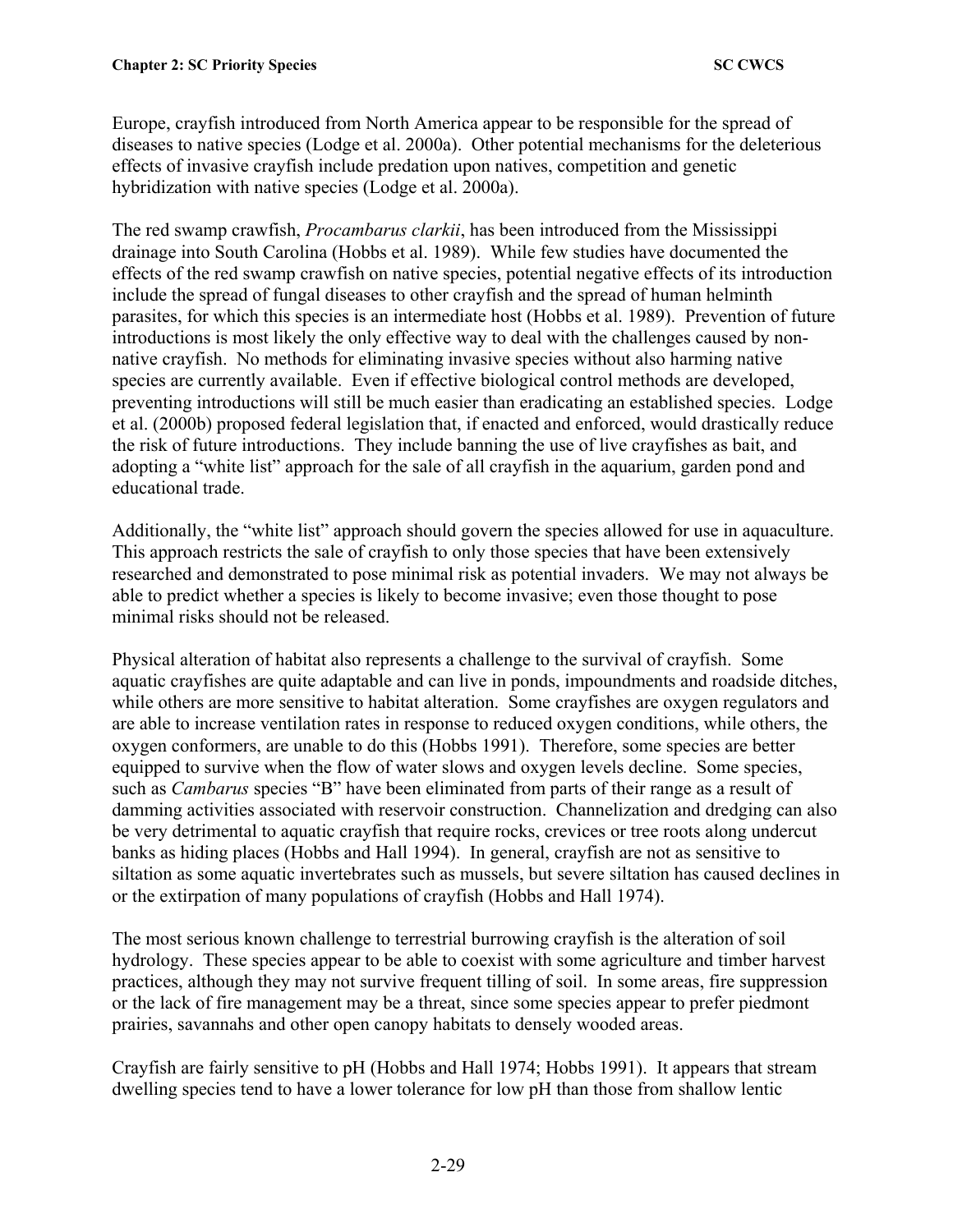habitats (Hobbs and Hall 1974). Observations of diverse crayfish fauna at neutral pH (7.0) and the absence of crayfish at a high pH (11.4) in otherwise similar streams in Georgia suggest that crayfish may also be sensitive to high pH (Hobbs and Hall 1974).

Pollution has been known to eliminate crayfish from streams. Ortmann (1909) noted the extirpation of crayfish from some sections of streams and rivers due to mining and oil refineries. Crayfish are harmed by a variety of insecticides, herbicides and industrial chemicals (Eversole et al. 1996). Juvenile crayfish are generally about four times as sensitive to water borne pollution than adults; early instars are about three times as sensitive as juveniles (Eversole and Sellers 1996). There is little knowledge of the differences in sensitivity to toxins among species. Nutrient enrichment is less likely to harm crayfish than other aquatic life because they are omnivorous and can act as scavengers as well as primary and secondary consumers. Hobbs and Hall (1974) noted several casual observations in which crayfish were actually more abundant downstream of areas with large amounts of garbage or animal remains. Enrichment may be harmful to crayfish, however, when it results in oxygen depletion (Hobbs and Hall 1974). Pollution of groundwater may impact terrestrial burrowers, because they inhabit water trapped in their burrows.

# **Freshwater Mussels**

Freshwater mussels native to the United States are bivalve mollusks, belonging to the order Unionoida and superfamily Unionoidea. There are two families within Unionoidea: Unionidae and Margaritiferidae. All of South Carolina's species belong to the family Uniondiae. The southeastern portion of the United States is the most diverse region in the world for freshwater mussels (Lydeard and Mayden 1995). The taxonomic identification of mussels to species can be difficult; more work, particularly genetic research, is necessary to determine if species designations currently in use are correct.

The conservation of North American freshwater mussels has many broad implications beyond the survival of individual mussel species. As filter-feeders, mussels clean the water of suspended particles and can improve water quality. They are also important food sources for fish, waterfowl, turtles, muskrats, raccoons and river otters. Other invertebrates use mussels as hosts; two fish species are known to use mussels as brooding sites (Bogan 2001). Since mussels are sometimes found at densities as high as 200 to 400 per  $m^2$  (19 to 37 per foot<sup>2</sup>), removing them from our rivers and streams can have drastic consequences for these ecosystems, particularly in terms of water filtering (Bogan 2001). The tolerance for pollution may differ somewhat between species and we have little information on reactions to specific pollutants by species, since most evidence is anecdotal. Laboratory toxicology studies have been conducted on a few species. In general, mussels are quite sensitive to pollutants and are recognized as indicator species; they are often the first to decline when streams and rivers become polluted. Protection and restoration of freshwater ecosystems to support a diverse mussel fauna will also result in improving the health of these ecosystems, to the benefit of other aquatic organisms and humans.

Historically, mussels have been used for a variety of commercial purposes. In the mid to late 1800's harvesting mussels for pearls was common. From the 1890's until the 1950's, there were large commercial operations to harvest mussels for their shells, which were used to make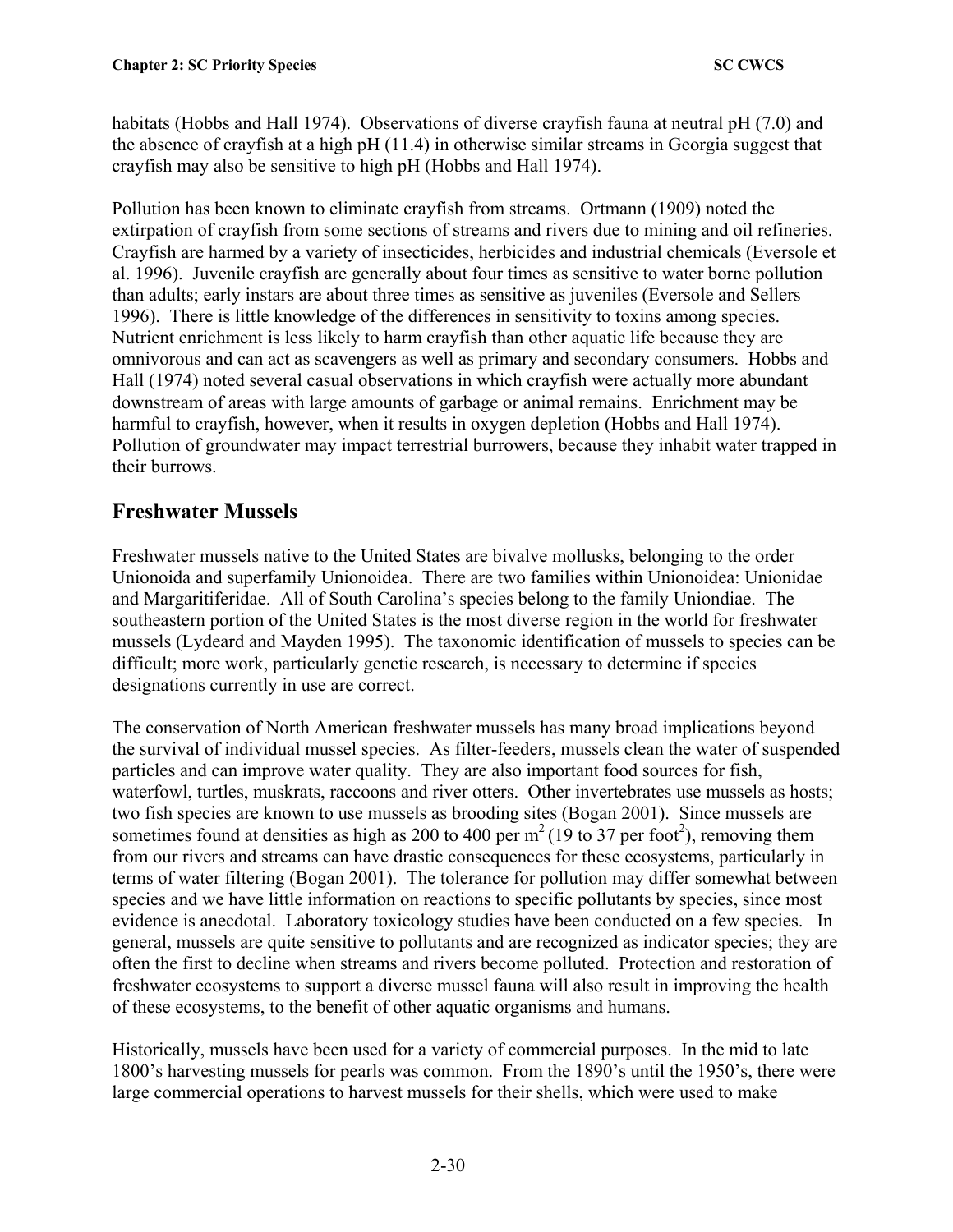buttons. Today, there is still some demand for mussel shells for use in the cultured pearl industry and large-scale commercial harvesting still occurs in the US. However, no large-scale commercial harvesting currently occurs in South Carolina.

As a group, freshwater mussels are found in a variety of environments throughout South Carolina. A few species are widespread and found throughout the east coast, but many are endemic to one or a few river drainages. Many species are endemic to only North and South Carolina or only to South Carolina and Georgia (Bogan and Alderman 2004).

Most freshwater mussels are dioecious (separate sexes), although a few species are hermaphroditic. After fertilization and hatching within the female, the larvae, called glochidia, are expelled and must attach themselves to the skin, gills or fins of a fish host or, in a few cases a salamander, in order to complete development. Some species will only parasitize a single host species, while others can develop within any of several species. Therefore, the presence of the required fish or salamander host at the appropriate time of the year represents an additional habitat requirement for most species. A few species, such as *Strophitus undulatus*, are able to complete larval development without the assistance of a host fish.

Freshwater mussels are among the most threatened groups of organisms in North America. There are nearly 300 recognized species and subspecies in the United States, and 189 of them are currently on the IUCN Red List (Lydeard et al. 2004). At least 30 species are presumed extinct. Many more may be functionally extinct; some long-lived individuals have survived, but that populations are not reproducing (Bogan 1997). In 1993, the American Fisheries Society evaluated the conservation status of freshwater mussels in the United States and Canada (Williams et al. 1993). They determined that 7.1 percent of mussel species were endangered and possibly extinct, 20.6 percent were endangered and extant, 14.5 percent were threatened, 24.2 were of special concern, 4.7 percent had an undetermined status; only 23.6 percent of mussel species were determined to be stable. A panel of experts from the southeast concluded that only three of 33 native mussel species in South Carolina are stable and abundant enough not to be included as conservation priority species.

Records from the mid and early 1800's indicate that mussels were once plentiful in most North American rivers and streams (Parmalee and Bogan 1998). Mussels have completely disappeared from many bodies of water and rarely reach densities approaching those from historic times. Qualitative records of the decline of mussels are abundant, but there is little detailed quantitative information to document the rate of decline of these species.

Difficulty in identifying mussels has added to challenges quantifying their decline. Historic species identifications are often questioned and the extent of a species' historic range is uncertain. Museum specimens are also especially lacking in South Carolina, because there is no state natural history museum and collections are not in a centralized location. Temporal gaps in data exist because surveys have not been conducted at regular intervals. While there seems to be a growing interest in freshwater mussel conservation, conducting surveys is difficult due to the lack of researchers skilled in mussel identification and taxonomy, especially in South Carolina.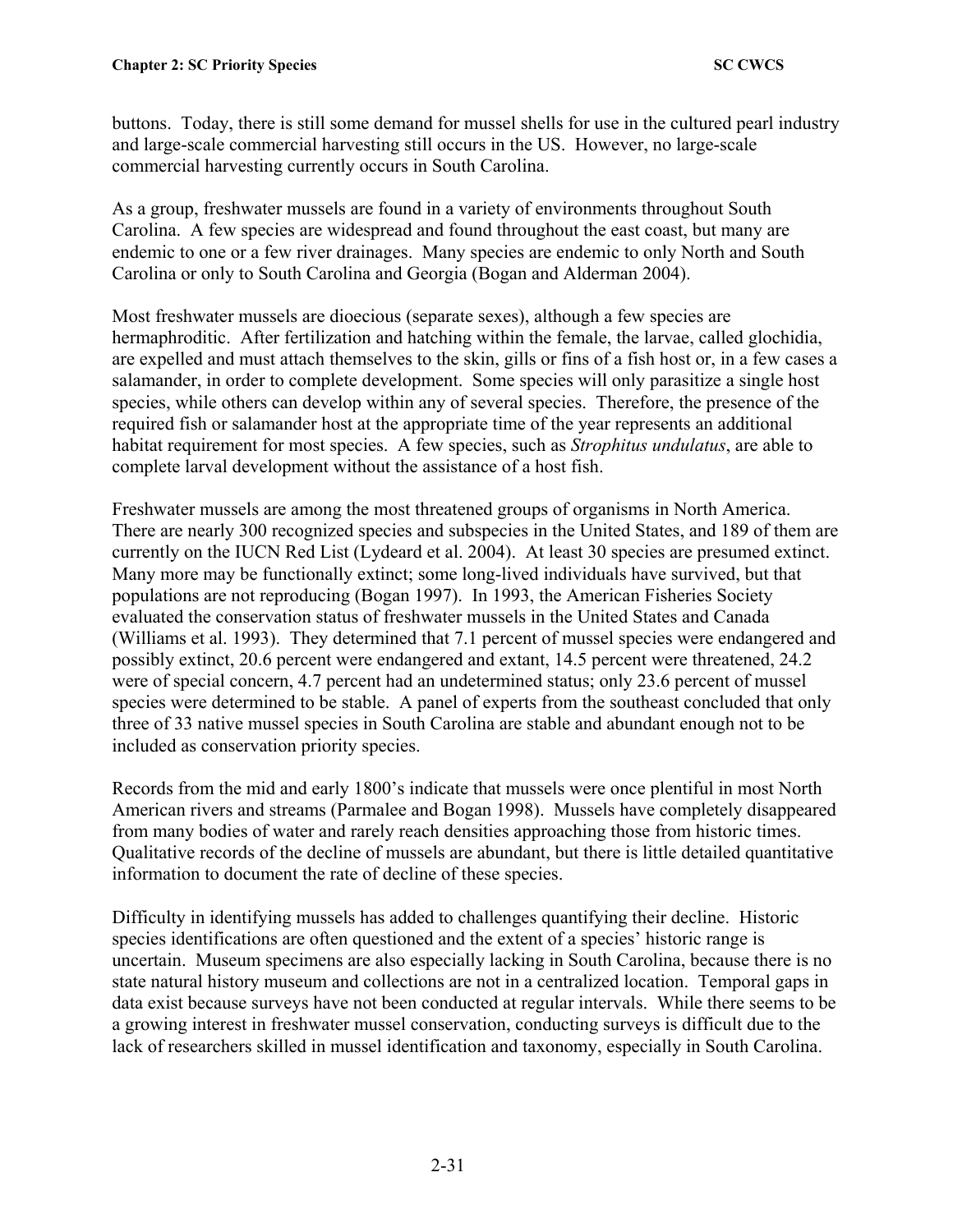#### *Species Selection Process*

The information about freshwater mussels contained in the Strategy was supplied by the expertise of biologists who formed our Freshwater Mussel Taxonomic Expertise Committee. The members of that committee invested considerable time to the development of the Strategy and are graciously thanked for their efforts; these individuals are listed in Table 2-11. Other sources of information included published literature and museum records.

| <b>Name</b>    | <b>Affiliation</b>                             |
|----------------|------------------------------------------------|
| John Alderman  | <b>Alderman Environmental Services</b>         |
| Art Bogan      | NC Museum of Natural Sciences                  |
| Tom Dickinson  | The Catena Group                               |
| John Fridell   | US Fish and Wildlife Service                   |
| Eugene Keferl  | <b>Coastal Georgia Community College</b>       |
| Eric Krueger   | The Nature Conservancy                         |
| Tim Savidge    | The Catena Group                               |
| Jennifer Price | South Carolina Department of Natural Resources |
| James Williams | <b>US Geological Survey</b>                    |
| Lora Zimmerman | US Fish and Wildlife Service                   |

#### **TABLE 2-11: FRESHWATER MUSSEL TAXONOMIC EXPERTISE COMMITTEE**

During December 2003, biologists were asked to review a list of 29 mussel species and comment on the conservation status, conservation needs and knowledge deficiencies of each species. Each reviewer was given an Excel data sheet with 18 questions accompanied by a set of criteria and instructions for conducting their review. Nine of the questions were multiple-choice and nine were designed for comments. There were two categories of multiple-choice questions: those dealing with the current knowledge of a given species and those dealing with the species conservation status.

The Freshwater Mussel Taxonomic Expertise Committee members met on 6 August 2004 to review the revised species list, make changes and categorize the distribution and conservation needs of each mussel species. The committee reached consensus that 26 out of 29 of the species known to occur in South Carolina were rare and/or declining and in need of some conservation action.

### *Challenges*

Siltation appears to inhibit the reproduction of many mussels and the survival of juveniles (Ellis 1931). Siltation is usually considered the biggest challenge to the survival of freshwater mussels. Ellis (1936) found that silt accumulation on the substrate at a depth of 6 mm to 25 mm (0.25 to 1 inch) over several months caused mortality in several species of mussels in the laboratory, possibly by reducing oxygen levels near the substrate and by silt build up in the mantle cavity and gill chambers. Sediments suspended in the water column also harmed mussels by reducing the amount of time that they remained open for feeding (Ellis 1936).

Historically, siltation results from clearing land for farming, mining operations and by the construction of dams. Farming continues to be a challenge when too much bare soil is exposed,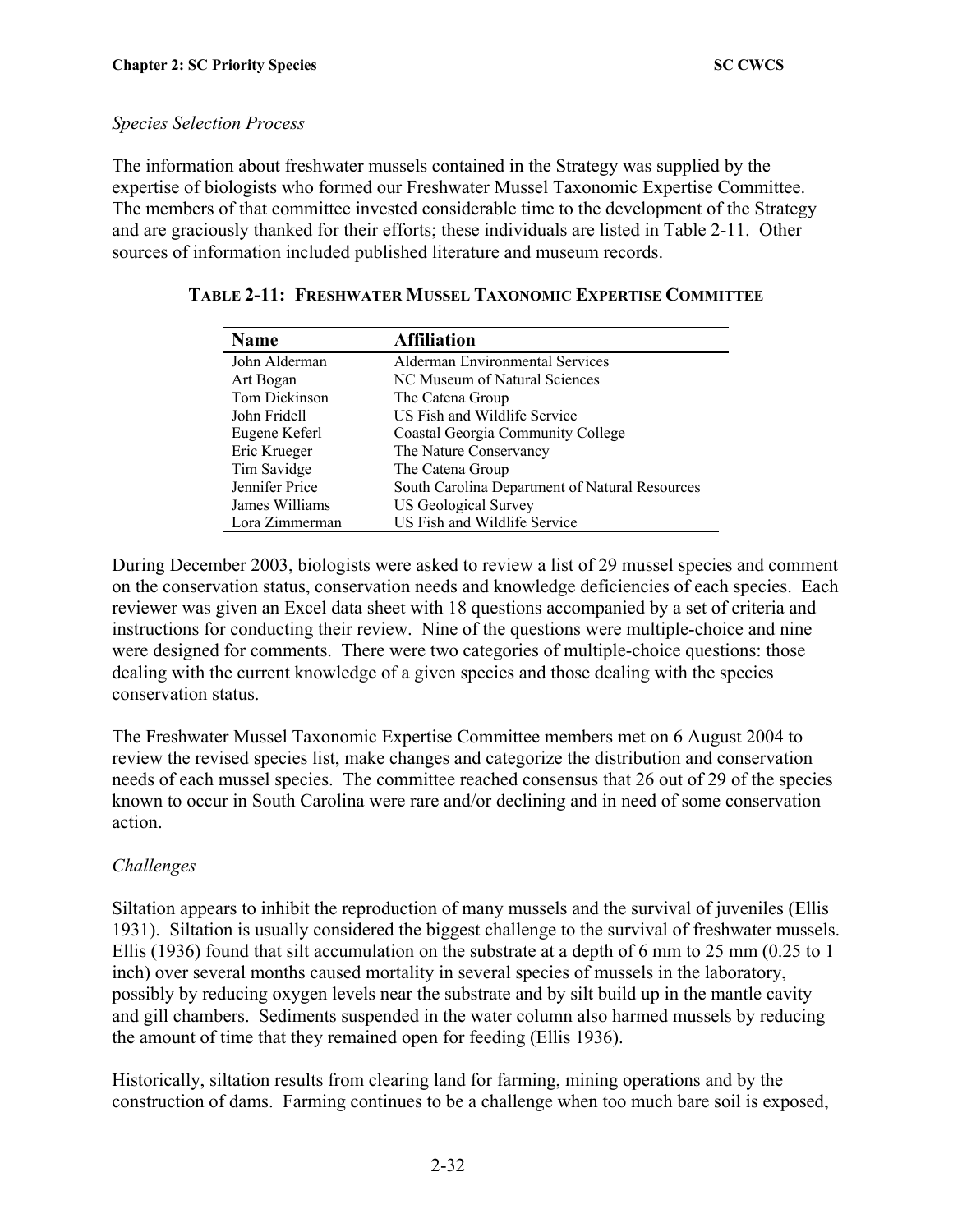when sufficient riparian buffers are not maintained, and when cattle are allowed to enter streams. Feral pigs contribute to siltation by digging along streambanks and channels and uprooting vegetation in search of food. Rapid development in some parts of South Carolina also contributes to siltation in many ways. Impervious surfaces such as roads, buildings and parking lots increase erosion in adjacent areas and contribute to flooding. Clearing riparian vegetation also destabilizes stream and riverbanks allowing excessive siltation. Clear cutting in a substantial part of a watershed can also contribute to siltation even if a riparian buffer is maintained. The use of motor vehicles in streams and along banks can also degrade the stability of banks, stir up benthic sediments and increase siltation. Factors that contribute to siltation can also change the topography of the stream or river, by changing the slope of the bank and eliminating heterogeneity in the channel. Eliminating structural heterogeneity may also slow the flow of water and reduce its oxygen content, therefore harming species that require highly oxygenated water.

Freshwater mussels have long been recognized as sensitive species that respond more quickly to pollution and siltation than other aquatic fauna. Ortmann (1909) recognized the rapid disappearance of mussels from streams polluted by coal mining, sewage, oil wells, oil refineries and dam construction. Acidification appears to have drastic effects upon the survival and shell structure of mussels (Fuller 1974). Point source pollution from paper mills, dye factories, gasoline byproducts, and chlorinated hydrocarbon pesticides are extremely toxic to mussels (Fuller 1974). Mercury appears to have significant negative effects on mussel growth (Beckvar et al. 2000). A recent review paper discussing the effects of ammonia concentration on ten species of mussels indicated that current EPA criteria maximum guidance concentrations for ammonia may be too high to offer protection to many mussels, particularly juveniles and glochidia (Augspurger et al. 2003).

Dam construction has caused the decline of mussels in many locations. Dams can slow the speed of water, thereby reducing the oxygen content and allowing the buildup of additional fine sediment. Dams may interfere with the reproduction of mussels by restricting the travel of host fish or by preventing the travel of sperm through the water to reach female mussels. Impoundments also result in habitat fragmentation and isolation of populations by preventing up and downstream recruitment, making populations more vulnerable to extirpation from other environmental impacts.

Hydroelectric power plants can also harm mussels by causing sudden variation in water volumes, which could leave shallow water mussels stranded. Peak flows can physically dislodge mussels, which may later become stranded when flows suddenly recede. Rapid changes in water temperature may also occur and can cause additional stress on mussels. Some mussel species are fairly tolerant of damming; mussel diversity may be reduced downstream of dams when a few tolerant species replace a previously diverse community of mussels.

Interbasin water transfer can also cause the degradation of streams and rivers and can be harmful to mussels. Such transfers can cause changes in the variability of flow, the speed of water through the channel and the composition of the substrate. The effects of interbasin transfers on mussels are similar to those caused by dams and siltation.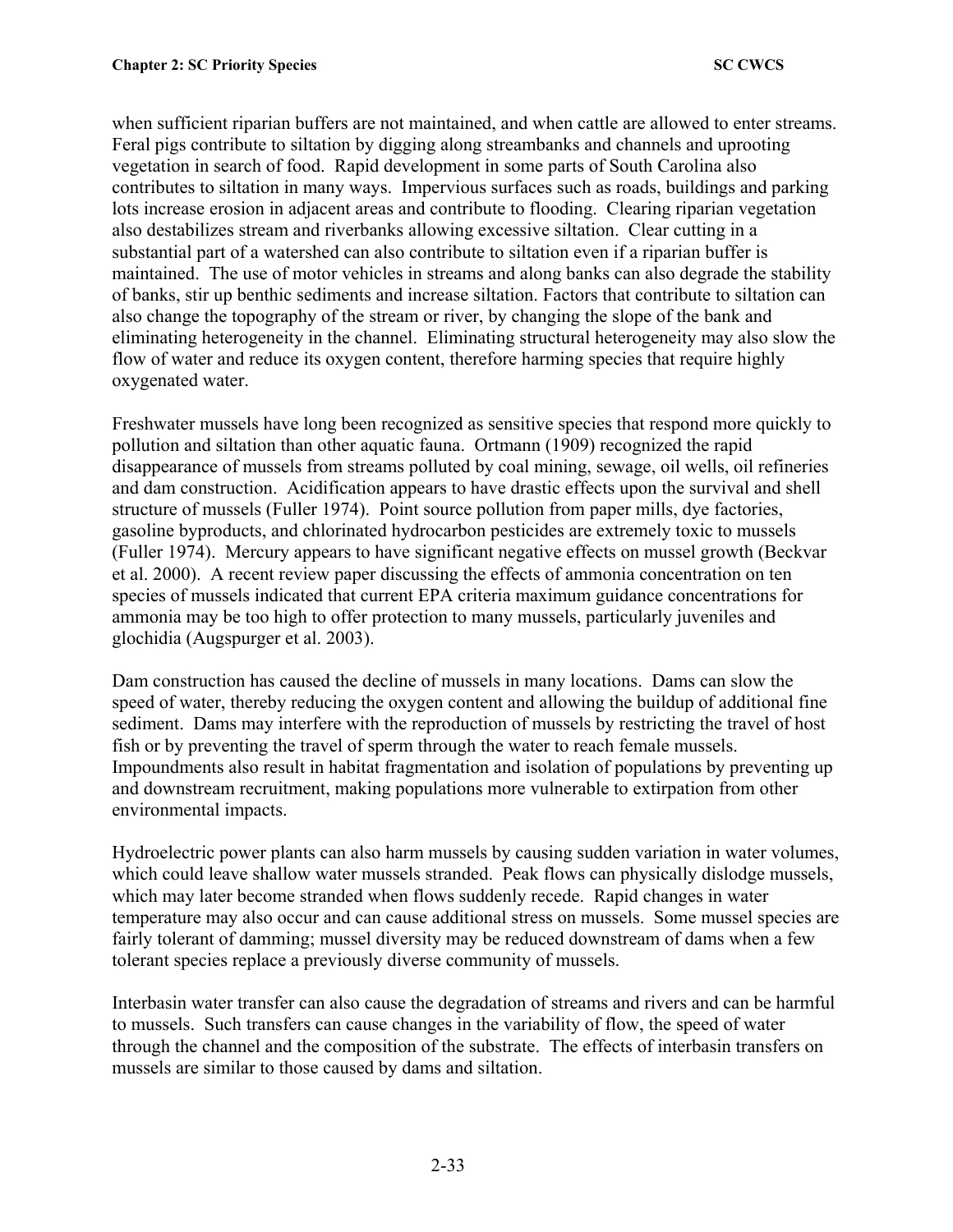The Asian clam, *Corbicula fluminea*, has been introduced and has spread throughout the United States. While it often co-occurs in large numbers with native mussels, it may sometimes contribute to their decline. In the St. John's River basin, Belanger et al. (1990) found that the density of *Corbicula* was inversely correlated with the density of native mussels. Further, mussels of the genus *Elliptio* experienced slower growth rates when they among high densities of *Corbicula*.

The zebra mussel, *Dreissena polymorpha*, was introduced into the United States and has become well established in the northeast and in the Great Lakes area. This is a much more problematic bivalve than *Corbicula*, but has not yet reached South Carolina. The zebra mussel can cause the decline of native mussels by competing for food or by overcrowding. Overgrowth by zebra mussels may interfere with the feeding or locomotion of native mussels. It has invaded nearby parts of Tennessee and may eventually spread into South Carolina.

Feral hogs, *Sus scrofa*, have been roaming the southeastern United States and have gradually become widespread throughout the southeastern and south-central United States and California. The species has become the most abundant free-ranging introduced ungulate in the United States (Sweeney et al. 2003). They are primarily found on floodplains along rivers, but occasionally populations will become established in other areas due to the capture and release for hunting purposes. In addition to contributing to siltation by uprooting streambank vegetation, feral hogs also directly consume mussels.

The identity of the host fish species is known for fewer than half of South Carolina's mussels (Bogan and Alderman 2004). Conservation of specific mussel species by protecting the host fish can only be practiced efficiently if the identity of the host fish is known. Conserving healthy aquatic environments will benefit both fish and mussels.

# **Freshwater Snails**

Mollusks of the class Gastropoda, commonly known as snails and slugs, are found in freshwater, terrestrial and marine habitats. Terrestrial snails are not being included at this time because little is known about the distribution and status of these organisms. Further, we have been unable to identify any regional experts who can provide substantial information about South Carolina's land snails. As with all invertebrate groups, snails and other gastropods are in need of taxonomic and genetic work.

### *Species Selection Process*

Robert Dillon of the College of Charleston and Paul Johnson of the Tennessee aquarium were contacted regarding the species status of South Carolina's freshwater snails in November of 2003. At that time, South Carolina Department of Natural Resources did not even have a working list of the freshwater snails that occurred in South Carolina. A tentative list was provided by Paul Johnson and edited by Robert Dillon. Both biologists invested considerable time to the development of the Strategy and are graciously thanked for their efforts. Other sources of information included published and unpublished literature. Ultimately, four freshwater snails were included on South Carolina's Priority Species List.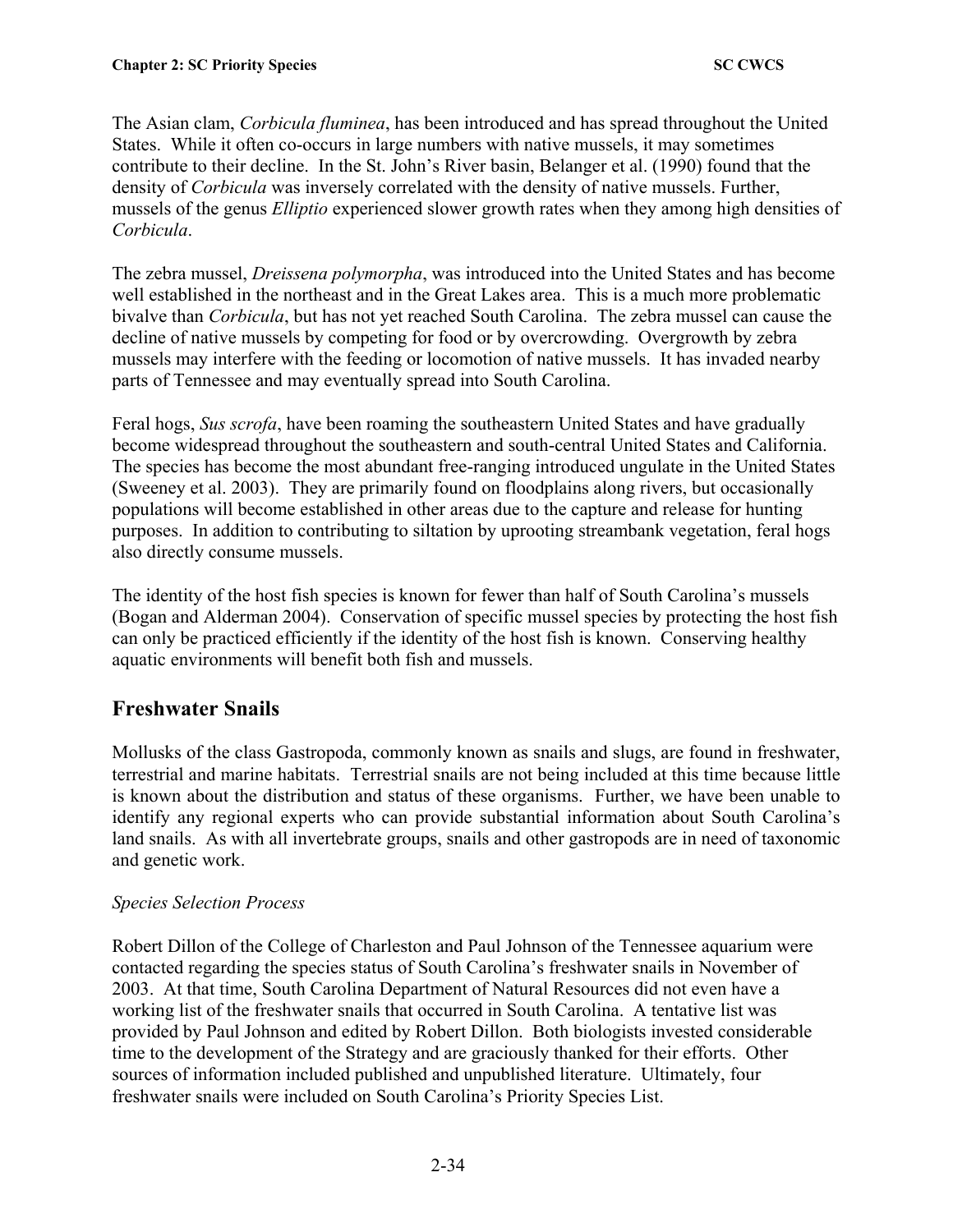### *Challenges*

The lack of knowledge and information about life histories and habitat requirements for freshwater snails represents the most significant challenge to these species.

Siltation of streams and rivers through agricultural runoff and erosion of unstable streambanks appears to be the main threat to freshwater snails. Historically, siltation has occurred due to land clearing for farming, residential development, forestry practices, mining operations and construction of dams. Absence of sufficient riparian buffers significantly contributes to siltation (Moglen 2000). Clear-cutting a substantial part of a watershed can also contribute to siltation, even if a riparian buffer is maintained. Livestock and feral pigs degrade stream banks and bottoms as they drink and search for food. Impervious surfaces, such as roads, buildings and parking lots, increase erosion in adjacent areas and contribute to flooding (NCWRC 2002). Use of motor vehicles in streams and along banks can also disturb stream flow and increase siltation. All of these factors that contribute to siltation can also alter the topography of streams and rivers by changing the slope of the bank and eliminating heterogeneity in the channel.

## **Insects**

While insects are certainly numerous, broadly represented, and widely encountered in South Carolina, incorporating insects into the Strategy presented many challenges, most of which were unique to insects.

The foremost reason for treating insects differently from other, better-known taxa is the much larger number of insect species currently known. Approximately 1.5 million species of living organisms presently are known in the world, from bacteria to oak trees to blue whales (Hoffman and Frodsham 1993). Animals comprise 1.1 million described species; approximately threequarters of those animal species (about 825,000) are insects. Not only are insects the single largest component of world biodiversity (Erwin 1982; 1983), they are important in human and environmental health.

Insects are divided into 32 orders, with the largest order, beetles, comprising around 500,000 different species in 125 families. It is estimated that one out of every four known animals is a beetle. Furthermore, scientists estimate that 10 percent of the animal biomass of the world is ants and another 10 percent is termites; therefore, "social insects" may account for an incredible 20 percent of the total animal biomass of our planet.

The most widely used estimate for the total number of living species is roughly three times the number currently described, around 3 to 5 million (Berry 1992). However, extrapolations of local diversity that include world rain forests elevates that figure to somewhere between 30 and 50 million (Erwin 1988, 1997; Odegaard 2000). This estimate is controversial because the larger the estimated number of species, the larger the estimated rate of species loss. It is important to note that Erwin did not present this as a definitive number, but provided his estimate in an effort to spur further research.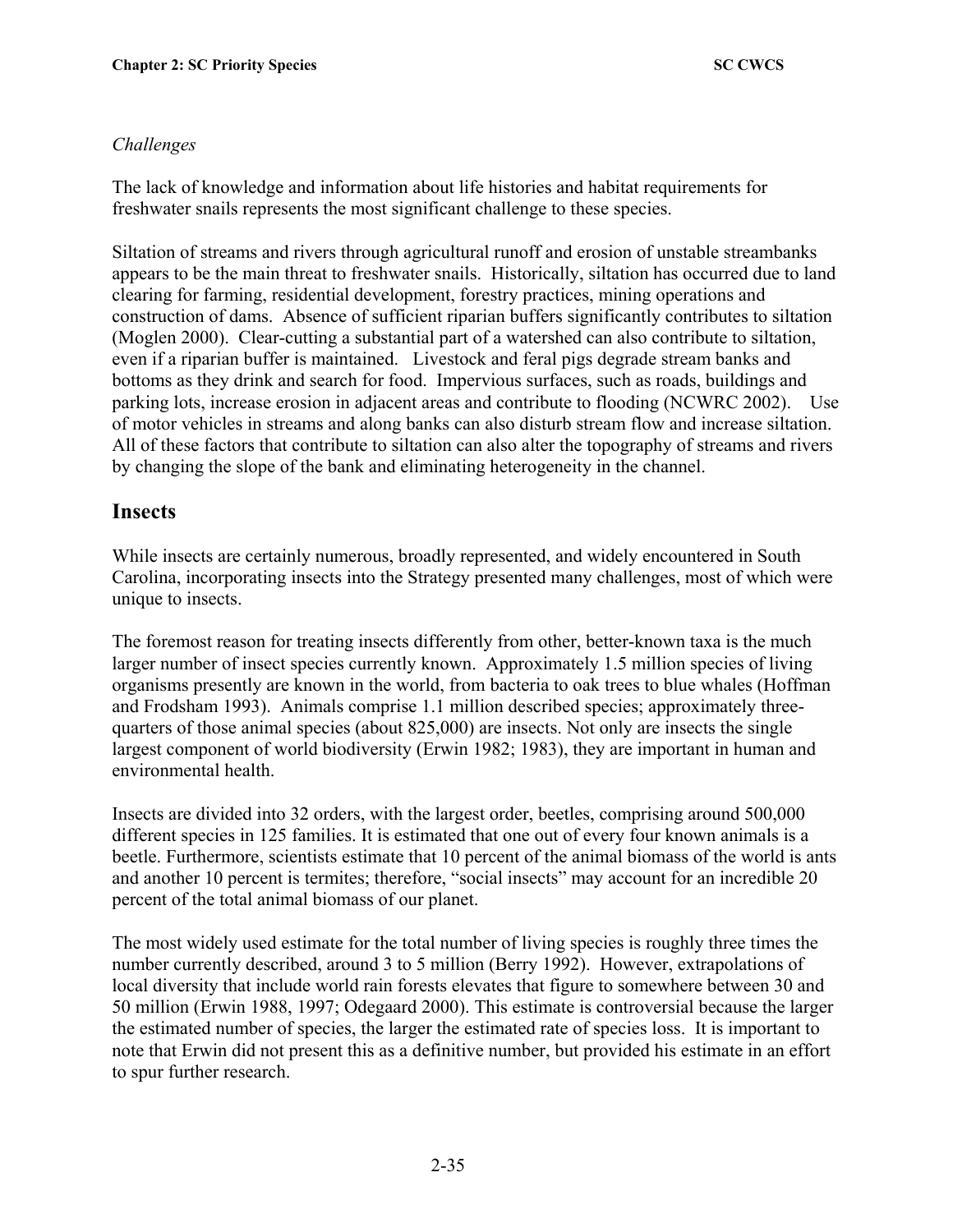#### *Species Selection Process*

Ten biologically significant arthropod taxa for which sufficient knowledge exists to build a minimal database were selected, including beetles, (Coleoptera); flies (Diptera); mayflies (Ephemeroptera); true bugs (Hemiptera); wasps, ants, and their relatives (Hymenoptera); butterflies (Lepidoptera); dragonflies and damselflies (Odonata); stoneflies (Plecoptera); caddisflies (Trichoptera); and spiders (Araneae).

The task was to compile a comprehensive, multi-taxa list of South Carolina's insect species of concern, including those currently not having any listing status, those already having a State or Global Natural Heritage Ranking, and those listed as sensitive, threatened and/or endangered. Ideally, the list should include all known species within the state from which only the species of concern would be included in the CWCS. However, the lack of sufficient data to provide a valid ranking system made this master list impossible. Therefore, insect species were only tabulated and summarized, not categorized into the structured hierarchical system used for the other taxa groups. This tabulating was done for only selected taxa. The total number of species in those taxa reported in South Carolina is presented in Table 2-12.

There is a significant lack of data about insect species distribution, habitat requirements and life histories. This data deficiency made development of conservation actions highly problematic, since knowledge of a species' distribution and living requirements are fundamental to those actions. Additionally, serious data deficiency was also encountered at the genus and family levels. Therefore, this necessitated the following working model: insects will be protected whenever they live in habitats being protected for non-insects species. Rather than planning protections for a particular insect species, most of the very few State- or Federally-listed insect species are afforded protections by having their general habitat protected.

The data deficiency is complicated further by the small number of insect experts available for consultation. The members of the Insect Expert Committee invested considerable time to the development of the Strategy and are graciously thanked for their efforts; these individuals are also presented in Table 2-12.

Because of the paucity of data for most insect species, several taxonomic experts were concerned that their estimate of an insect species' rank (likelihood for survival) would be construed as legally binding and considered as "law." The consensus of the Insect Expert Committee was that this ranking would only indicate a working approximation of a species' status and range. The "S" ranking (species status in South Carolina) included in the insect species reports represents a best estimate at an insect species' status and range and has no legal standing. The number of times a species was cited from the literature, known from collection data, or was known by an acknowledged expert to occur in one or more locations would be the working basis for determining an insect's "S" ranking. This method has been used by others in similar endeavors and serves very effectively as a rough guide to the extent and level of knowledge of a species' status and range. While a low number of observations does not imply that a species is "a species of concern," the number does assist in making allocations for future research efforts.